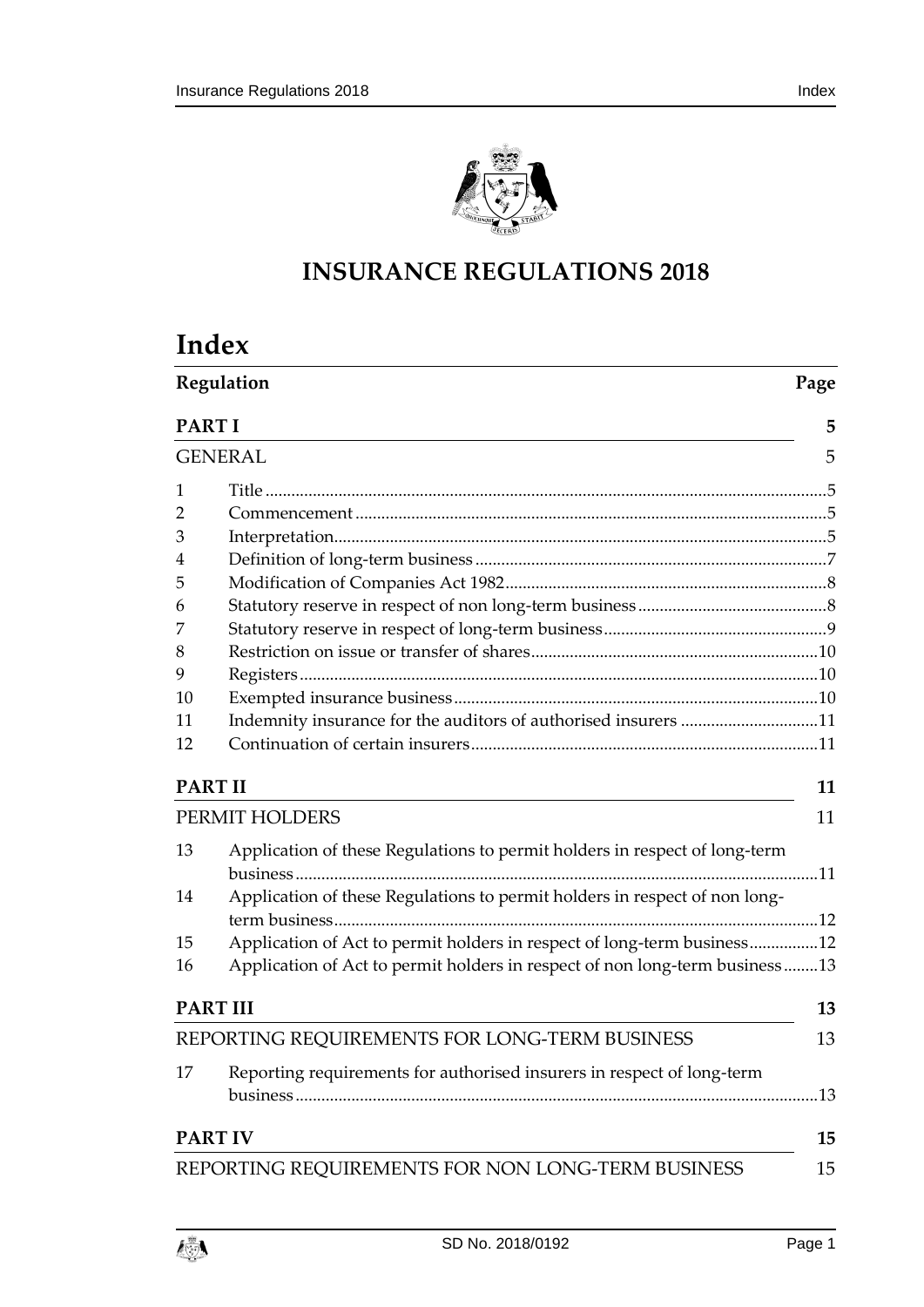| 18            |                                                                     |     |
|---------------|---------------------------------------------------------------------|-----|
| 19            |                                                                     |     |
| 20            |                                                                     |     |
| 21            | Regulatory profit and loss account - non long-term business 16      |     |
| 22            |                                                                     |     |
| 23            | Reconciliation of shareholder funds - non long-term business 16     |     |
| 24            |                                                                     |     |
| 25            | Saving for transitional loan provisions in respect of non long-term |     |
|               |                                                                     |     |
| <b>PART V</b> |                                                                     | 18  |
|               | <b>REVOCATIONS</b>                                                  | 18  |
| 26            |                                                                     | .18 |
|               | <b>SCHEDULE 1</b>                                                   | 19  |
|               | <b>REGISTER OF AUTHORISED INSURERS</b>                              | 19  |
|               | <b>SCHEDULE 2</b>                                                   | 20  |
|               | <b>REGISTER OF HOLDERS OF PERMITS</b>                               | 20  |
|               | <b>SCHEDULE 3</b>                                                   | 21  |
|               | REGISTER OF INSURANCE MANAGERS                                      | 21  |
|               | <b>SCHEDULE 4</b>                                                   | 22  |
|               | MEMORANDUM OF CONTINUANCE OF AN OFFSHORE INSURER                    | 22  |
|               | <b>SCHEDULE 5</b>                                                   | 44  |
|               | <b>PART I - LONG-TERM BUSINESS SUPPLEMENTARY INFORMATION -</b>      |     |
|               | <b>INSURANCE OBLIGATIONS</b>                                        | 44  |
|               | PART II - DIRECTORS' CERTIFICATE (LONG-TERM INSURERS)               | 46  |
|               | PART III - AUDITOR'S REPORT (LONG-TERM INSURERS)                    | 47  |
|               | <b>SCHEDULE 6</b>                                                   | 48  |
|               | PART I - SUPPLEMENTARY INFORMATION (NON LONG-TERM BUSINESS)         | 48  |
|               | PART II - DIRECTORS' CERTIFICATE (NON LONG-TERM BUSINESS)           | 50  |
|               |                                                                     |     |
|               | PART III - AUDITOR'S REPORT (NON LONG-TERM BUSINESS)                | 51  |
|               | <b>SCHEDULE 7</b>                                                   | 52  |
|               | REGULATORY REVENUE ACCOUNT (NON LONG-TERM BUSINESS)                 | 52  |

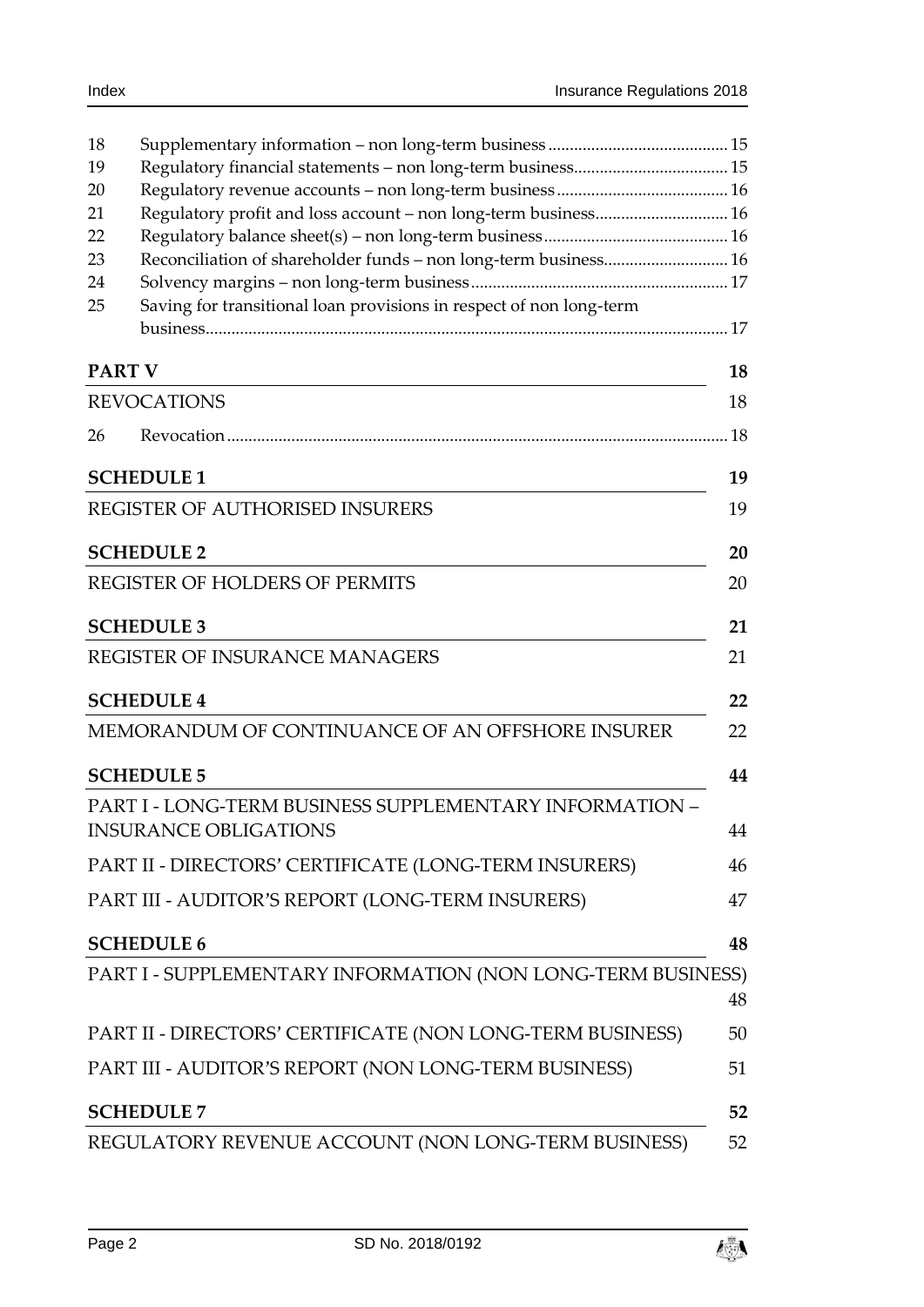| <b>SCHEDULE 8</b>                                                               | 53 |
|---------------------------------------------------------------------------------|----|
| PART I - REGULATORY PROFIT AND LOSS ACCOUNT (NON LONG-TERM<br><b>BUSINESS</b> ) | 53 |
| PART II - STATEMENT OF RESERVES (NON LONG-TERM BUSINESS)                        | 55 |
| PART III - REGULATORY INCOME AND EXPENDITURE ACCOUNT                            | 56 |
| <b>SCHEDULE 9</b>                                                               | 57 |
| PART I - REGULATORY BALANCE SHEET (NON LONG-TERM BUSINESS)57                    |    |
| <b>PART II - REGULATORY BALANCE SHEET</b>                                       | 59 |
| <b>SCHEDULE 10</b>                                                              | 61 |
| RECONCILIATION OF SHAREHOLDER FUNDS (NON LONG-TERM                              |    |
| <b>BUSINESS</b> )                                                               | 61 |
| <b>SCHEDULE 11</b>                                                              | 62 |
| <b>PART I - SOLVENCY MARGINS – NON LONG-TERM BUSINESS</b>                       | 62 |
| <b>PART II - ADMISSIBILITY OF ASSETS</b>                                        | 63 |
| PART III - CALCULATION OF SOLVENCY MARGIN                                       | 71 |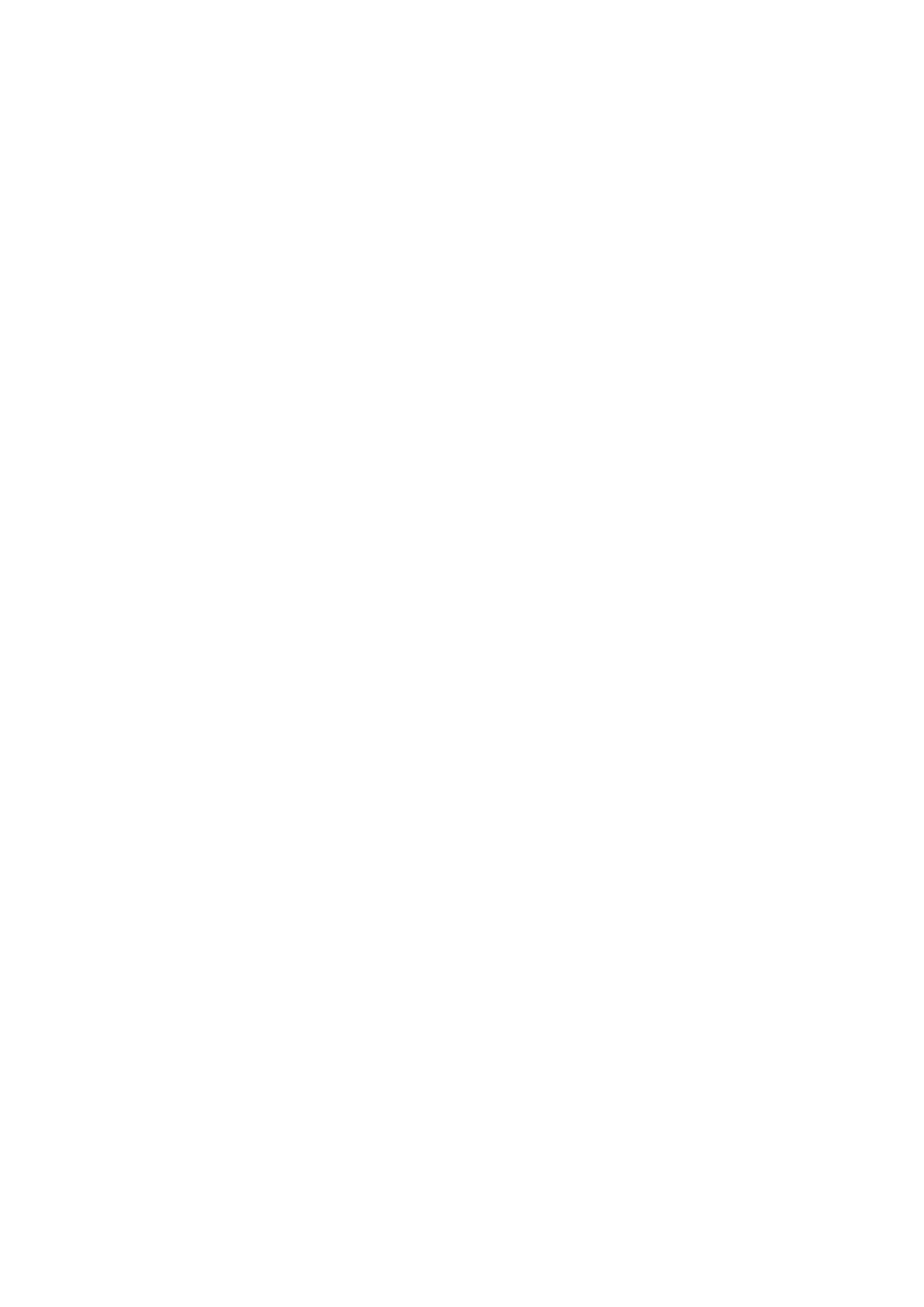Statutory Document No. 2018/0192



*Companies (Transfer of Domicile) Act 1998 Insurance Act 2008*

# **INSURANCE REGULATIONS 2018**

| Laid before Tynwald:   | 17 July 2018 |
|------------------------|--------------|
| Coming into Operation: | 30 June 2018 |

<span id="page-4-0"></span>The Isle of Man Financial Services Authority makes the following Regulations under sections 5, 12, 14, 22, 48, 50, 54 of, and Schedule 7 to, the Insurance Act 2008, after carrying out the consultation required by section 50(3) of that Act, and under section 2(2)(a) of the Companies (Transfer of Domicile) Act 1998 (as modified by Schedule 4 to the Insurance Act 2008).

# **PART I**

# GENERAL

# <span id="page-4-2"></span><span id="page-4-1"></span>**1 Title**

These Regulations are the Insurance Regulations 2018.

#### <span id="page-4-3"></span>**2 Commencement**

These Regulations come into operation on 30 June 2018.

# <span id="page-4-4"></span>**3 Interpretation**

- (1) In these Regulations —
- **"audited accounts"** means the audited annual accounts required to be produced to the Authority under section 14(3) of the Act;
- **"the Act"** means the Insurance Act 2008 and a reference to a section (without more) is a reference to a section of that Act;

**"long-term business"** has the meaning given in regulation 4;

**"non long-term business"** means insurance business within classes 3 to 9, 11 and 12 (other than restricted long-term business);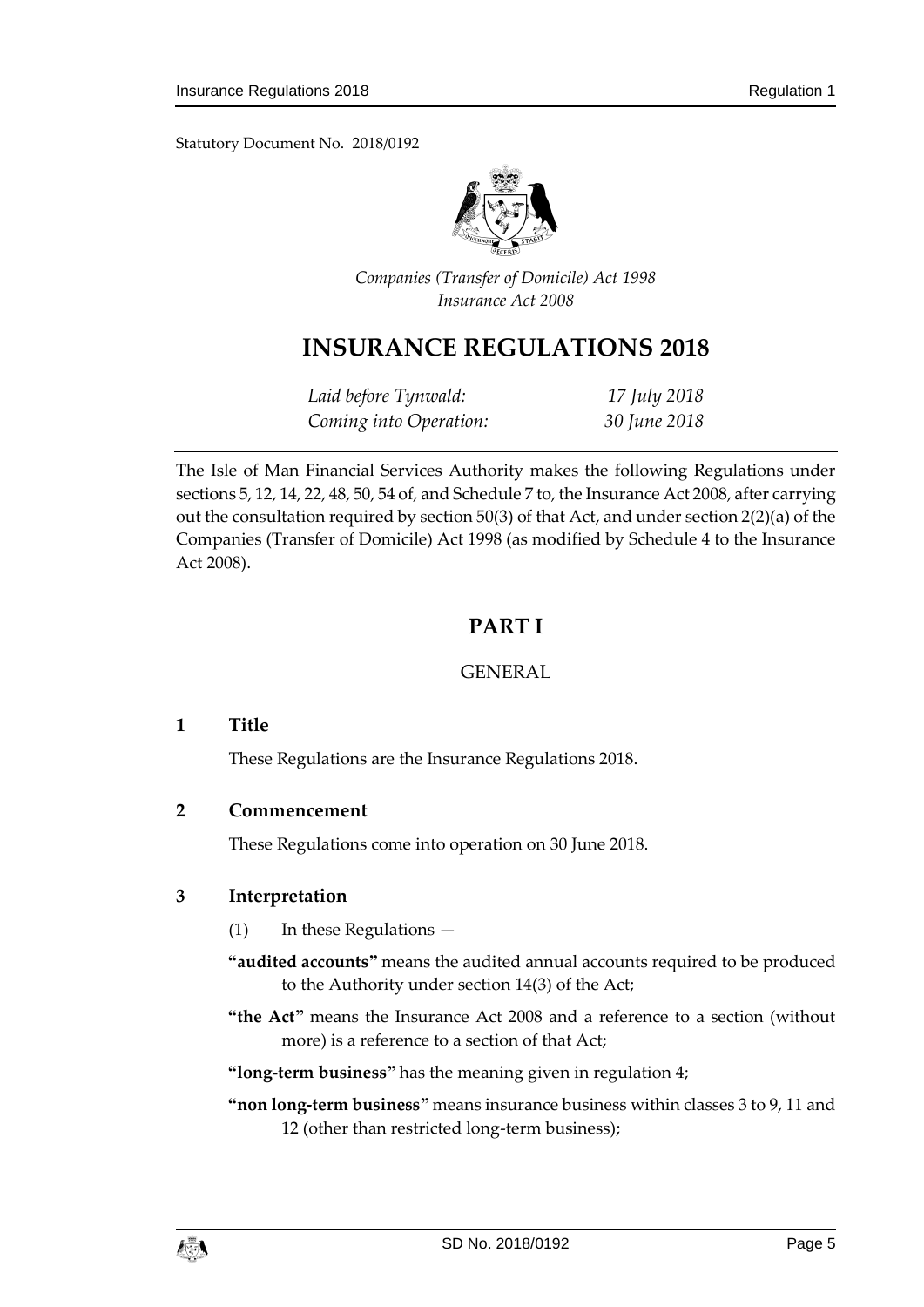- **"minimum capital requirement"** has the meaning given in section 12(1)(a) of the Act and as referred to in the Insurance (Long-Term Business Valuation and Solvency) Regulations 2018<sup>1</sup>; and
- **"solvency capital requirement"** has the meaning given in section 12(1)(b) of the Act and as referred to in the Insurance (Long-Term Business Valuation and Solvency) Regulations 2018<sup>2</sup> .
- (2) Any reference to a category or a numbered class of insurance business shall be construed by reference to the following table —

| Category                | <b>Class</b>   | Description                                |  |  |
|-------------------------|----------------|--------------------------------------------|--|--|
|                         | number         |                                            |  |  |
| Long-term               | $\mathbf{1}$   | Linked long-term                           |  |  |
| business                |                |                                            |  |  |
|                         | $\overline{2}$ | Long-term, but excluding contracts         |  |  |
|                         |                | within classes 1 and 9                     |  |  |
| <b>General business</b> | 3              | Marine, aviation and transport             |  |  |
|                         | 4              | Property, but excluding contracts within   |  |  |
|                         |                | classes 3 or 5                             |  |  |
|                         | 5              | Motor                                      |  |  |
|                         | 6              | Pecuniary loss                             |  |  |
|                         | 7              | Liability, other than contracts within     |  |  |
|                         |                | classes 3 or 5                             |  |  |
|                         | 8              | Credit and suretyship                      |  |  |
|                         | 9              | Personal miscellaneous, including          |  |  |
|                         |                | accident, health and disability            |  |  |
| Reinsurance             | 10             | Reinsurance of contracts within classes 1  |  |  |
|                         |                | and 2                                      |  |  |
|                         | 11             | Reinsurance of contracts within classes 3  |  |  |
|                         |                | to 9                                       |  |  |
| Restricted              | 12             | Contracts which -                          |  |  |
|                         |                | (a) are within classes 1 to 11 and are     |  |  |
|                         |                | $with -$                                   |  |  |
|                         |                | related companies; or<br>(i)               |  |  |
|                         |                | members of a common<br>(ii)                |  |  |
|                         |                | industry or association; or                |  |  |
|                         |                | (b) are within class 10 or 11 and are with |  |  |
|                         |                | bodies corporate where the original        |  |  |

1 <sup>1</sup> SD 2018/0193



<sup>2</sup> SD 2018/0193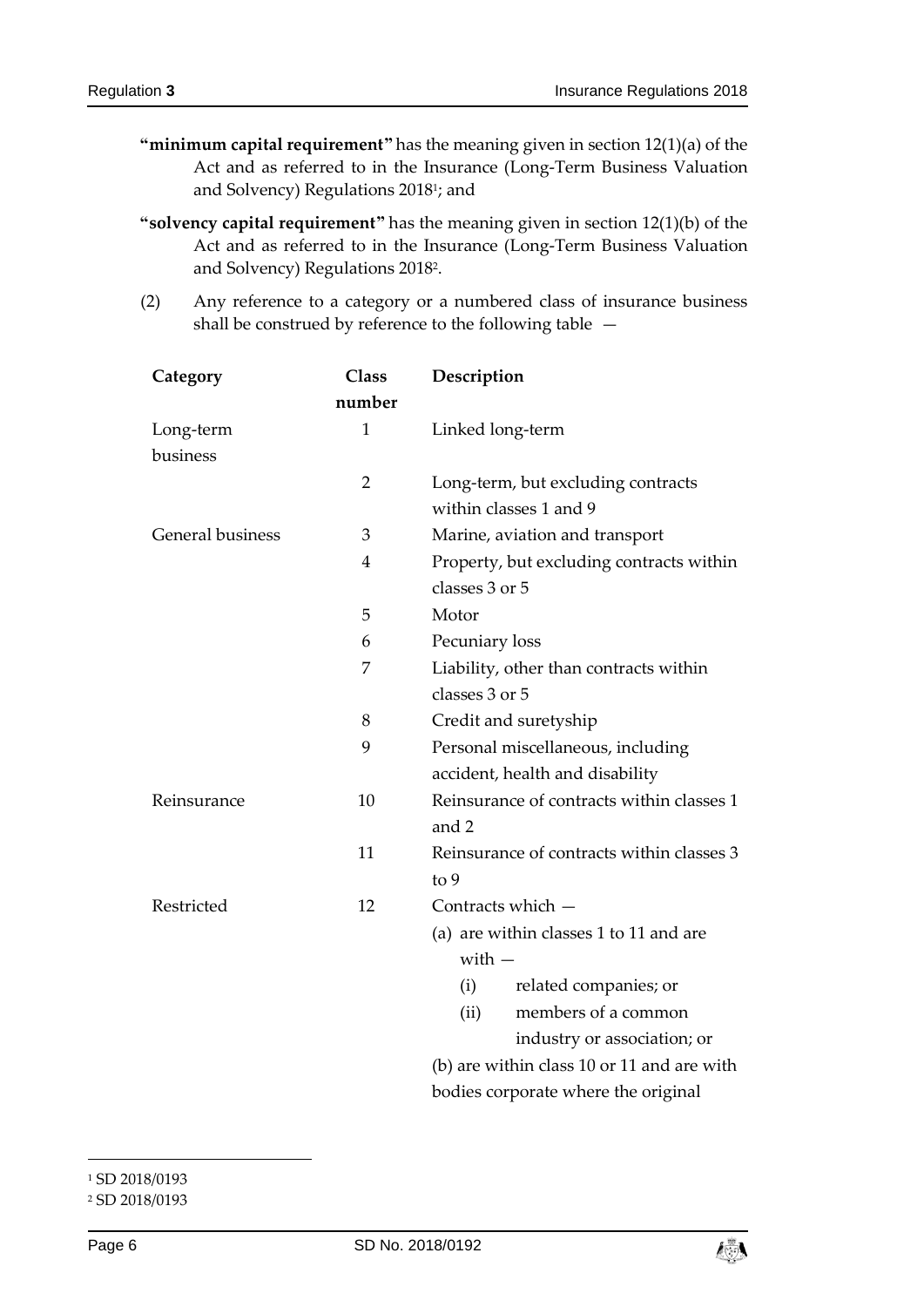insured is a body corporate which is a related company.

- (3) In paragraph (2), "linked long-term" means contracts of insurance on human life, capital redemption contracts or contracts to pay annuities on human life where the benefits are wholly or partly to be determined by reference to the value of, or the income from, property of any description (whether or not specified in the contracts) or by reference to fluctuations in, or in an index of, the value of property of any description (whether or not so specified).
- (4) In paragraph (2), insurance business which is within any of classes 1 to 9 shall include reinsurance contracts within that class.
- (5) In this regulation, a related company is
	- (a) a body corporate which is an associate of the insurer; or
	- (b) a body corporate in respect of which 15% or more of its ordinary share capital is in the same beneficial ownership (whether directly, or indirectly through a trust or body corporate) as 15% or more of the ordinary share capital of the insurer.

# <span id="page-6-0"></span>**4 Definition of long-term business**

- (1) For the purposes of the Act and of these Regulations, "**long-term business**" means, subject to paragraphs (2) to (4), the effecting or carrying out of contracts of insurance of the following descriptions, namely life, annuity, marriage, birth, linked long-term, permanent health, tontines and capital redemption being contracts that are expressed to be in effect for a period of not less than 5 years or without limit of time, and either not expressed to be terminable by the insurer before the expiration of 5 years from the taking effect of the contract or are expressed to be so terminable before the expiration of that period only in special circumstances mentioned in the contract.
- (2) Where the principal object of a contract of insurance is long-term business, but that contract contains related or subsidiary insurance provisions which are not long-term business, the effecting and carrying out of that contract shall be treated as long-term business.
- (3) All contracts of a description that would fall within the definition of longterm business but for the term being less than 5 years shall be treated as falling within that definition if the insurer concerned gives written notice to the Authority that it intends to treat all contracts within that description as long-term business.
- (4) Paragraph (3) shall not apply to any contract of insurance which was effected before the date on which notice was received by the Authority.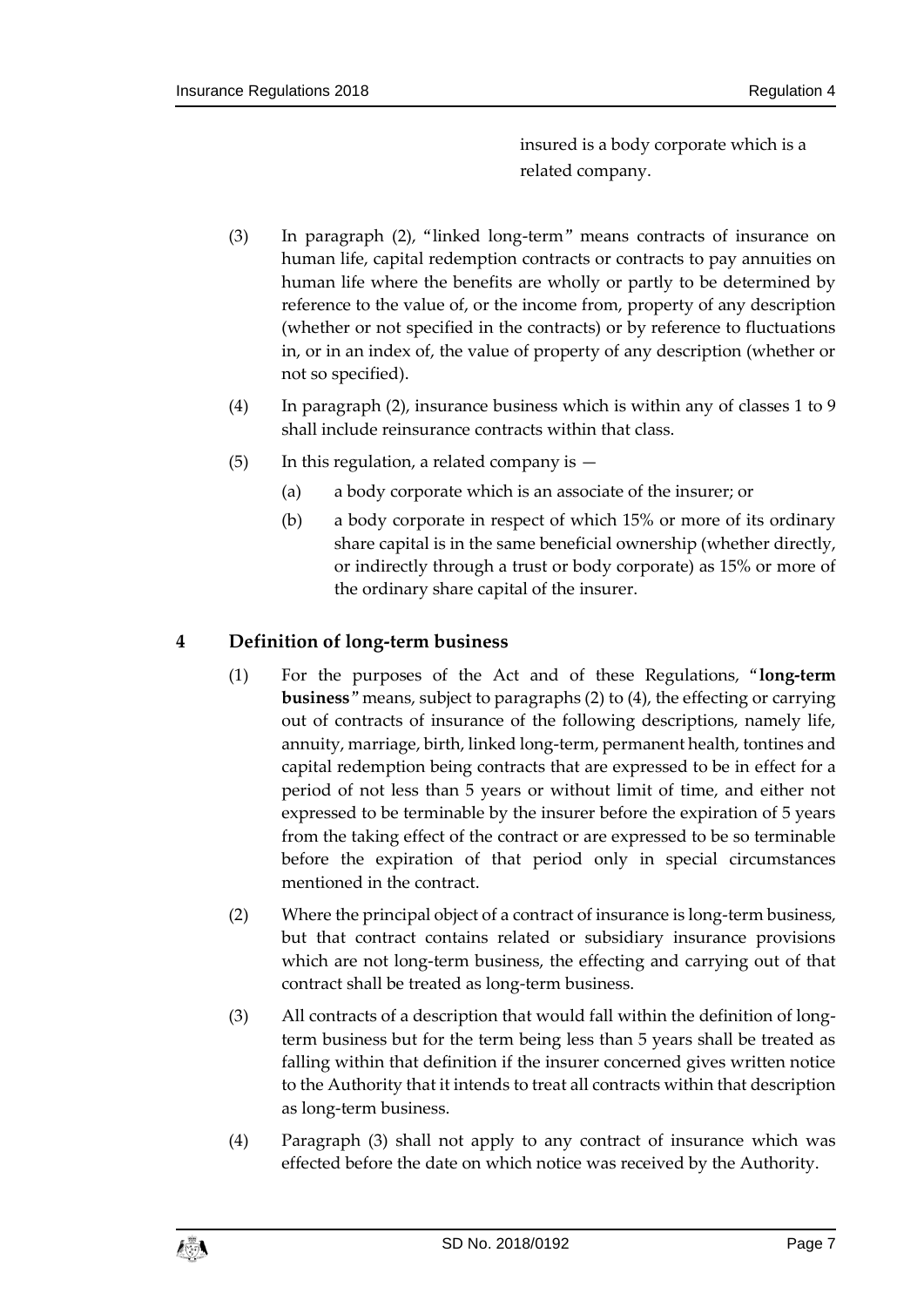# <span id="page-7-0"></span>**5 Modification of Companies Act 1982**

In its application to an authorised insurer, Part I of Schedule 1 to the Companies Act 1982 shall have effect subject to the following —

- (a) an authorised insurer shall be exempt from the provisions of that Part to the extent that the insurer may, subject to sub-paragraph (b), include —
	- (i) reserves in general business insurance provisions and
	- (ii) reserves in technical provisions for long-term business,

without the disclosure of the amount of such reserves;

- (b) where reserves are included in general business insurance provisions or in technical provisions for long-term business under sub-paragraph (a), any heading stating an amount arrived at after taking into account such reserves shall be so framed or marked as to indicate that fact;
- (c) the accounts of an authorised insurer shall not be deemed, by reason only of the fact that they do not comply with the requirements of Part 1 of Schedule 1 to the Companies Act 1982 from which the insurer is exempt by virtue of sub-paragraph (a), not to give the true and fair view by that Act.

#### <span id="page-7-1"></span>**6 Statutory reserve in respect of non long-term business**

- (1) An insurer authorised to carry on non long-term business which has any reserve which was set aside under regulation 12 of the Insurance Regulations 1986<sup>3</sup> as it had effect immediately before 31 December 1996 in respect of any non long-term business carried on by that insurer must not make the reserve available for distribution except as permitted by this regulation.
- (2) Where the amount of any claim arising against an insurer in respect of any non long-term business carried on by that insurer exceeds (after taking into account any amount payable to the insurer in respect of that claim under a contract of reinsurance) 25 per cent of the adjusted net assets of the insurer for the financial year prior to the date on which the claim arises, the amount of the claim in excess of that percentage shall be charged to the statutory reserve in priority to revenue.
- (3) If the exposure ratio does not exceed 100%, the statutory reserve of an insurer in respect of any non long-term business carried on by that insurer is available for distribution with the prior written consent of the Authority, but such distribution must not be of such an amount as to cause the solvency margin of the insurer to fall below that required under section 12 of the Act.

-



<sup>3</sup> G.C. 319/86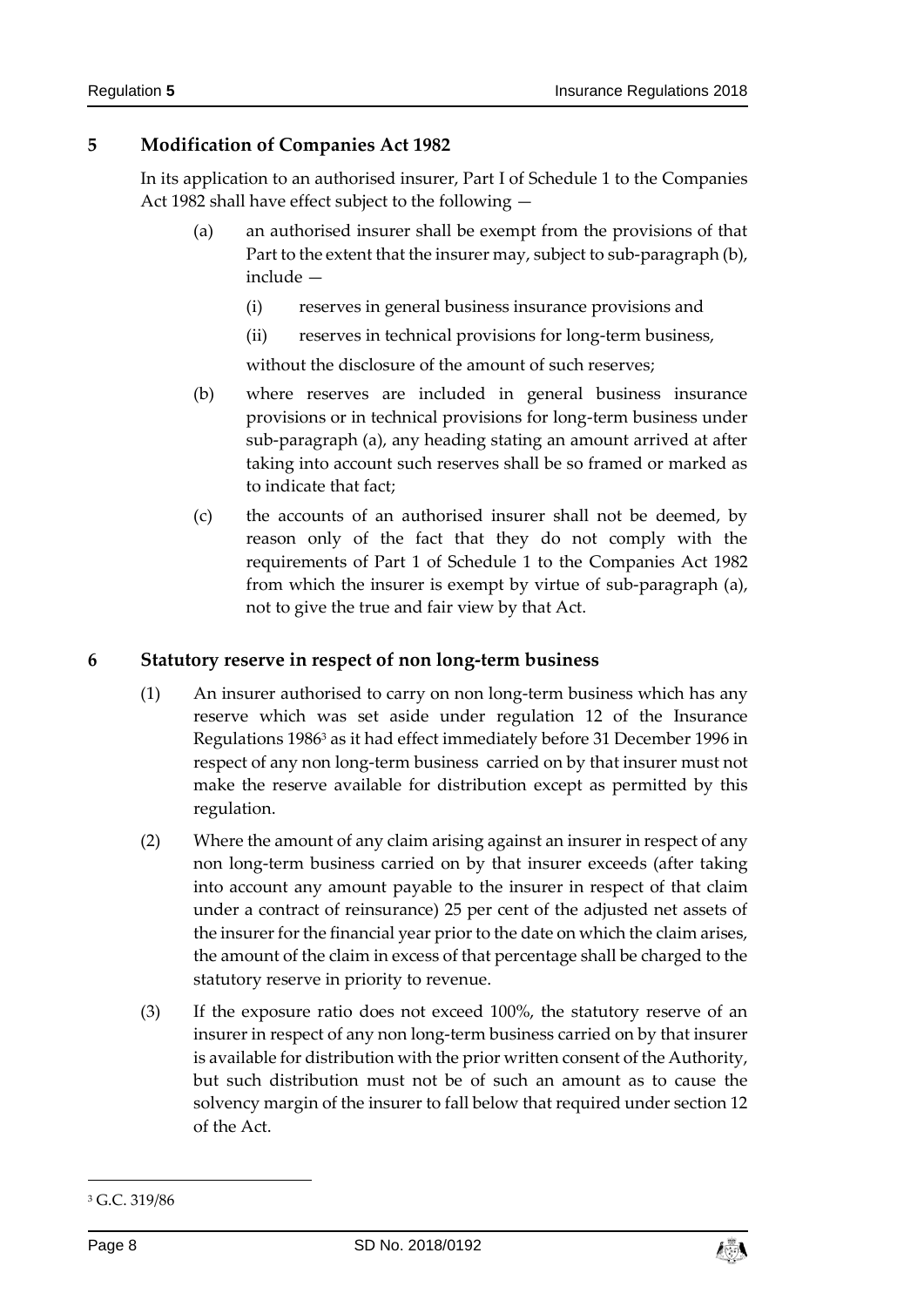- (4) This regulation does not
	- (a) apply to an authorised insurer which is a mutual association;
	- (b) prevent an authorised insurer from setting aside in any year, underwriting reserves in addition to the statutory reserve for the purpose of being used to prevent exceptional fluctuations in the amounts subsequently charged to revenue in respect of claims arising due to the occurrence of events of an exceptional nature.
- (5) In this regulation
	- "adjusted net assets" means the regulatory net assets as shown by the regulatory balance sheet prepared in accordance with regulation 19(2)(c) as adjusted for the purposes of the calculation of the solvency margin;
	- "claim" means all claims arising from one event whether under the same contract of insurance or not;
	- "distribution" means every description of distribution of an authorised insurer's assets to its members, whether in cash or otherwise, except a distribution to members of the insurer on its winding up;
	- "exposure ratio" means the maximum net retention of an authorised insurer expressed as a percentage of the adjusted net assets;
	- "net retention" means the maximum liability of an authorised insurer in respect of any claim arising under any one contract of insurance after taking into account any amount recoverable from reinsurers**;** and
	- "statutory reserve" has the meaning given by paragraph (1).

#### <span id="page-8-0"></span>**7 Statutory reserve in respect of long-term business**

- (1) An insurer authorised to carry on long-term business which has any reserve which was set aside under regulation 12 of the Insurance Regulations 1986 as it had effect immediately before 31 December 1996 in respect of any long-term business carried out by that insurer must not make the reserve available for distribution except with the prior written consent of the Authority.
- (2) This regulation does not
	- (a) apply to an authorised insurer which is a mutual association;
	- (b) prevent an authorised insurer from setting aside in any year, underwriting reserves in addition to the statutory reserve for the purpose of being used to prevent exceptional fluctuations in the amounts subsequently charged to revenue in respect of claims arising due to the occurrence of events of an exceptional nature.
- $(3)$  In this regulation  $-$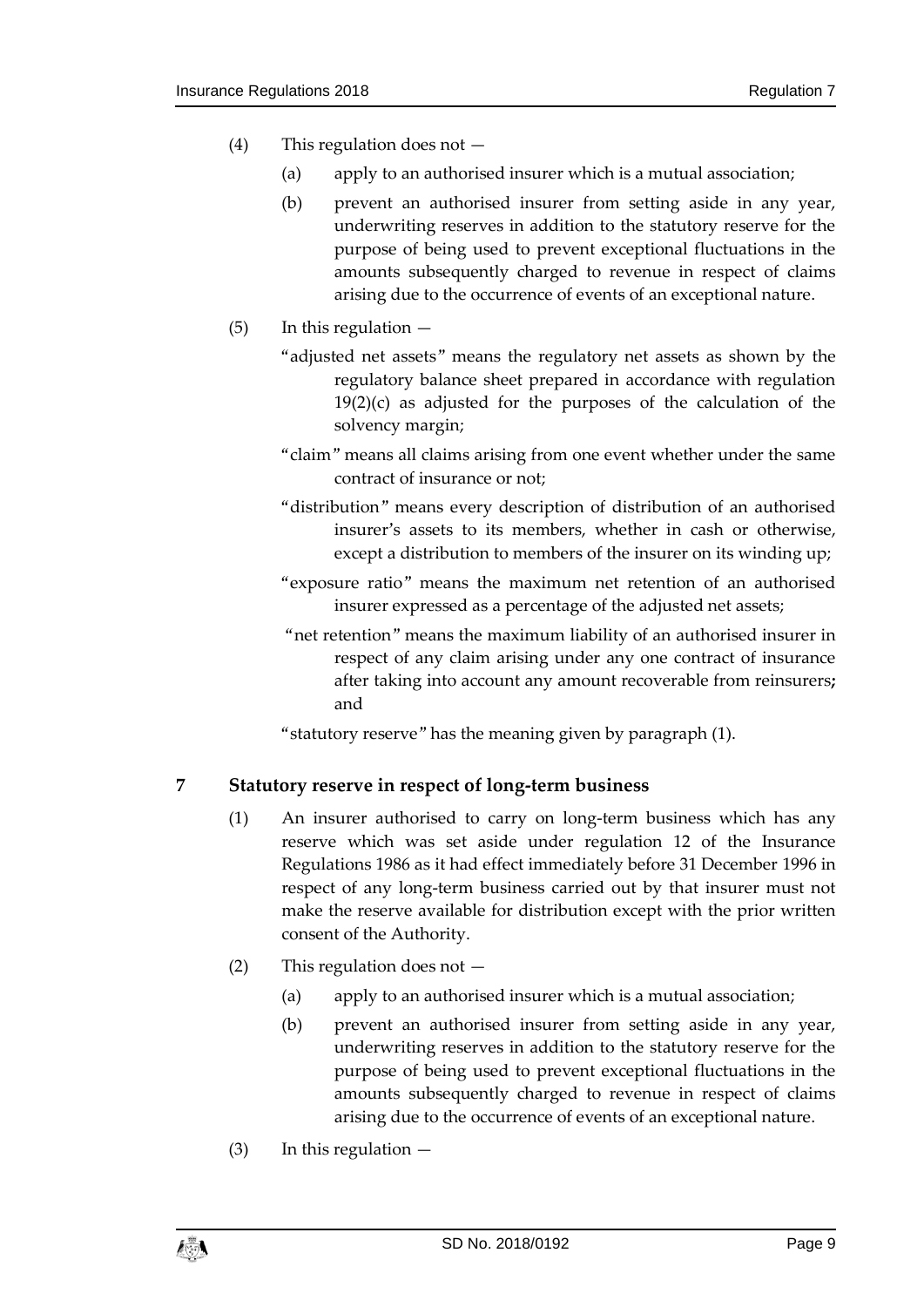"distribution" means every description of distribution of an authorised insurer's assets to its members, whether in cash or otherwise, except a distribution to members of the insurer on its winding up;

"statutory reserve" has the meaning given by paragraph (1).

#### <span id="page-9-0"></span>**8 Restriction on issue or transfer of shares**

- (1) No shares in an authorised insurer or any interest in such shares shall be transferred to or issued to the trustees of a discretionary trust.
- (2) Any person who causes or permits a transfer or issue of shares or an interest in shares in contravention of paragraph (1) shall be guilty of an offence.

#### <span id="page-9-1"></span>**9 Registers**

- (1) The register of current authorised insurers required to be kept under section 48 must contain the particulars specified in Schedule 1.
- (2) The register of the current holders of permits required to be kept under section 48 must contain the particulars specified in Schedule 2.
- (3) The register of current insurance managers required to be kept under section 48 must contain the particulars specified in Schedule 3.
- (4) The register of former regulated entities required to be kept under section 48 must —
	- (a) contain the same particulars as specified in  $-$ 
		- (i) Schedule 1 for current authorised insurers;
		- (ii) Schedule 2 for current holders of permits; and
		- (iii) Schedule 3 for current registered insurance managers,

as at the date the authorisation or permit was withdrawn or surrendered, or as at the date the registration was cancelled, as the case may be; and

(b) include the date the authorisation or permit was withdrawn or surrendered, or the date the registration was cancelled.

#### <span id="page-9-2"></span>**10 Exempted insurance business**

For the purposes of section 5, the following persons are exempt from the requirement to be an authorised insurer or to hold a permit under section 22, to the extent specified —

(a) a body registered as a friendly society (but not as a branch of a society) under a Parliamentary enactment having effect in the Island or any part of the United Kingdom in respect of any business which it carries on for or in connection with any of the services

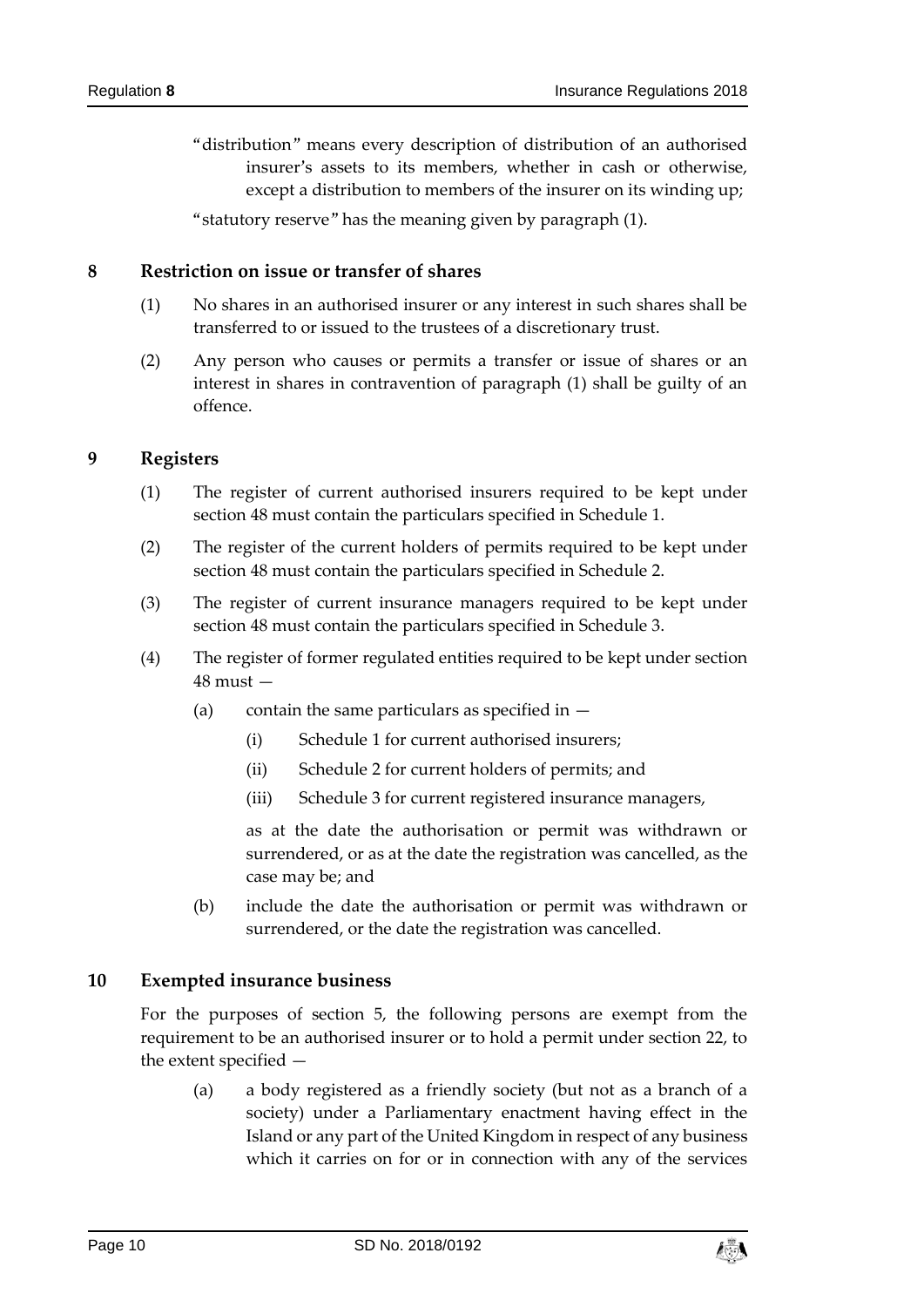which a friendly society may provide under that or other enactments relating to friendly societies;

- (b) a Trade Union or Employers' Association if the insurance business carried on by it is limited to the provision for its members in the Island of provident benefits or strike benefits;
- (c) a person licensed under section 7 of the Financial Services Act 2008 to undertake Class 1 regulated activities under the Regulated Activities Order 2011<sup>4</sup> (deposit taking), in respect of insurance business within class 6 or 8 and carried on solely in the course of, or for the purposes of, carrying on Class 1 regulated activities;
- (d) an insurer that
	- (i) is authorised to carry on an insurance business in the United Kingdom or any member State of the European Union; and
	- (ii) does not have a fixed place of business (other than an agency) in the Island;
- (e) a person who is a member of the Society incorporated by the Lloyd's Act 1871 (an Act of Parliament) in respect of insurance business carried on as such a member.

#### <span id="page-10-0"></span>**11 Indemnity insurance for the auditors of authorised insurers**

No person shall be appointed as auditor to an authorised insurer unless the person appointed has effected professional indemnity insurance for an amount of not less than ten million pounds.

# <span id="page-10-1"></span>**12 Continuation of certain insurers**

<span id="page-10-2"></span>The forms of memoranda of continuance for an offshore insurer under section 2(2)(a) of the Companies (Transfer of Domicile) Act 1998 (as modified by Schedule 4 to the Insurance Act 2008) are set out in Schedule 4.

# **PART II**

#### PERMIT HOLDERS

# <span id="page-10-4"></span><span id="page-10-3"></span>**13 Application of these Regulations to permit holders in respect of longterm business**

(1) Subject to paragraphs (2) and (3), regulations 1, 2, 3, 4, 11 and 17 apply to any person who holds a permit under section 22 in respect of any long-

<sup>4</sup> SD 0884/11 (as amended by SD 0373/2013, SD 2016/0099, SD 2016/0188 and SD 2017/0344)



1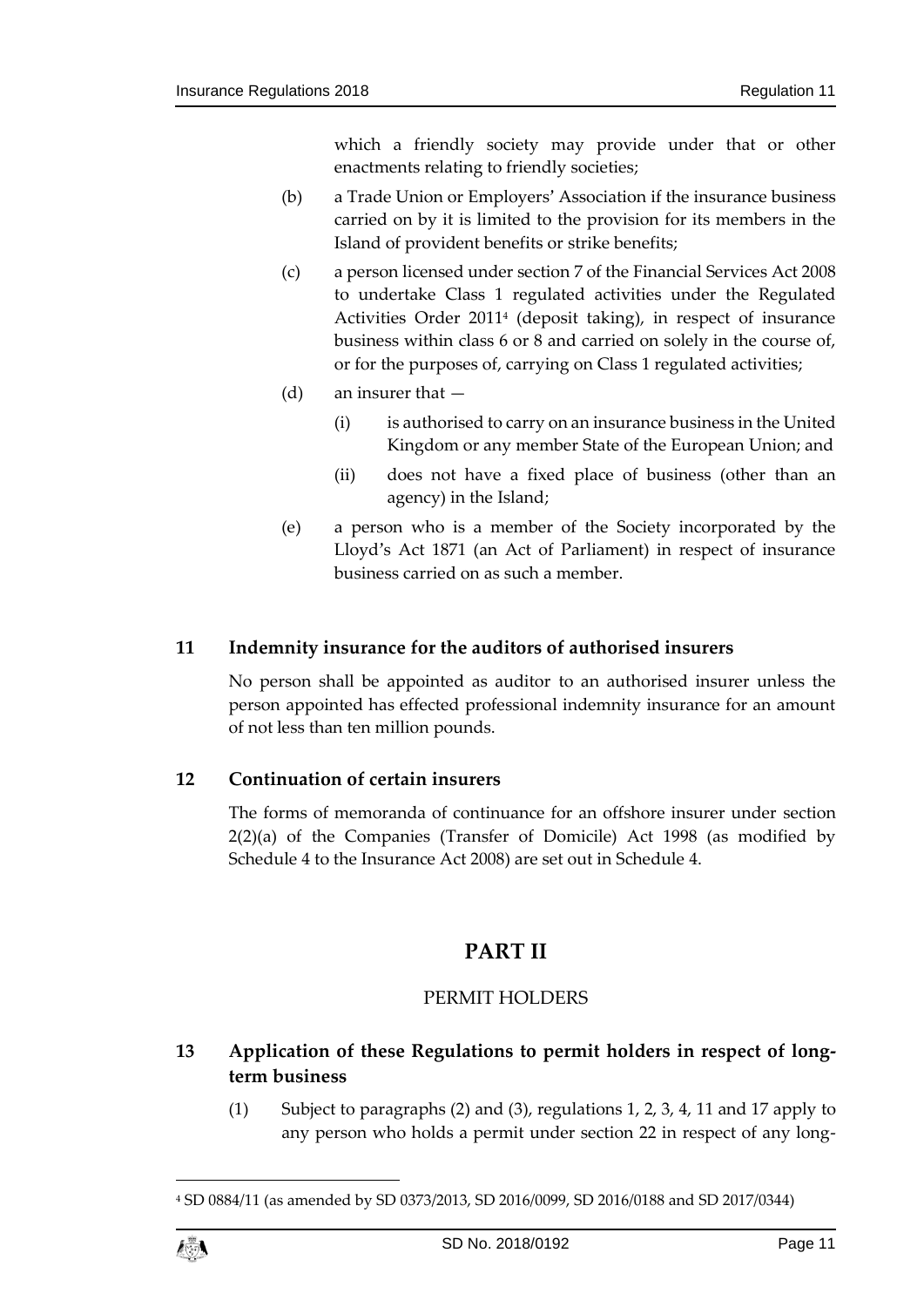term business carried on by that person as they apply to an authorised insurer.

- (2) A person who holds such a permit does not need to comply with regulation 17 if —
	- (a) that person is authorised to carry on long-term business in or from its home jurisdiction;
	- (b) at the same time as any financial statements and reports are submitted to the competent authority in its home jurisdiction, that person submits the same financial statement and reports to the Authority; and
	- (c) at the same time as any solvency calculation is submitted to the competent authority in its home jurisdiction, that person submits the same solvency calculation to the Authority.
- (3) This regulation does not apply to a person who holds a permit under section 22 and who is authorised to carry on an insurance business in the United Kingdom or in a member State of the European Union.
- (4) In this regulation "home jurisdiction" means a jurisdiction acceptable to the Authority.

# <span id="page-11-0"></span>**14 Application of these Regulations to permit holders in respect of non long-term business**

- (1) Subject to paragraph (2), regulations 1, 2, 3, 4, 11 and 18 to 24 apply to any person who holds a permit under section 22 in respect of any non longterm business carried on by that person as they apply to an authorised insurer.
- (2) This regulation does not apply to a person who holds a permit under section 22 and who is authorised to carry on an insurance business in the United Kingdom or in a member State of the European Union.

#### <span id="page-11-1"></span>**15 Application of Act to permit holders in respect of long-term business**

- (1) Subject to paragraphs (2) to (4), sections 12, 12A, 12B, 12C, 12D, 14(2), 14(3), 14(4), 14(5), 15, 18, 21 and 29 shall apply, with the necessary modifications, to a person who holds a permit under section 22 in respect of any longterm business carried on by that person as they apply to an authorised insurer.
- (2) For the purpose of section 12 the holder of such a permit must establish and maintain capital requirements in accordance with the laws of its home jurisdiction.
- (3) Section 29 shall apply to a person who holds such a permit under section 22 only in respect of —
	- (a) a controller of the holder of the permit;

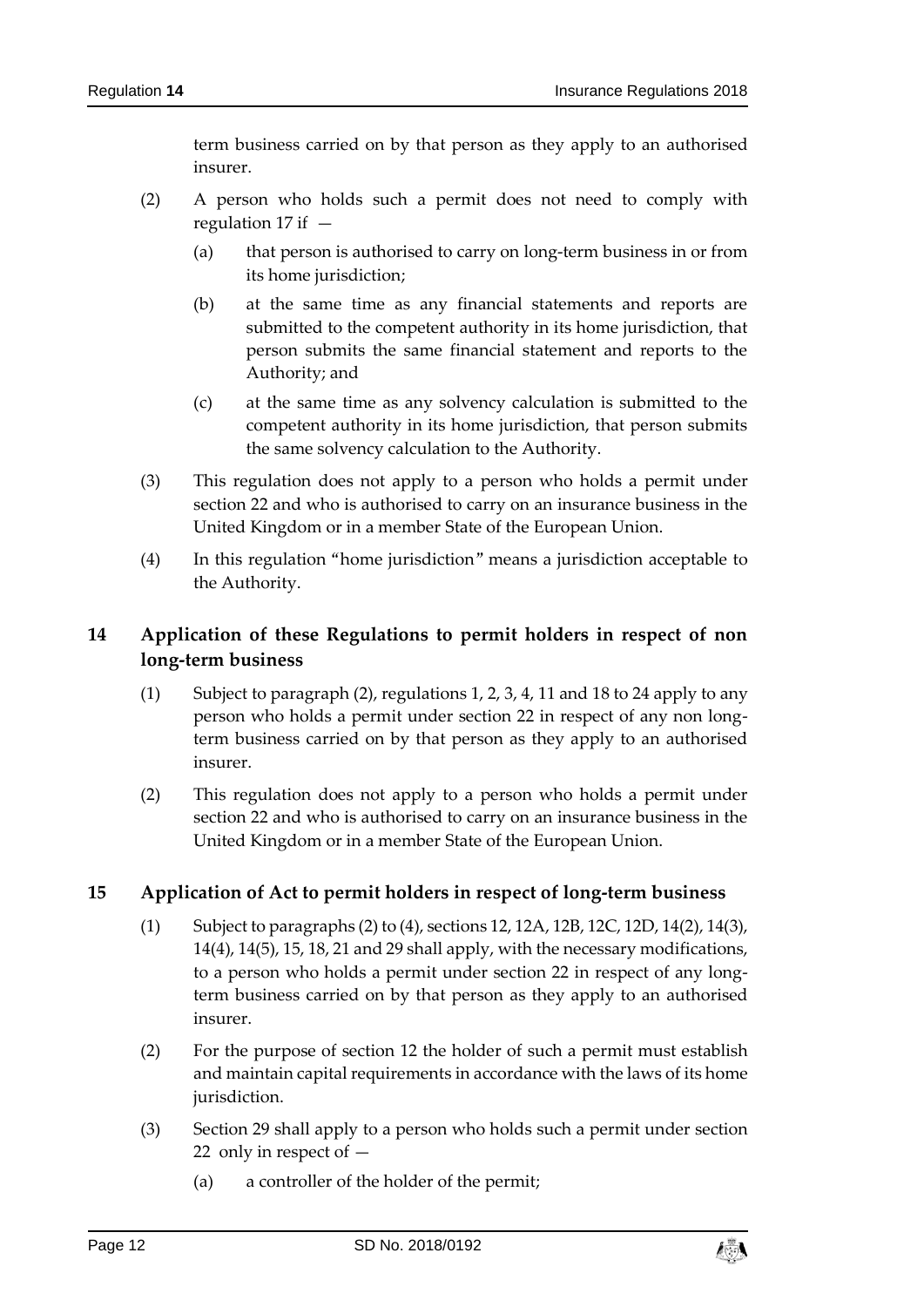- (b) the most senior executive in the Island responsible for the holder of the permit; and
- (c) any head office personnel who have direct responsibility for, or who will be overseeing the work of, the holder of the permit.
- (4) Except in relation to the application of section 21 to the holder of such a permit, this regulation does not apply to a person who holds such a permit under section 22 and who is authorised to carry on an insurance business in the United Kingdom or in a member State of the European Union.
- (5) In this regulation "home jurisdiction" means a jurisdiction acceptable to the Authority.

# <span id="page-12-0"></span>**16 Application of Act to permit holders in respect of non long-term business**

- (1) Subject to paragraphs (2) and (3), sections 12, 14(2), 14(3), 14(4), 14(5), 15, 18, 21 and 29 shall apply, with the necessary modifications, to a person who holds a permit under section 22 in respect of any non long-term business carried on by that person as they apply to an authorised insurer.
- (2) Section 29 shall apply to a person who holds such a permit under section 22 only in respect of —
	- (a) a controller of the holder of the permit;
	- (b) the most senior executive in the Island responsible for the holder of the permit; and
	- (c) any head office personnel who have direct responsibility for, or who will be overseeing the work of, the holder of the permit.
- (3) Except in relation to the application of section 21 to the holder of such a permit, this regulation does not apply to a person who holds a permit under section 22 and who is authorised to carry on an insurance business in the United Kingdom or in a member State of the European Union.

# **PART III**

# <span id="page-12-1"></span>REPORTING REQUIREMENTS FOR LONG-TERM BUSINESS

# <span id="page-12-3"></span><span id="page-12-2"></span>**17 Reporting requirements for authorised insurers in respect of long-term business**

- (1) An insurer authorised to carry on long-term business must complete and submit to the Authority the following regulatory electronic returns ("RER") in the form published by the Authority from time to time, in respect of any long-term business carried on by that insurer —
	- (a) "RER LT1 SCR", comprising the following forms —

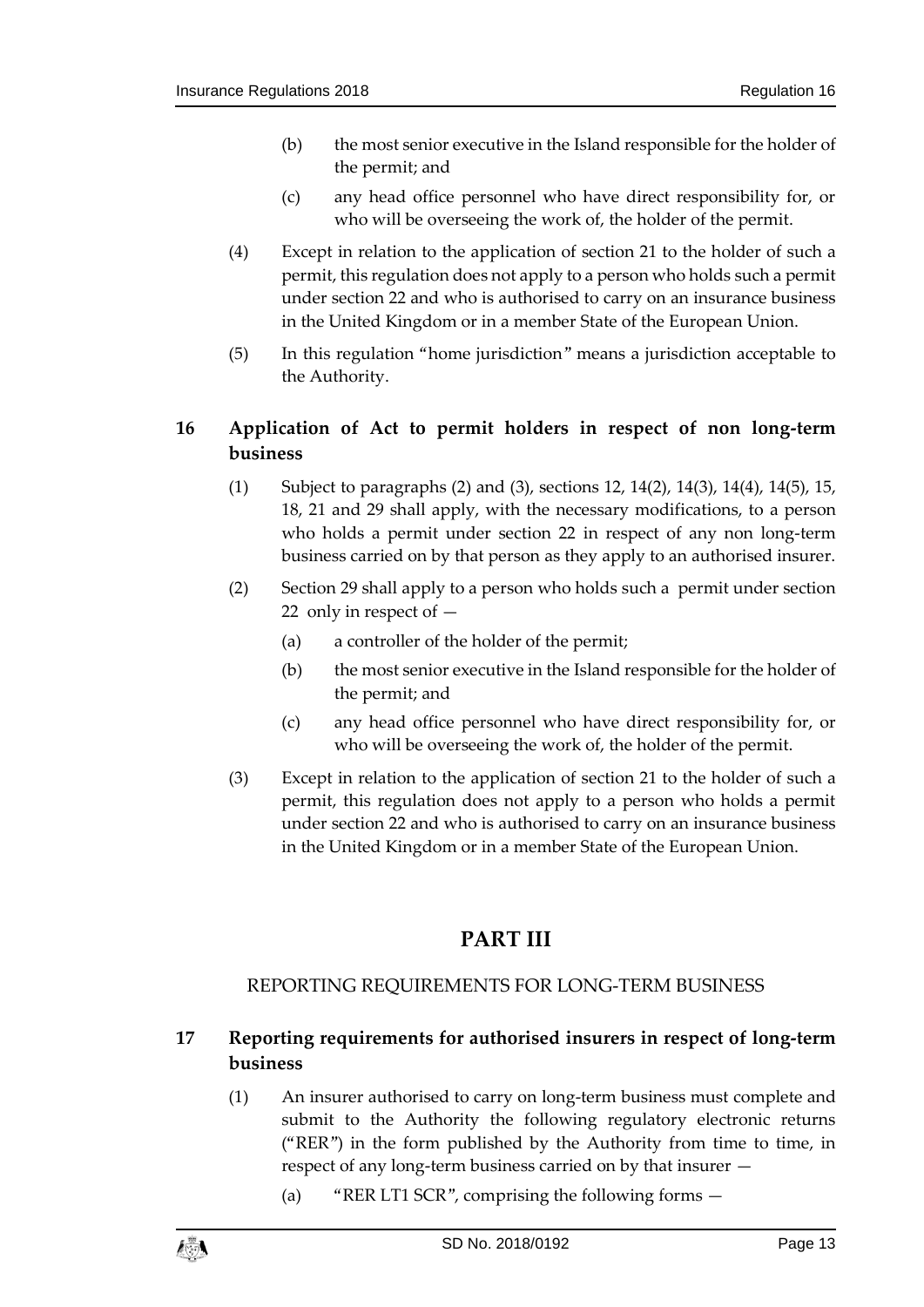- (i) "Forms 1-5\_" which separates the information in subparagraph (a)(ii) by the lines of business;
- (ii) "Form 6 Total" which collates the economic balance sheet, solvency capital requirement and minimum capital requirement valuation results for the insurer; and
- (b) "RER LT2 Supplementary" comprising "Supplementary Form 1\_" which for the reporting period includes —
	- (i) the change in the excess of assets over liabilities for various components of an insurer's solvency capital requirement;
	- (ii) the total and any ring fenced cash flows in respect of insurance business written, including premium income, investment income, unrealised and realised gains, claims incurred and expenses incurred;
	- (iii) the summary of an insurer's investments by type; and
	- (iv) a three year projection of cash flows under the headings reported under sub-paragraph (b)(ii).
- (2) An authorised insurer carrying on long-term business must submit to the Authority the following supplementary information in respect of any long-term business carried on by that insurer —
	- (a) the supplementary information regarding the insurer's insurance obligations, set out in Part I of Schedule 5;
	- (b) a certificate in the form set out in Part II of Schedule 5 which must be signed by two of the authorised insurer's directors, at least one of whom must be resident in the Island;
	- (c) an auditor's report in the form set out in Part III of Schedule 5 which must be signed by the insurer's auditors; and
	- (d) a copy of the actuarial report as required by regulation 7 of the Insurance (Long-Term Business Valuation and Solvency) Regulations 2018<sup>5</sup> .
- (3) The information required under paragraphs (1) and (2) must be submitted to the Authority on an annual basis at the same time as the audited accounts of the insurer are submitted.
- (4) The information required under paragraphs  $(1)(a)$  and  $(b)(ii)$  and  $(b)(iii)$ must also be submitted to the Authority on a quarterly basis within three months of each quarter end.

-



<sup>5</sup> SD 2018/0193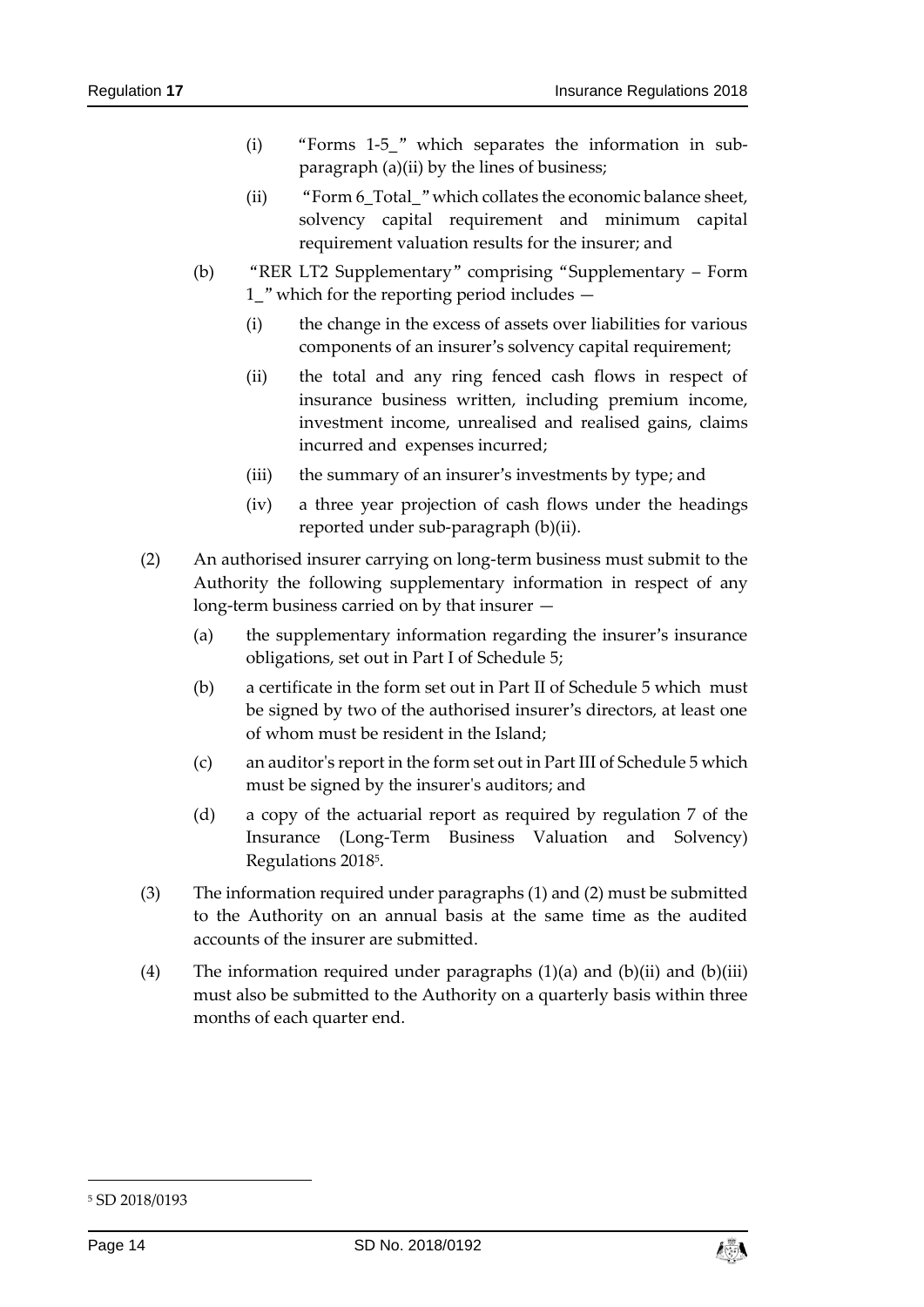# **PART IV**

# <span id="page-14-1"></span><span id="page-14-0"></span>REPORTING REQUIREMENTS FOR NON LONG-TERM BUSINESS

# <span id="page-14-2"></span>**18 Supplementary information – non long-term business**

- (1) An insurer authorised to carry on non long-term business must submit the statements, reports, certificates and information set out in paragraphs (2) to (5) (where applicable) to the Authority in respect of any non long-term business carried on by that insurer at the same time as the audited accounts of the insurer are submitted.
- (2) An insurer must submit regulatory financial statements prepared in accordance with regulation 19 in respect of each financial year for which audited accounts are prepared.
- (3) To the extent that the information is not separately identified in the audited accounts or regulatory financial statements, an insurer must submit the information set out in Part I of Schedule 6 in respect of each financial year for which audited accounts are prepared.
- (4) A certificate in the form set out in Part II of Schedule 6 must be attached to the information referred to in paragraph (3) and must be signed by two of the authorised insurer's directors, at least one of whom must be resident in the Island.
- (5) An auditor's report must be given to the Authority by the insurer's auditors in the form set out in Part III of Schedule 6.

#### <span id="page-14-3"></span>**19 Regulatory financial statements – non long-term business**

- (1) For the purposes of preparing the regulatory financial statements, contracts of insurance which are not insurance contracts for the purposes of the Generally Accepted Accounting Principles adopted by the insurer in question for the preparation of its annual accounts, are deemed to be insurance contracts and must be accounted for accordingly.
- (2) Subject to paragraph (3), the regulatory financial statements must consist  $of a -$ 
	- (a) regulatory revenue account(s) prepared in accordance with regulation 20;
	- (b) regulatory profit and loss account or regulatory income and expenditure account prepared in accordance with regulation 21;
	- (c) relevant regulatory balance sheet prepared in accordance with regulation 22; and
	- (d) reconciliation of shareholder funds prepared in accordance with regulation 23.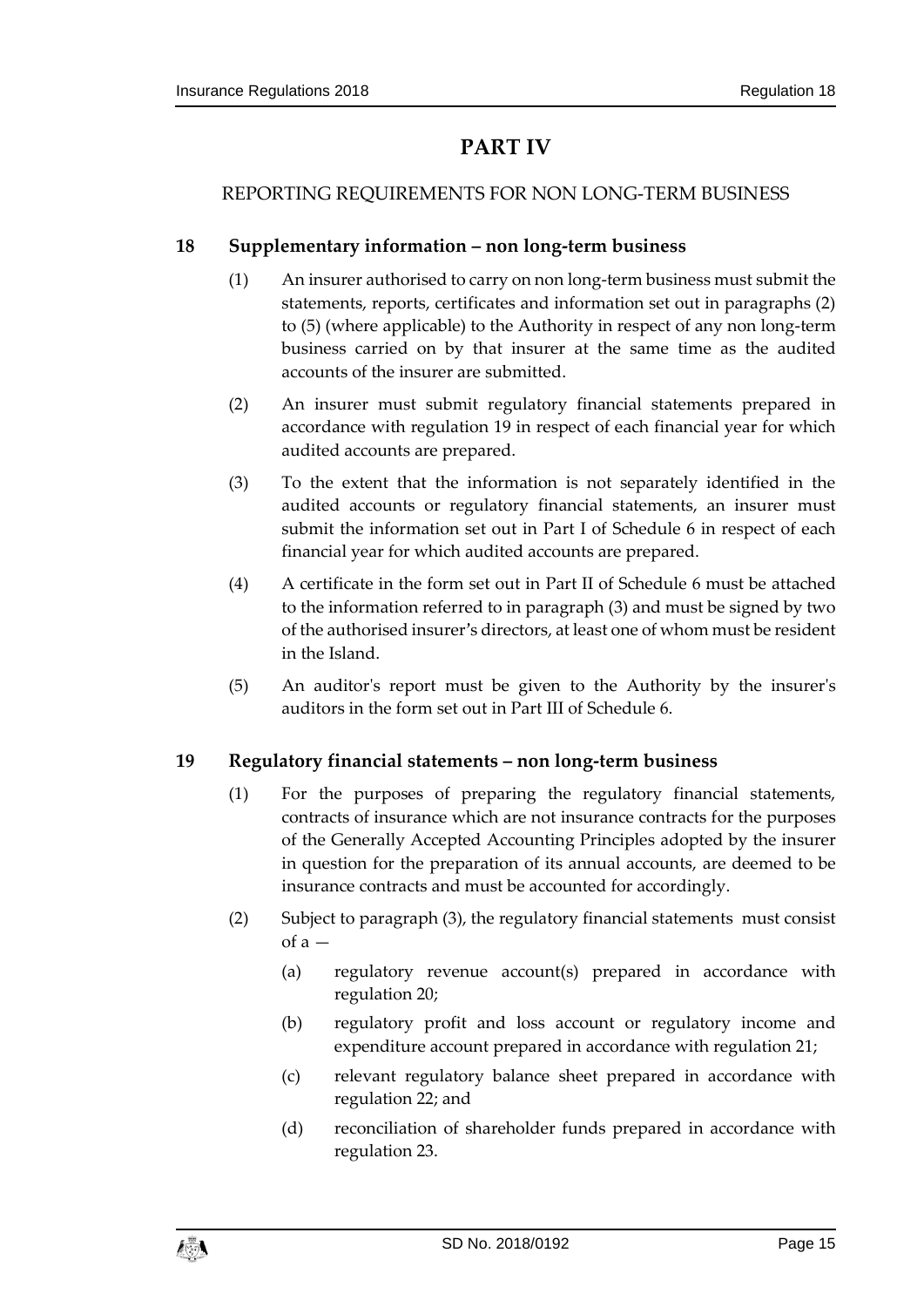(3) If the audited accounts reflect transactions or balances of contracts of insurance where all of those contracts of insurance are insurance contracts for the purposes of Generally Accepted Accounting Principles, the authorised insurer may elect not to prepare regulatory financial statements in accordance with paragraph (2)(a) to (c).

This is subject to paragraph (4).

- (4) The Authority may, if it considers it appropriate to do so, require an insurer authorised to carry on non long-term business to prepare regulatory financial statements in accordance with paragraph (2) in respect of any non long-term business carried on by that insurer.
- (5) If an authorised insurer elects under paragraph (3) not to prepare regulatory financial statements, the notes to the audited accounts must include a statement to that effect including the reasons for the election.

#### <span id="page-15-0"></span>**20 Regulatory revenue accounts – non long-term business**

The regulatory revenue account must be in the form set out in Schedule 7 and must comply with the requirements of that Schedule.

#### <span id="page-15-1"></span>**21 Regulatory profit and loss account – non long-term business**

- (1) A regulatory profit and loss account or regulatory income and expenditure account must comply with the provisions of this regulation.
- (2) A regulatory profit and loss account must be in the form set out in Part I of Schedule 8 and must comply with the requirements of that Part.
- (3) A regulatory profit and loss account must have annexed to it a statement of reserves in the form set out in Part II of Schedule 8.
- (4) In the case of an authorised insurer which is not trading for profit, a regulatory income and expenditure account must be in the form set out in Part III of Schedule 8 and must comply with the requirements of that Part.

#### <span id="page-15-2"></span>**22 Regulatory balance sheet(s) – non long-term business**

- (1) A regulatory balance sheet must be in the form set out in Part I of Schedule 9 or, in the case of an authorised insurer not carrying on business for profit, in the form set out in Part II of that Schedule and must comply with the requirements of the relevant Part.
- (2) The regulatory balance sheet must be signed on behalf of the board by two of the directors of the authorised insurer.

#### <span id="page-15-3"></span>**23 Reconciliation of shareholder funds – non long-term business**

(1) A reconciliation of shareholder funds must be in the form set out in Schedule 10.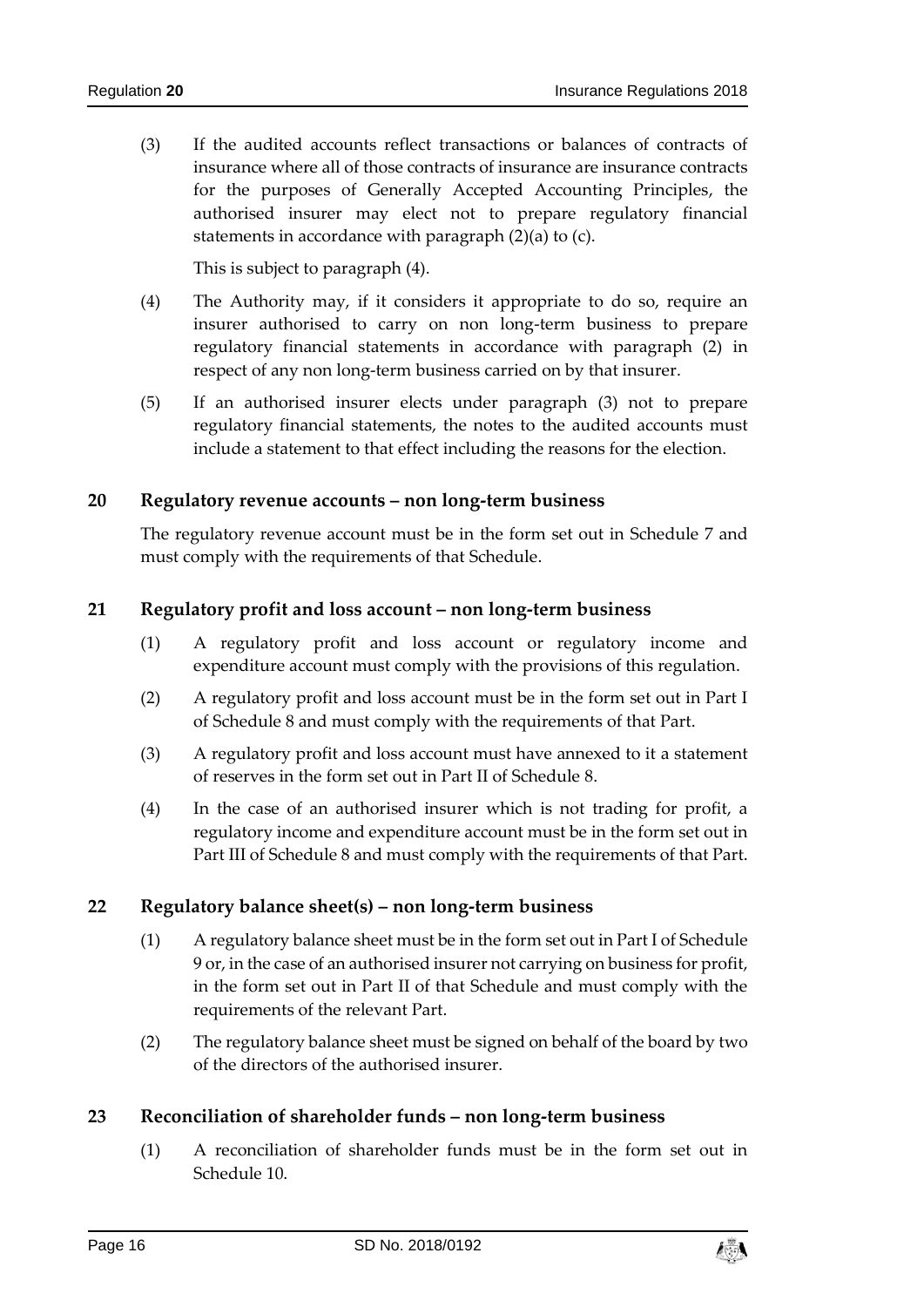(2) If an insurer elects under regulation 19(3) not to prepare regulatory financial statements in accordance with regulation 19(2)(a) to (c) the reconciliation of shareholder funds must include a statement to that effect and the reasons for the election.

#### <span id="page-16-0"></span>**24 Solvency margins – non long-term business**

- (1) The solvency margin to be maintained by an authorised insurer in respect of any non long-term business carried on by that insurer must be that specified in Part I of Schedule 11.
- (2) Part II of Schedule 11 has effect for the purpose of determining the extent to which particular assets may be taken into account.
- (3) Calculation of the solvency margin must be in the manner specified in Part III of Schedule 11.

# <span id="page-16-1"></span>**25 Saving for transitional loan provisions in respect of non long-term business**

- (1) This regulation applies in respect of an existing loan approval.
- (2) Subject to paragraphs  $(3)$  to  $(5)$ 
	- (a) an existing loan approval continues in force and the loan in question is fully admissible under entry D of the table in paragraph 12 of Part II to Schedule 11;
	- (b) an existing loan approval may be amended, renewed or revoked under the old loan provisions; and
	- (c) any such amendment, renewal or revocation has effect for the purposes of these Regulations.
- (3) If at any time an existing loan approval complies with the criteria in paragraphs (13) and (14) of Part II of Schedule 11, paragraph (2) ceases to apply and the new loan provisions apply to the insurer.
- (4) The continuation of the existing loan approval is subject to all of its conditions in force immediately before the coming into operation of these Regulations.
- (5) The Authority may, at any time, amend or revoke any of the conditions of the existing loan approval in a way that is consistent with the new loan provisions.
- (6) In this regulation—
	- "existing loan approval", for an authorised insurer in respect of any non long-term business carried on by that insurer, means an approval (in whatever form) by the Authority under the old loan provisions which was still in force immediately before the coming into operation of these Regulations;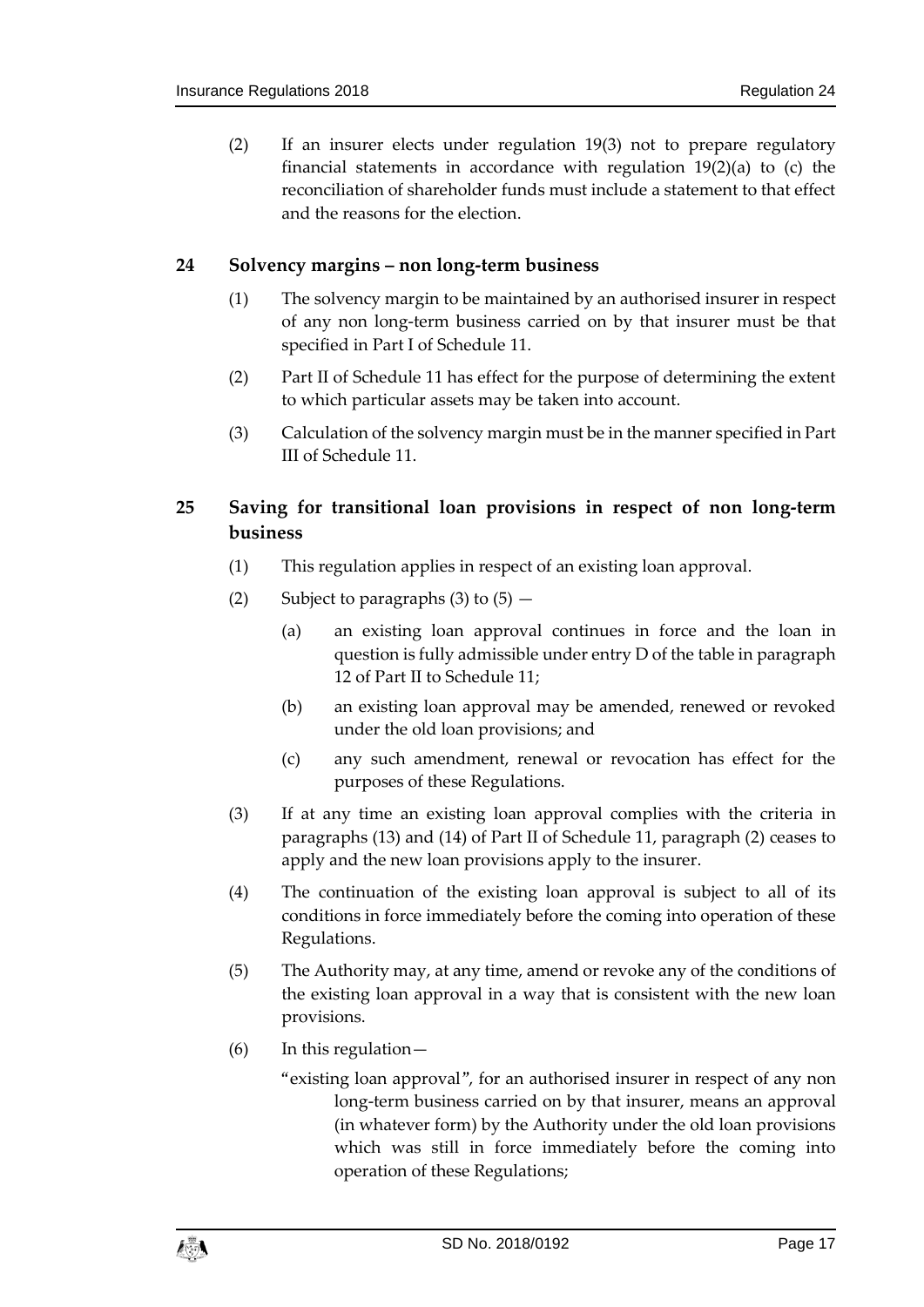- "new loan provisions" means entry C to the table in paragraph 12 of Part II of Schedule 11; and
- "old loan provisions" means entry C to the table in paragraph 6 of Part II of Schedule 7 to the Insurance Regulations 1986<sup>6</sup> as in operation immediately before 30 June 2012.

# **PART V**

#### REVOCATIONS

#### <span id="page-17-2"></span><span id="page-17-1"></span><span id="page-17-0"></span>**26 Revocation**

The following Regulations are revoked—

- (a) the Insurance Regulations 1986<sup>7</sup> ;
- (b) the Insurance (Supplementary Information) Regulations 2016<sup>s</sup>;
- (c) regulation 3 of the Insurance (Solvency) (Amendment) Regulations 2011°; and
- (d) regulation 3 of the Insurance (Solvency) (Amendment) Regulations 2012<sup>10</sup> .

#### **MADE 28 JUNE 2018**

# **K. BADGEROW**

*Chief Executive*

**G.F. KARRAN** *Chairman, Isle of Man Financial Services Authority*

-



<sup>6</sup> GC 319/86

<sup>7</sup> GC 319/86

<sup>8</sup> SD 206/0107

<sup>9</sup> SD 0918/11

<sup>10</sup> SD 0294/12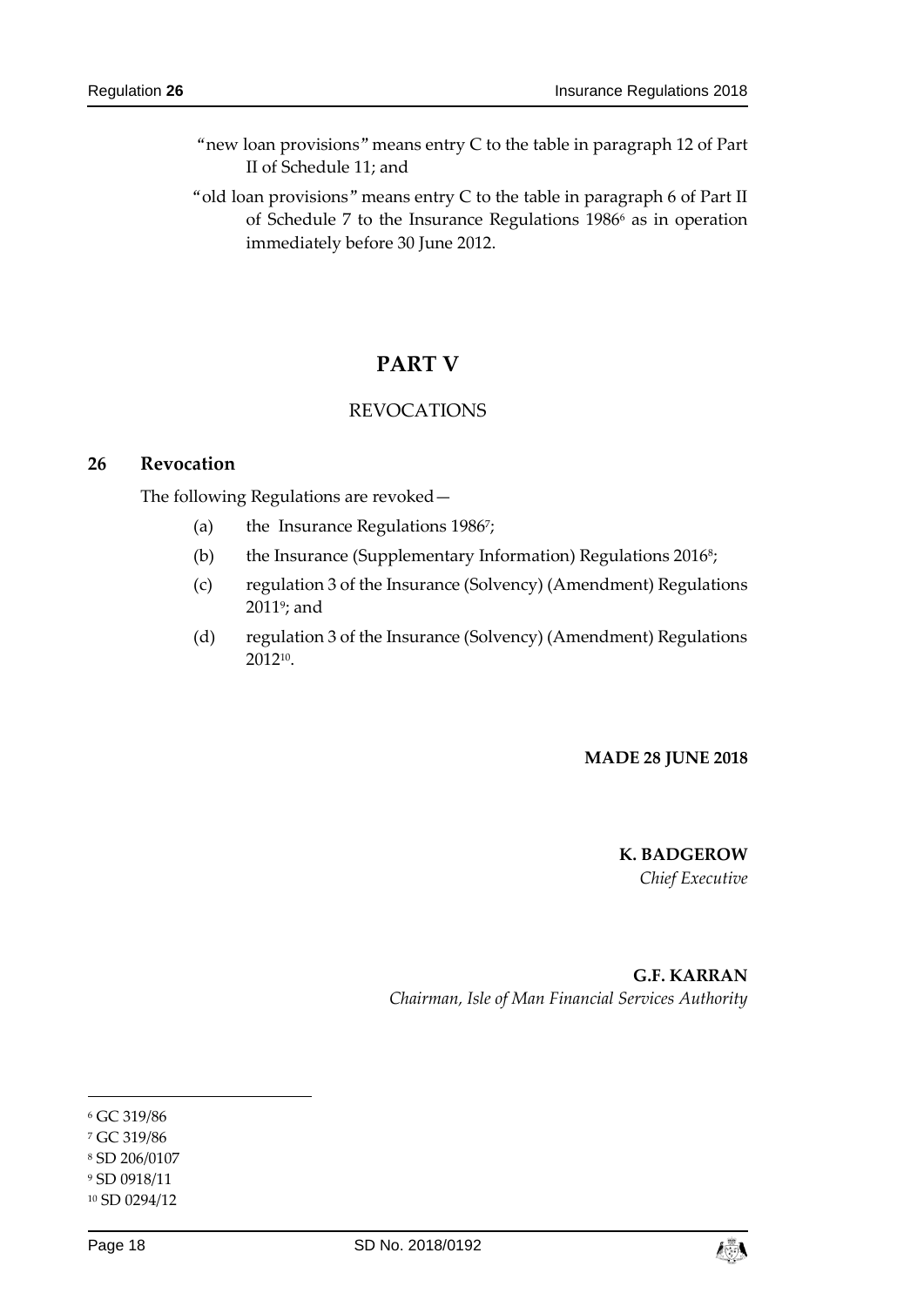# [Regulation 9(1)]

# REGISTER OF AUTHORISED INSURERS

- <span id="page-18-1"></span><span id="page-18-0"></span>1. Name of authorised insurer
- 2. Address of registered office
- 3. Place of business in Isle of Man (if different to above)
- 4. Date of authorisation
- 5. Categories and classes of insurance for which authorisation is granted
- 6. Date and details of amendment to register
- 7. Conditions, if any, attaching to authorisation
- 8. Name of insurance manager (if appointed)
- 9. Authorisation number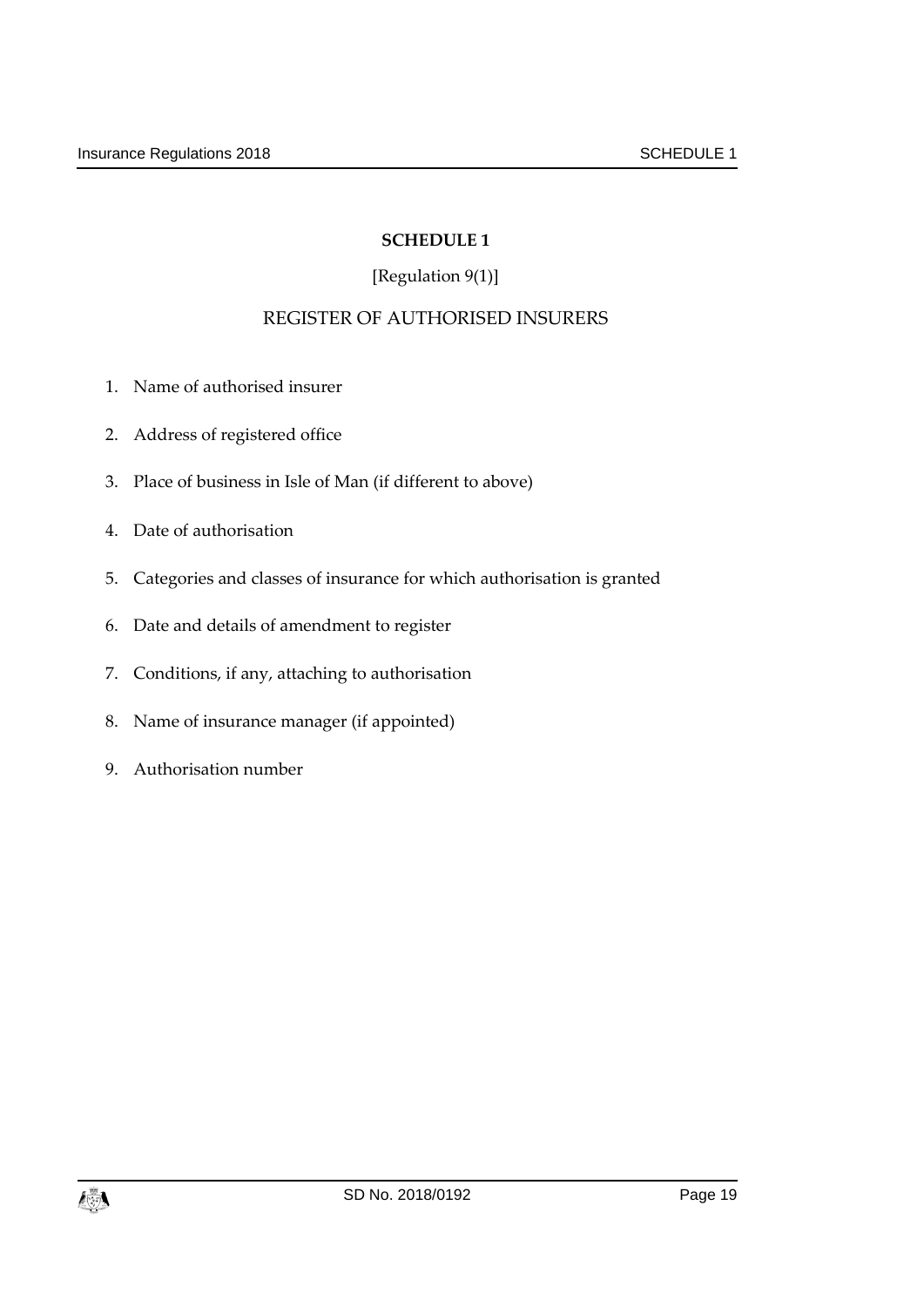## [Regulation 9(2)]

# REGISTER OF HOLDERS OF PERMITS

- <span id="page-19-1"></span><span id="page-19-0"></span>1. Name of permit holder
- 2. Address of registered office
- 3. Place of business in Isle of Man (if different to above)
- 4. Country of incorporation
- 5. Date permit granted
- 6. Classes of insurance business carried on
- 7. Date and details of amendment to register
- 8. Conditions, if any, attaching to permission
- 9. Name of insurance manager (if appointed)
- 10. Name of Senior Person on Island
- 11. Registration number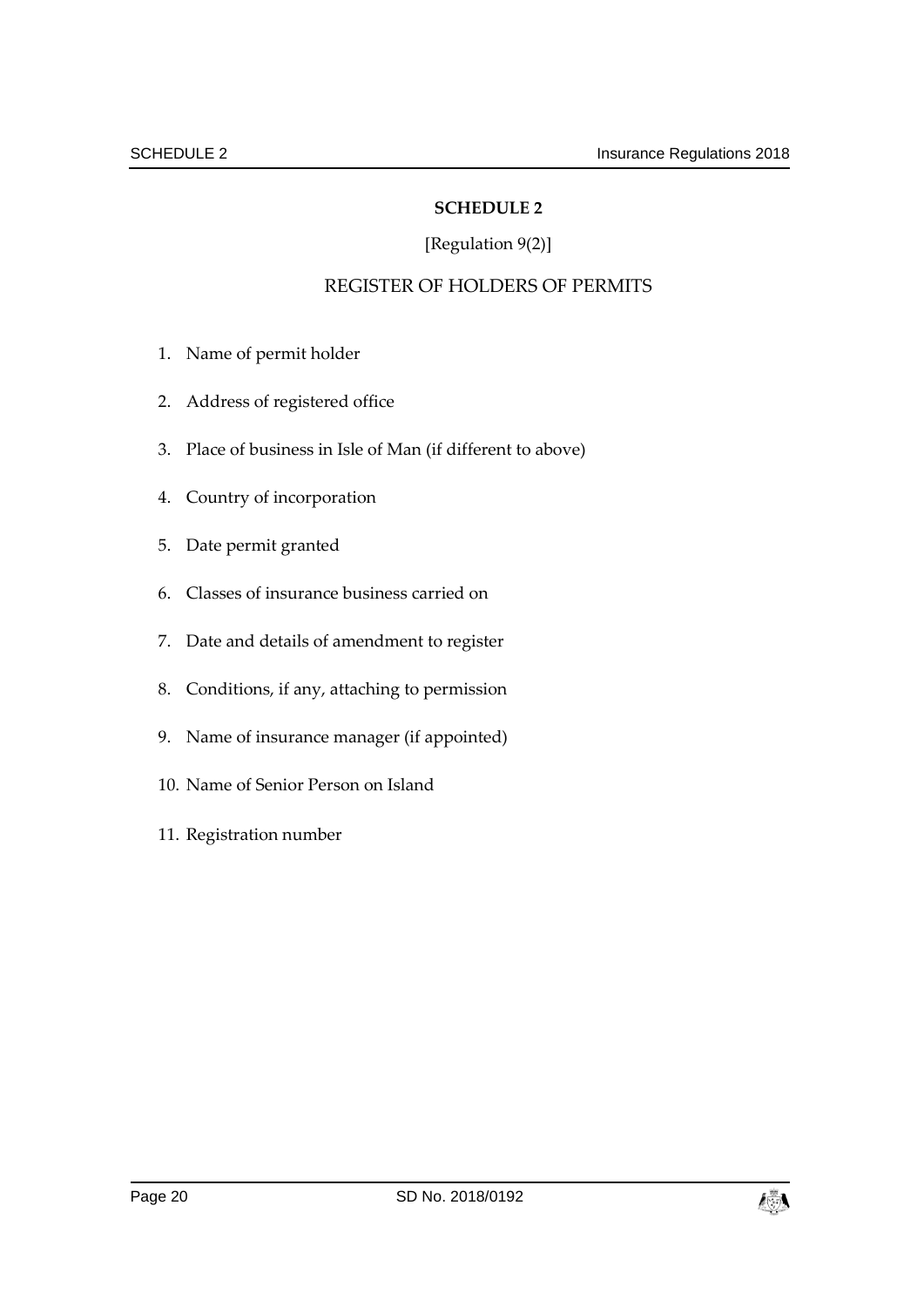# [Regulation 9(3)]

#### REGISTER OF INSURANCE MANAGERS

- <span id="page-20-1"></span><span id="page-20-0"></span>1. Name of insurance manager
- 2. Address of registered office
- 3. Place of business in Isle of Man (if different to above)
- 4. Name of senior representative resident in Island
- 5. Name of insurers managed in or from Island
- 6. Name and country of incorporation of each insurer not authorised in Island but managed in or from Island
- 7. Date of registration
- 8. Date and details of amendment to register
- 9. Registration number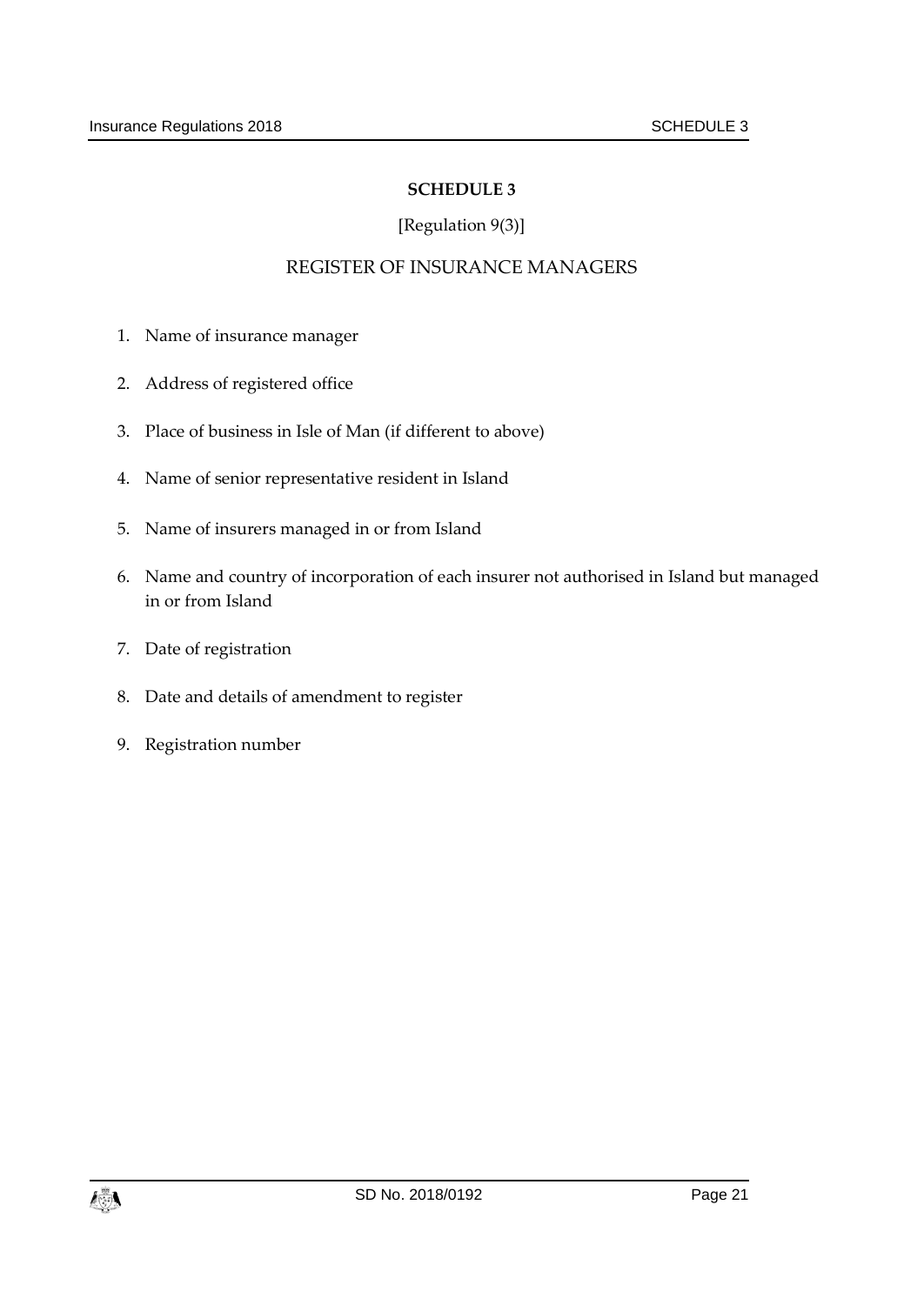#### [Regulation 12]

#### <span id="page-21-1"></span><span id="page-21-0"></span>MEMORANDUM OF CONTINUANCE OF AN OFFSHORE INSURER

#### **FORM ONE**

# *A COMPANY LIMITED BY SHARES MEMORANDUM OF CONTINUANCE THE COMPANIES (TRANSFER OF DOMICILE) ACT 1998 (AS AMENDED BY SCHEDULE 4 TO THE INSURANCE ACT 2008) THE COMPANIES ACT 1931 – 2004*

#### *PART A*

- 1. The name of the Company from the date of continuance is:
- 2. The Company is a \*private/public company [\* delete as appropriate].
- 3. The liability of the members of the Company is limited.
- 4. \* Restrictions, if any, on the exercise of the rights, powers and privileges of the Company with effect from the date of continuance
	- or

\* There are no restrictions on the rights, powers and privileges of the Company with effect from the date of continuance.

[\* delete as appropriate]

[Restrictions are limited to those permitted by Section 5(6) of the Companies Act 1986].

- 5. The share capital of the Company is [ ] divided into [ ] shares of [ ] each.
- 6. The Company was incorporated in [ ] on the [ ] on the [ ] day of [ ] in the name of [ ] with Registered Number [ ] and immediately preceding the date of continuance was registered under the name [ ].

#### **Adopted by Special Resolution of the Company on [ ]**

The summary of capital and shares of the Company; the particulars of the shareholders of the Company, directors, secretary and (as applicable) nominated officer of the Company; the statement of indebtedness in respect of mortgages and charges of the Company; and the intended situation of the Registered Office of the Company are set out in Part B.

|        | (Director or Secretary) |
|--------|-------------------------|
| day of |                         |
|        |                         |

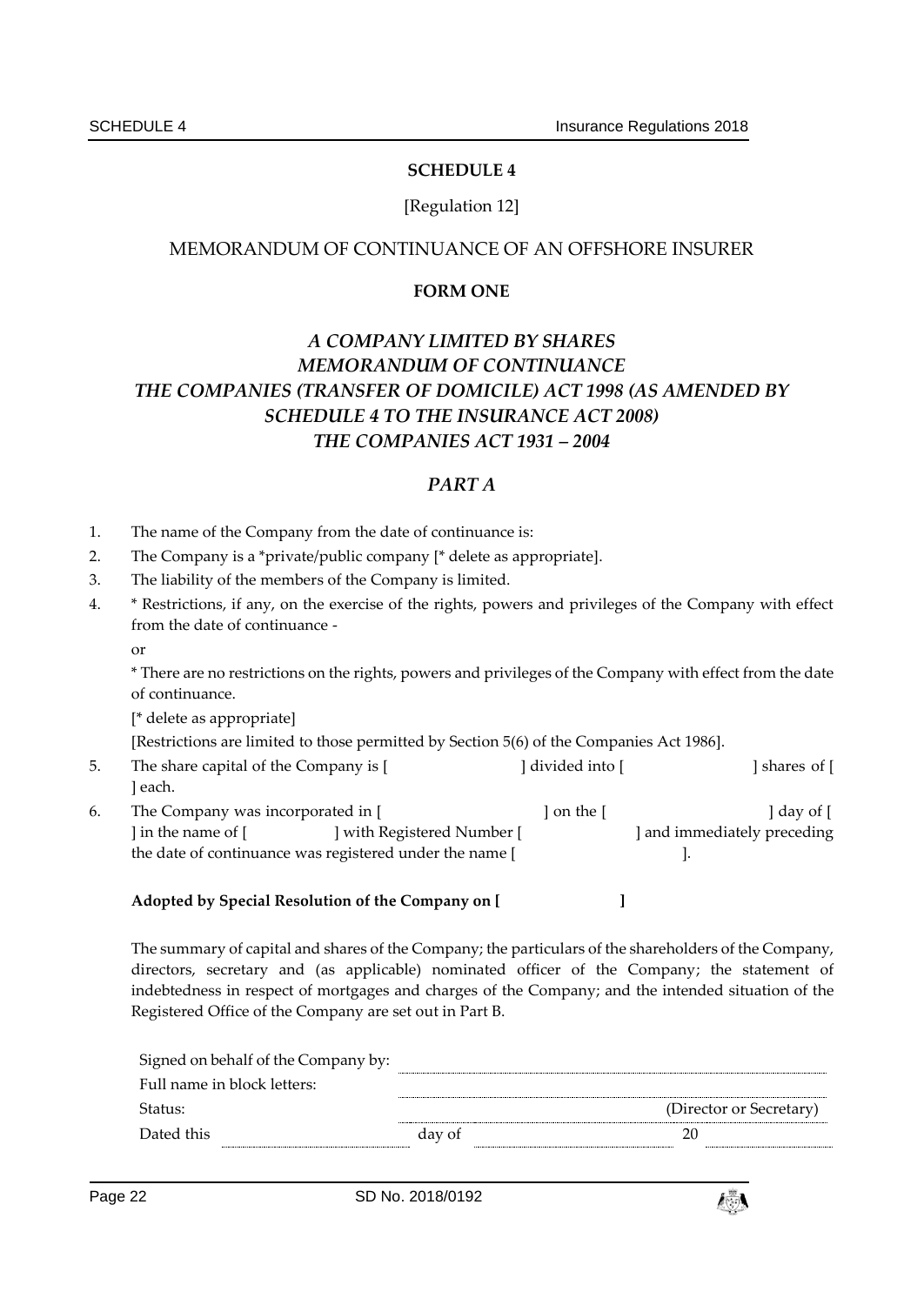#### *MEMORANDUM OF CONTINUANCE – PART B*

#### *SECTION ONE*

#### *PARTICULARS OF THE DIRECTORS*

PARTICULARS TO BE PROVIDED IN RESPECT OF EACH PERSON WHO IS A DIRECTOR

| Name                            |  |
|---------------------------------|--|
| Former name(s)                  |  |
| Address                         |  |
|                                 |  |
|                                 |  |
|                                 |  |
|                                 |  |
|                                 |  |
| <b>Business Occupation</b>      |  |
| Nationality (and Nationality    |  |
| of origin if other than present |  |
| Nationality)                    |  |

I hereby consent to act as director of the Continued Company

 ${\small \textbf{Square} \quad \quad \textbf{Date} \quad \quad \quad }$ 

| Name                                                                            |  |
|---------------------------------------------------------------------------------|--|
| Former name(s)                                                                  |  |
| Address                                                                         |  |
| <b>Business Occupation</b>                                                      |  |
| Nationality (and Nationality<br>of origin if other than present<br>Nationality) |  |

I hereby consent to act as director of the Continued Company

 $\begin{tabular}{c} Signature & \textcolor{red}{\textbf{Output}} \\ \hline \end{tabular}$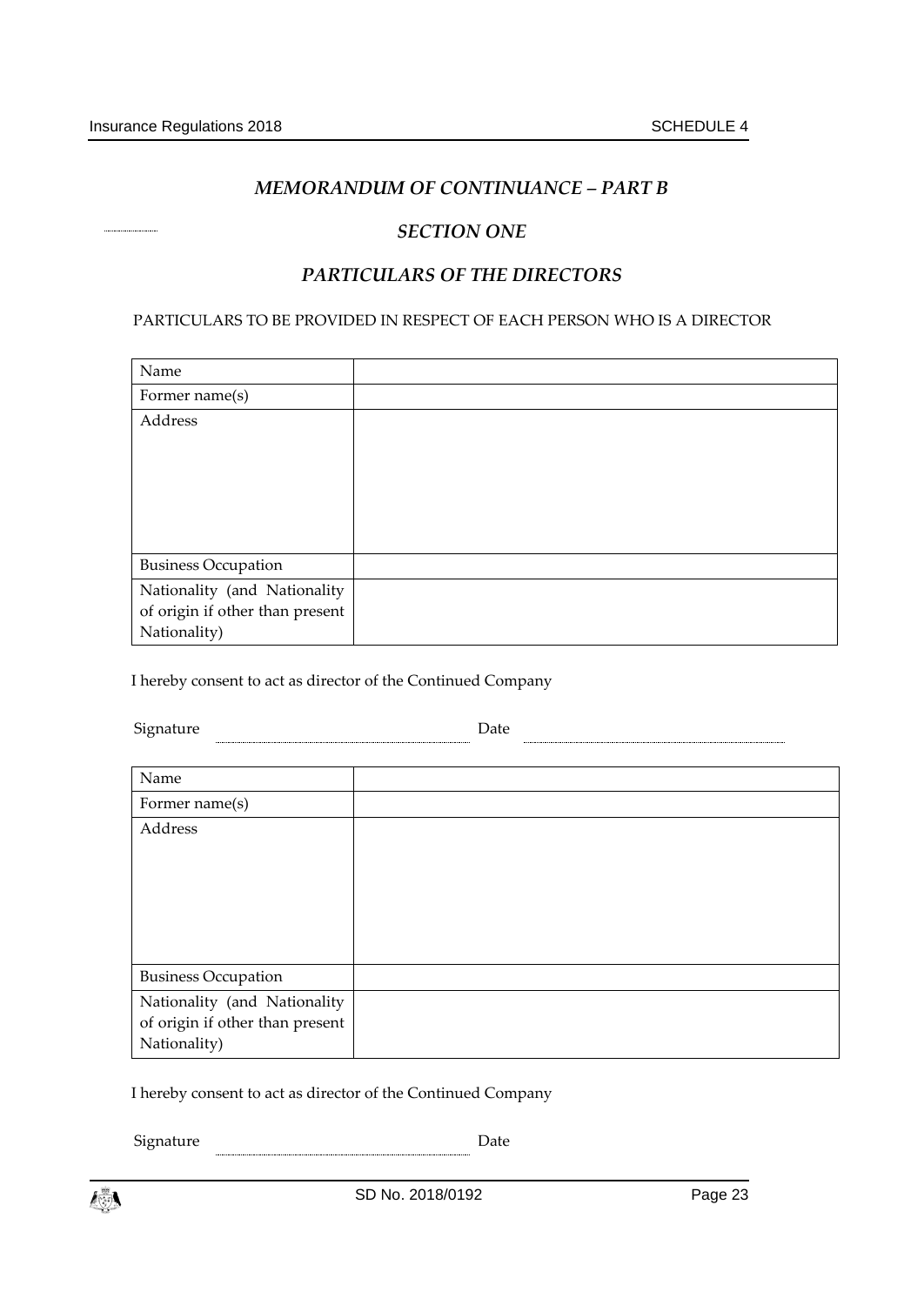#### *PARTICULARS OF SECRETARY*

| Name           |  |
|----------------|--|
| Former name(s) |  |
| Address        |  |
|                |  |
|                |  |
|                |  |
|                |  |
|                |  |

I hereby consent to act as Secretary of the Continued Company

Signature Date

#### *NOMINATED OFFICER*

Particulars of Nominated Officer (see Beneficial Ownership Act 2017 Notes below)

| Name           |  |
|----------------|--|
| Former name(s) |  |
| Address        |  |
|                |  |
|                |  |
|                |  |
|                |  |
|                |  |

I hereby consent to act as Nominated Officer of the Continued Company

Signature **Date** Date **Date Date Date Date Date Date Date Date Date Date Date Date Date Date Date Date Date Date Date Date Date D** 

If the Beneficial Ownership Act 2017 does not apply to the Continued Company, please complete the Insert Sheet below.

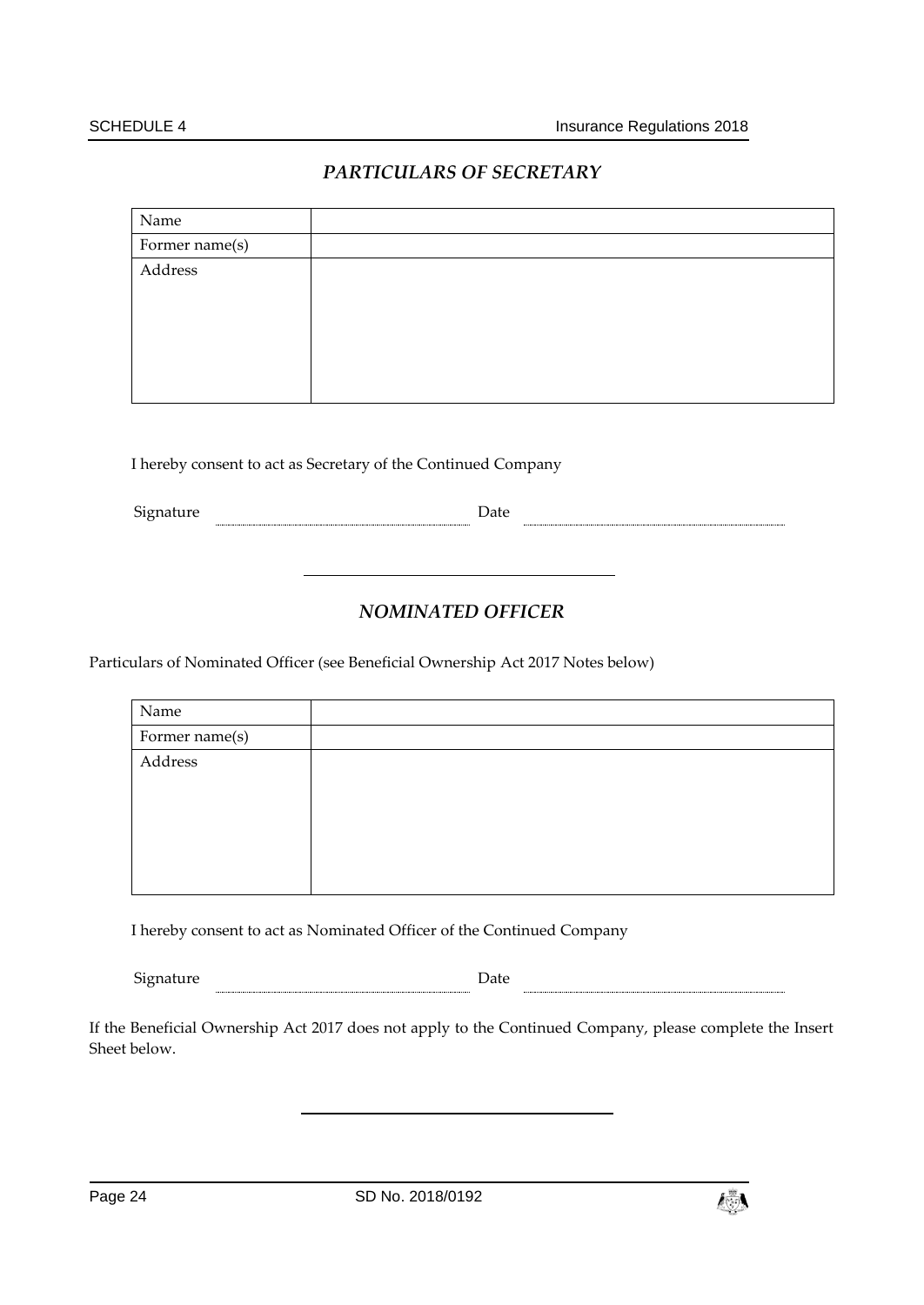#### *STATEMENT OF INDEBTEDNESS IN RESPECT OF MORTGAGES AND CHARGES*

Total amount of the indebtedness of the Company in respect of all mortgages and charges of the kind which are required to be registered with the Department for Enterprise [  $\qquad \qquad$  ]

#### *INTENDED SITUATION OF REGISTERED OFFICE*

The intended situation of the Registered Office of the Company on continuance is as stated below –

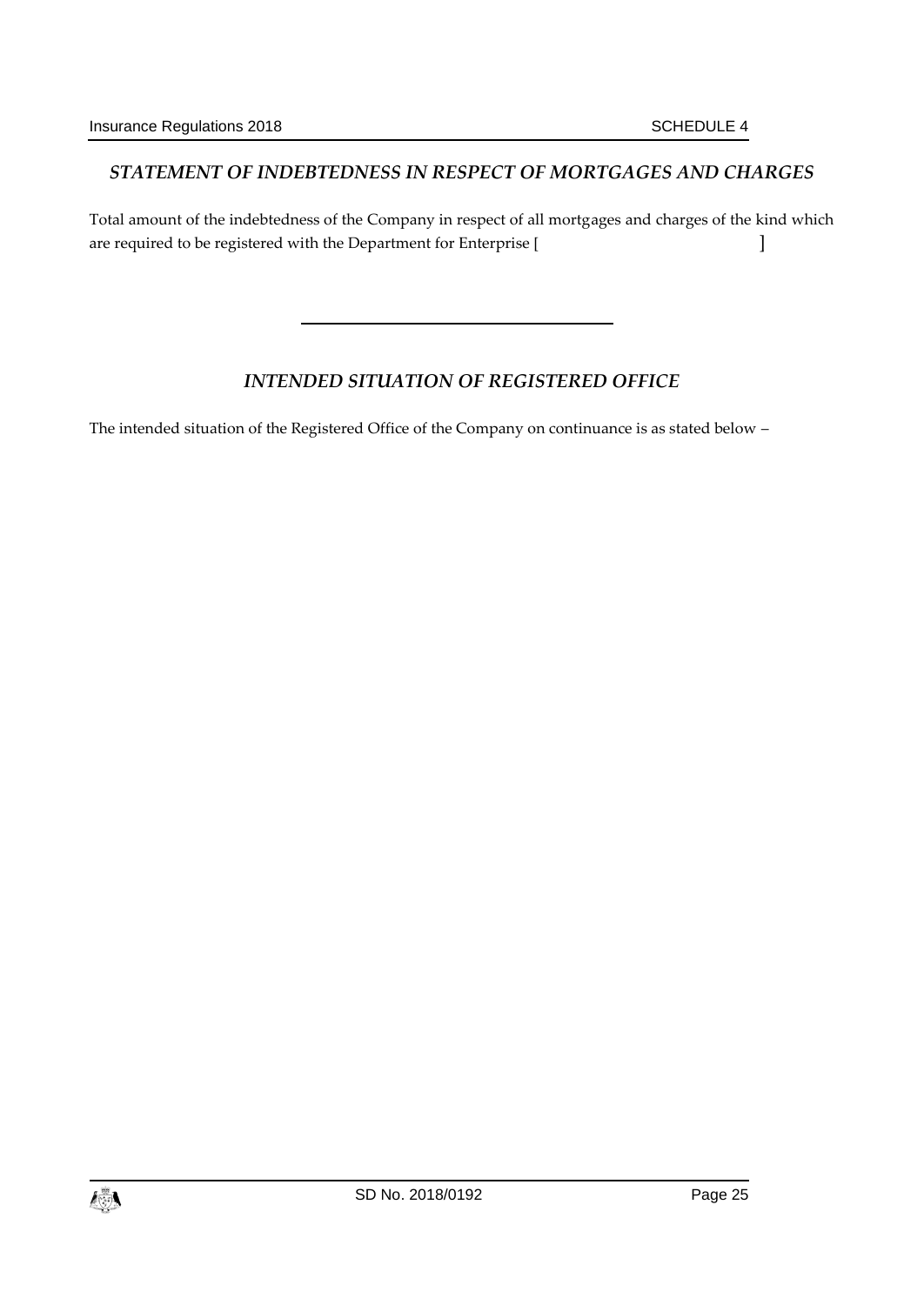...............

# *SECTION TWO*

# *SUMMARY OF CAPITAL AND SHARES*

| Nominal Share Capital [ ] divided into [                                                               |                                                                    |  | shares of [ | ] each.           |  |
|--------------------------------------------------------------------------------------------------------|--------------------------------------------------------------------|--|-------------|-------------------|--|
| Number of shares of each class taken up to the date of this<br>Memorandum                              |                                                                    |  |             |                   |  |
| cash                                                                                                   | Number of shares of each class issued subject to payment wholly in |  |             |                   |  |
| Number of shares of each class issued as fully paid up otherwise<br>than in cash                       |                                                                    |  |             |                   |  |
| Number of shares issued as partly paid up to the extent<br>of                                          | per share otherwise than in cash                                   |  |             |                   |  |
| Number of shares (if any) of each class issued at a discount                                           |                                                                    |  |             |                   |  |
| Amount of discount on the issue of shares which has not been<br>written off at the date of this return |                                                                    |  |             |                   |  |
| There has been called up on each of                                                                    |                                                                    |  |             | shares $\epsilon$ |  |
| There has been called up on each of $\qquad \qquad$ shares $\qquad \qquad \epsilon$                    |                                                                    |  |             |                   |  |
| There has been called up on each of shares $\mathcal{L}$ shares $\mathcal{L}$                          |                                                                    |  |             |                   |  |
| Total amount of calls received, including payments on application<br>and allotment                     |                                                                    |  | £           |                   |  |
| Total amount (if any) agreed to be considered as paid on                                               |                                                                    |  |             |                   |  |
|                                                                                                        | shares which have been issued as fully paid up                     |  |             |                   |  |
| otherwise than in cash                                                                                 |                                                                    |  | £           |                   |  |
| Total amount (if any) agreed to be considered as paid on                                               |                                                                    |  |             |                   |  |
|                                                                                                        | shares which have been issued as partly paid                       |  |             |                   |  |
| up to the extent of                                                                                    | per share otherwise than in cash                                   |  | £           |                   |  |
| Total amount of calls unpaid                                                                           |                                                                    |  |             |                   |  |
| Total number of shares of each class forfeited                                                         |                                                                    |  |             |                   |  |
| Total amount paid (if any) on shares forfeited                                                         |                                                                    |  |             | $\mathcal{L}$     |  |
| Total amount of shares for which share warrants to bearer are<br>outstanding                           |                                                                    |  | £           |                   |  |

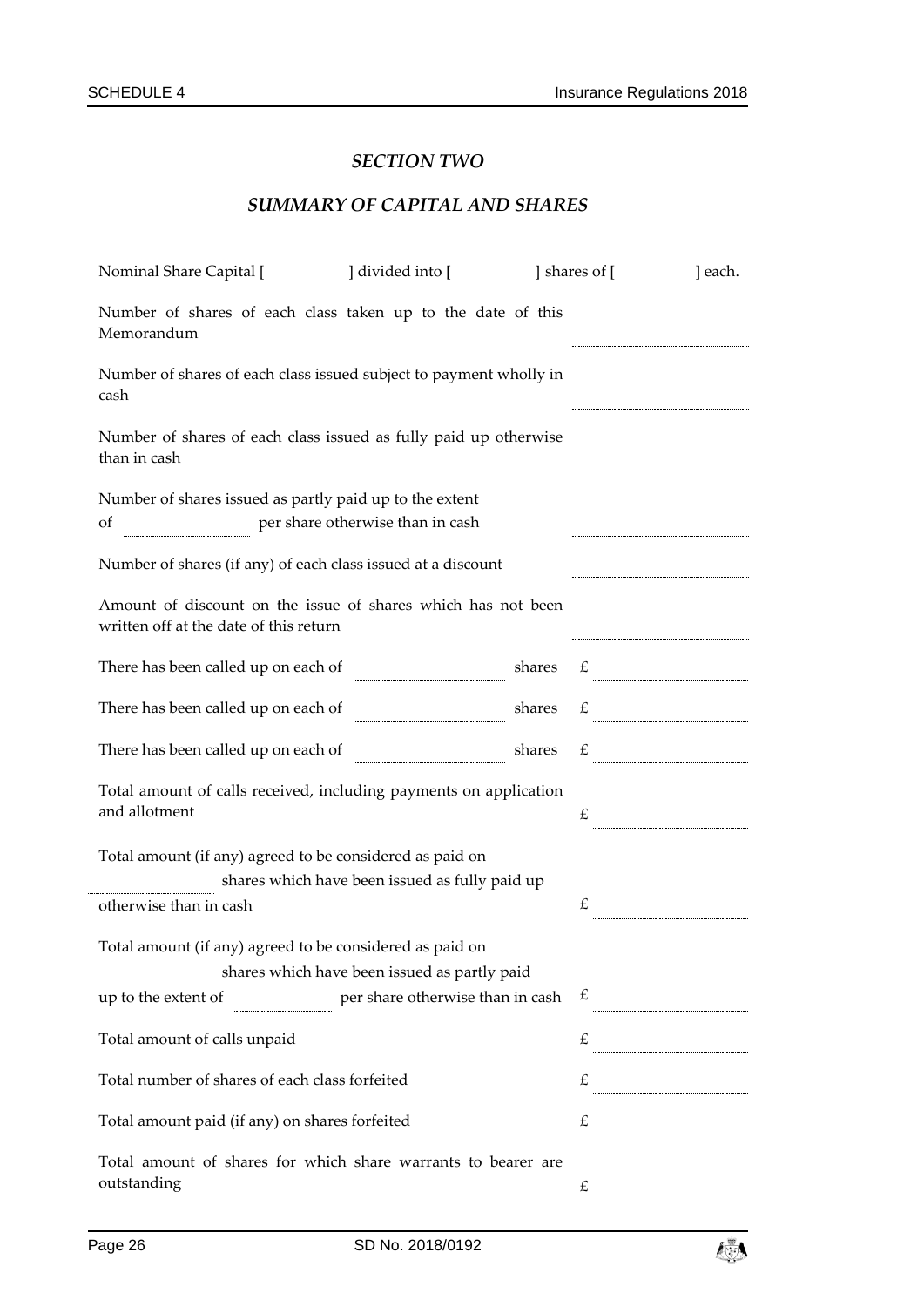Number of shares comprised in each share warrant to bearer, specifying in the case of warrants of different kinds, particulars of each kind

| Name and Address | No. of Shares held | Type of Shares | Denominations |
|------------------|--------------------|----------------|---------------|
|                  |                    |                |               |
|                  |                    |                |               |
|                  |                    |                |               |
|                  |                    |                |               |
|                  |                    |                |               |
|                  |                    |                |               |
|                  |                    |                |               |
|                  |                    |                |               |
|                  |                    |                |               |
|                  |                    |                |               |
|                  |                    |                |               |

#### *PARTICULARS OF THE SHAREHOLDERS*

NOTE: Section Two is not applicable in the case of a company not having a share capital.

**NOTES** 

- 1. Full names must be given. In the case of an individual, the individual's present first name or names and surname must be given. "First name" includes a forename, and "surname" in the case of a peer or person usually known by a title different from the individual's surname means that title. In the case of a corporation which is a secretary, its corporate name must be given.
- 2. In the case of an individual, any former first names and surname must be given in addition. The expression "first name" includes a forename.

"Former first name" and "former surname" do not include:

- (a) in the case of a peer or a person usually known by a British title different from his surname, the name by which he was known previous to the adoption of or succession to the title; or
- (b) in the case of any person, a former first name or surname where that name or surname was changed or disused before the person bearing the name attained the age of eighteen years or has been changed or disused for a period of not less than 20 years; or
- (c) in the case of an individual whose name or surname has changed as part of a marriage or civil partnership, the name or surname (as the case may be) by which the individual was known previous to the marriage or civil partnership (as the case may be).
- 3. Usual residential address must be given or, in the case of a corporation which is a secretary, the registered or principal office.
- 4. In the case of an individual who has no Business Occupation, but holds any other directorship or directorships, particulars of that directorship or one of those directorships.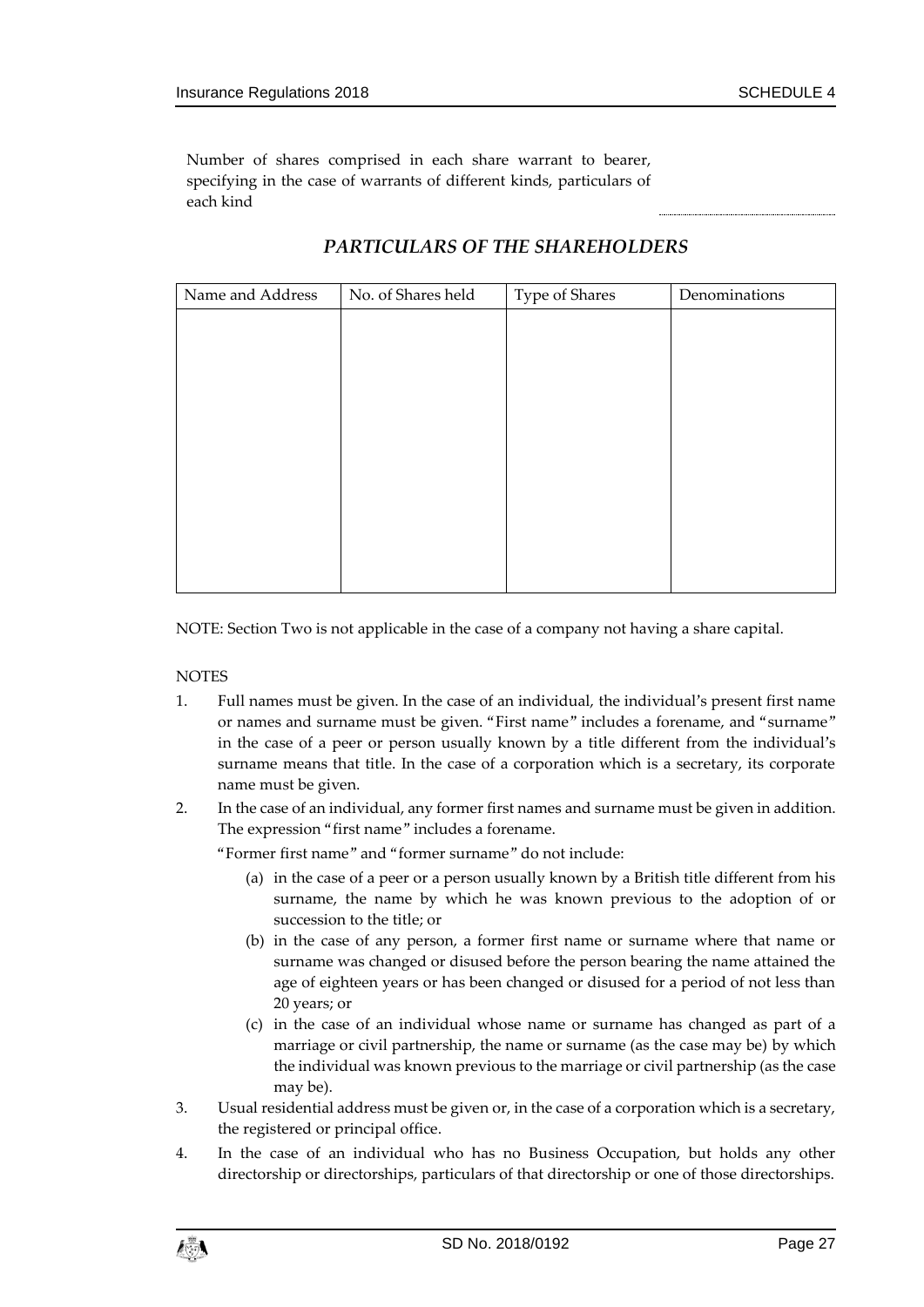5. Where all the partners in a firm are joint secretaries the name and principal office address of the firm alone may be stated.

#### BENEFICIAL OWNERSHIP ACT 2017 NOTES

- 1. Any references in this document to a "nominated officer" include, in the case where the Company is exempt from the requirement to have a nominated officer, the person authorised by an Order made by Treasury under section 6(8) of the Beneficial Ownership Act 2017, to undertake on behalf of the Company, any role or responsibility for which a nominated officer is responsible under that Act.
- 2. Section 6(2) of the Beneficial Ownership Act 2017 specifies that "The nominated officer must be —
	- (a) a natural person who is resident in the Island; or
	- (b) the holder of a licence issued under section 7 of the Financial Services Act 2008 which permits the holder to carry on the regulated activity (within the meaning of section 3(1) of that Act) of providing corporate services."

(In the case where the Company is exempt from the requirement to have a nominated officer, the relevant Treasury Order will specify by whom the roles and responsibilities of the nominated officer may be carried out.)

- 3. In the case of a nominated officer who is a natural person, the officer's name and home address in the Island must be listed. In all other cases, the officer's corporate or firm name and registered office or place of business address in the Island must be listed.
- 4. The Company must give notice to the Department for Enterprise (Companies Registry) of the appointment of its first nominated officer and of the date on which the appointment was made.

The Company must also give notice to the Department for Enterprise (Companies Registry), within one month of the date of:

- (a) an appointment of a nominated officer;
- (b) a change in a nominated officer; or
- (c) a change in the details in its record of a nominated officer,

and of the date on which it occurred.

#### *INSERT SHEET*

#### *(This page should only be completed if the Beneficial Ownership Act 2017 does not apply to the Company)*

Where the Beneficial Ownership Act 2017 does not apply to the Company please complete the following confirmation statement (Note 1 below).

The Beneficial Ownership Act 2017 does not apply to the Company because –

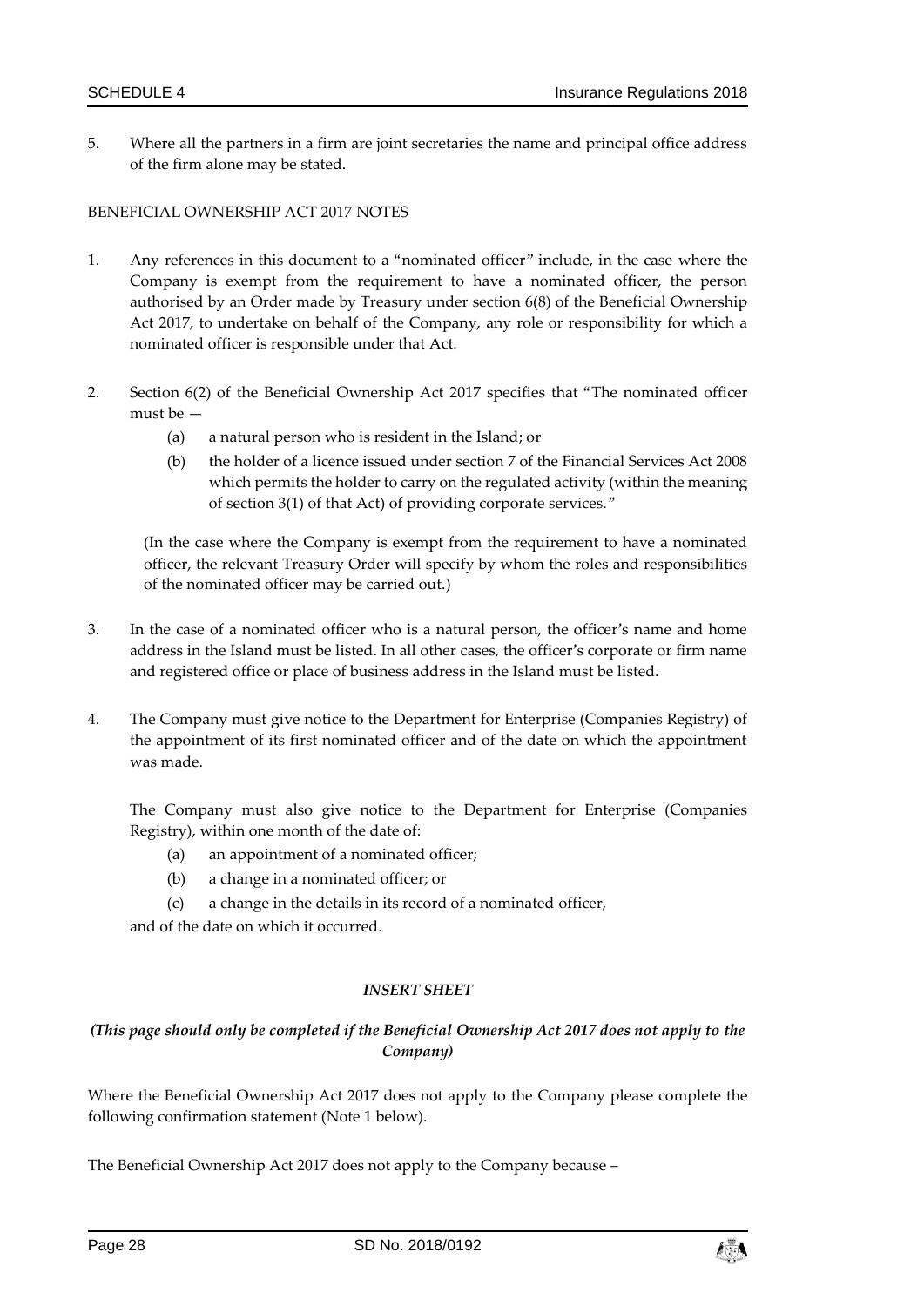- The Company is listed on a stock or investment exchange recognized by the Treasury (Note 2 below);
- The Company is a wholly owned subsidiary of a legal entity listed on a stock or investment exchange recognised by Treasury, where the disclosure obligations on the legal entity include beneficial ownership information in respect of the entity and its subsidiaries;
- The Company is one to which an Order made by the Treasury under section 5(4) of the Beneficial Ownership Act 2017 applies (Note 3 below). The Order is: ………………………………………………………………………………………………… ……………………………………………………………………………………………………

and I confirm that the Order applies to the Company.

| F <sub>11</sub> 11<br>r un regilie | ___ | $12 + 4$<br>Dan<br>_<br>_____<br>___ |
|------------------------------------|-----|--------------------------------------|
|                                    |     |                                      |
|                                    |     |                                      |

Signed **Example 2** Director/Secretary/Authorised Signatory\*

\* please delete as appropriate

#### **NOTES in respect of Insert Sheet**

- 1. Section 5(2) of the Beneficial Ownership Act 2017 lists the entities to which that Act does not apply.
- 2. Section 5(3) of that Act specifies that "an exchange is "recognised" if its name or another suitable description of it is published by the Treasury in such manner as the Treasury determines".
- 3. Section 5(4) of the Beneficial Ownership Act 2017 allows the Treasury to amend the list of entities in section 5(2) to which that Act does not apply. If the Treasury has added to the list, details of the relevant Order and confirmation that the Order applies to the Company should be included.

#### **A** Data Protection Notice

The Authority is registered with the Information Commissioner as a data controller under Isle of Man data protection legislation. The Authority collects and processes personal data to carry out its functions under relevant legislation and may share personal data with other parties where there is a legal basis for doing so. Information on how the Authority collects and processes personal data can be found in the **[Privacy Policy](https://www.iomfsa.im/terms-conditions/privacy-policy/)** on the Authority's website:

#### **<https://www.iomfsa.im/terms-conditions/privacy-policy/>**

Please call **+44 (0)1624 646000** if you have any queries.

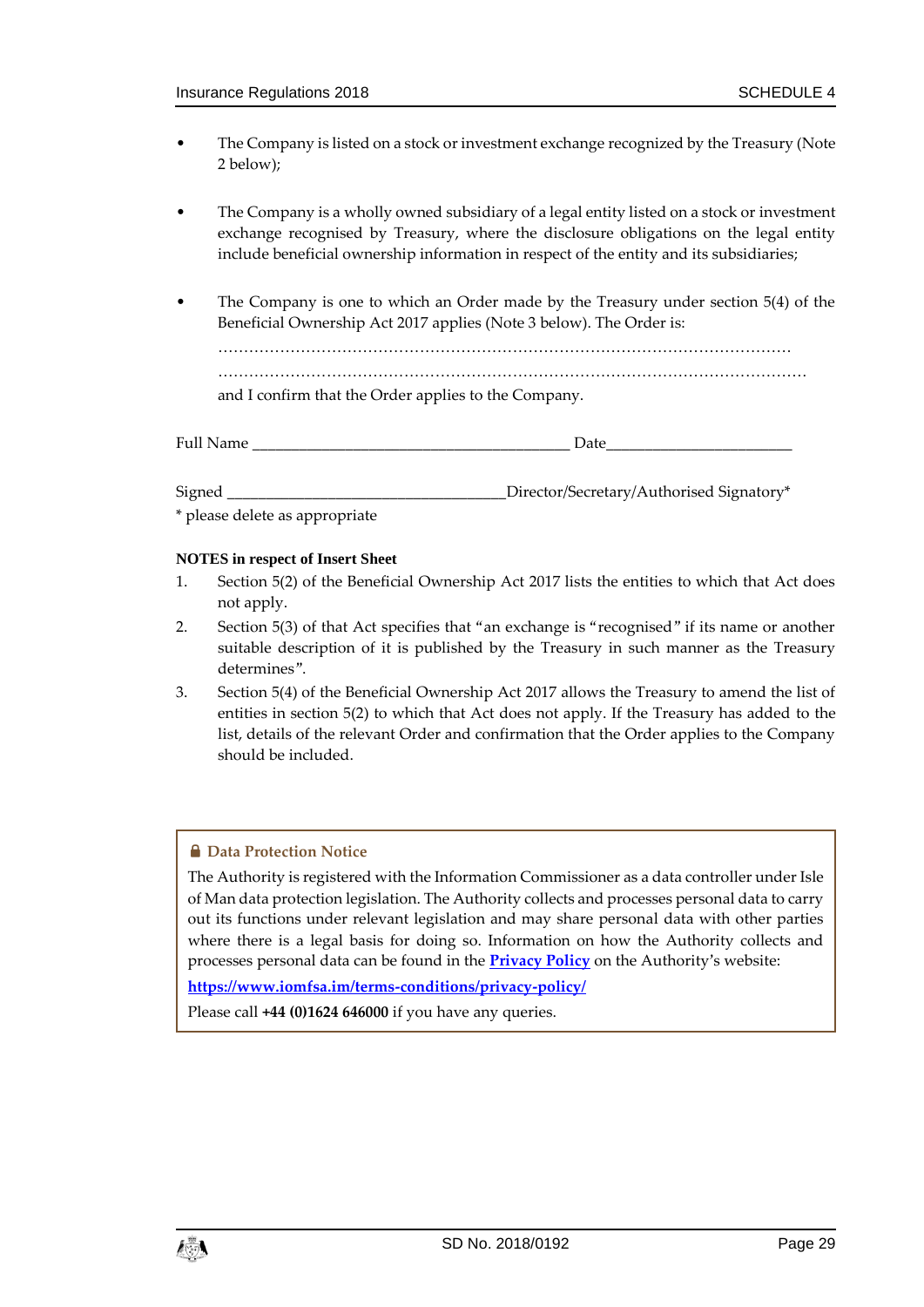#### **FORM TWO**

# *A COMPANY LIMITED BY GUARANTEE AND NOT HAVING A SHARE CAPITAL MEMORANDUM OF CONTINUANCE THE COMPANIES (TRANSFER OF DOMICILE) ACT 1998 (AS AMENDED BY SCHEDULE 4 TO THE INSURANCE ACT 2008) THE COMPANIES ACTS 1931 - 2004*

#### **PART A**

- 1. The name of the Company from the date of continuance is:
- 2. The Company is a \*private/public company [\* delete as appropriate].
- 3. The liability of the members of the Company is limited.
- 4. \* Restrictions, if any, on the exercise of the rights, powers and privileges of the Company with effect from the date of continuance

or

\* There are no restrictions on the rights, powers and privileges of the Company with effect from the date of continuance

[\* delete as appropriate]

[Restrictions are limited to those permitted by Section 5(6) of the Companies Act 1986]

5. Every member of the Company undertakes to contribute such amount as may be required (not exceeding [insert limit of liability]) to the assets of the Company in the event of its being wound up while that person is a member or within one year after that person ceases to be a member, for payment of the debts and liabilities of the Company contracted before that person ceases to be a member, and of the costs, charges and expenses of winding up, and for the adjustment of the rights of the contributories among themselves.

| 6. | The Company was incorporated in [ |                                                                              | 1 on the [ |                          | day of |  |  |  |
|----|-----------------------------------|------------------------------------------------------------------------------|------------|--------------------------|--------|--|--|--|
|    | 1 in the name of [                |                                                                              |            | with Registered Number [ |        |  |  |  |
|    | and                               |                                                                              |            |                          |        |  |  |  |
|    |                                   | immodiately preceding the date of continuouse west registered under the name |            |                          |        |  |  |  |

immediately preceding the date of continuance was registered under the name  $[$ 

#### **Adopted by Special Resolution of the Company on [ ]**

The particulars of the directors, secretary and (as applicable) nominated officer of the Company; the statement of indebtedness in respect of mortgages and charges of the Company; and the intended situation of the registered office of the Company are as set out in Part B.

| Signed on behalf of the Company by: |        |  |                         |  |
|-------------------------------------|--------|--|-------------------------|--|
| Full name in block letters:         |        |  |                         |  |
| -Status:                            |        |  | (Director or Secretary) |  |
| Dated this                          | day of |  |                         |  |
|                                     |        |  |                         |  |

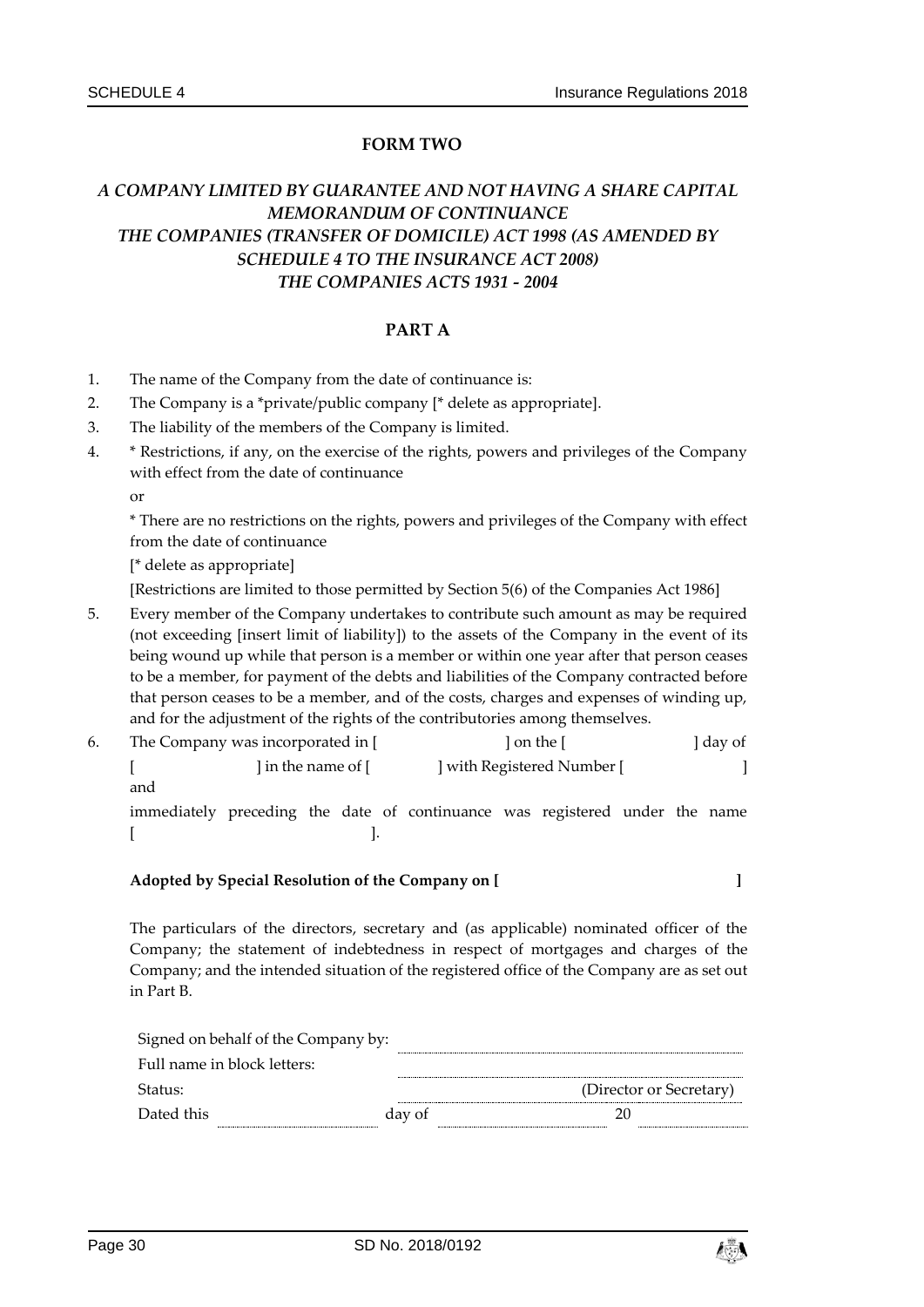#### *MEMORANDUM OF CONTINUANCE – PART B*

#### *SECTION ONE*

#### *PARTICULARS OF THE DIRECTORS*

#### PARTICULARS TO BE PROVIDED IN RESPECT OF EACH PERSON WHO IS A DIRECTOR

| Name                            |  |
|---------------------------------|--|
| Former name(s)                  |  |
| Address                         |  |
|                                 |  |
|                                 |  |
|                                 |  |
|                                 |  |
|                                 |  |
| <b>Business Occupation</b>      |  |
| Nationality (and Nationality of |  |
| origin if other than present    |  |
| Nationality)                    |  |

I hereby consent to act as director of the Continued Company

| Signature    | Date |  |
|--------------|------|--|
|              |      |  |
| $\mathbf{r}$ |      |  |

| Name                            |  |
|---------------------------------|--|
| Former name(s)                  |  |
| Address                         |  |
|                                 |  |
|                                 |  |
|                                 |  |
|                                 |  |
|                                 |  |
| <b>Business Occupation</b>      |  |
| Nationality (and Nationality of |  |
| origin if other than present    |  |
| Nationality)                    |  |

I hereby consent to act as director of the Continued Company

 ${\small \begin{tabular}{c} \bf Signature \\ \bf \end{tabular}} \begin{tabular}{c} \textbf{D} & \textbf{D} \\ \hline \end{tabular}}$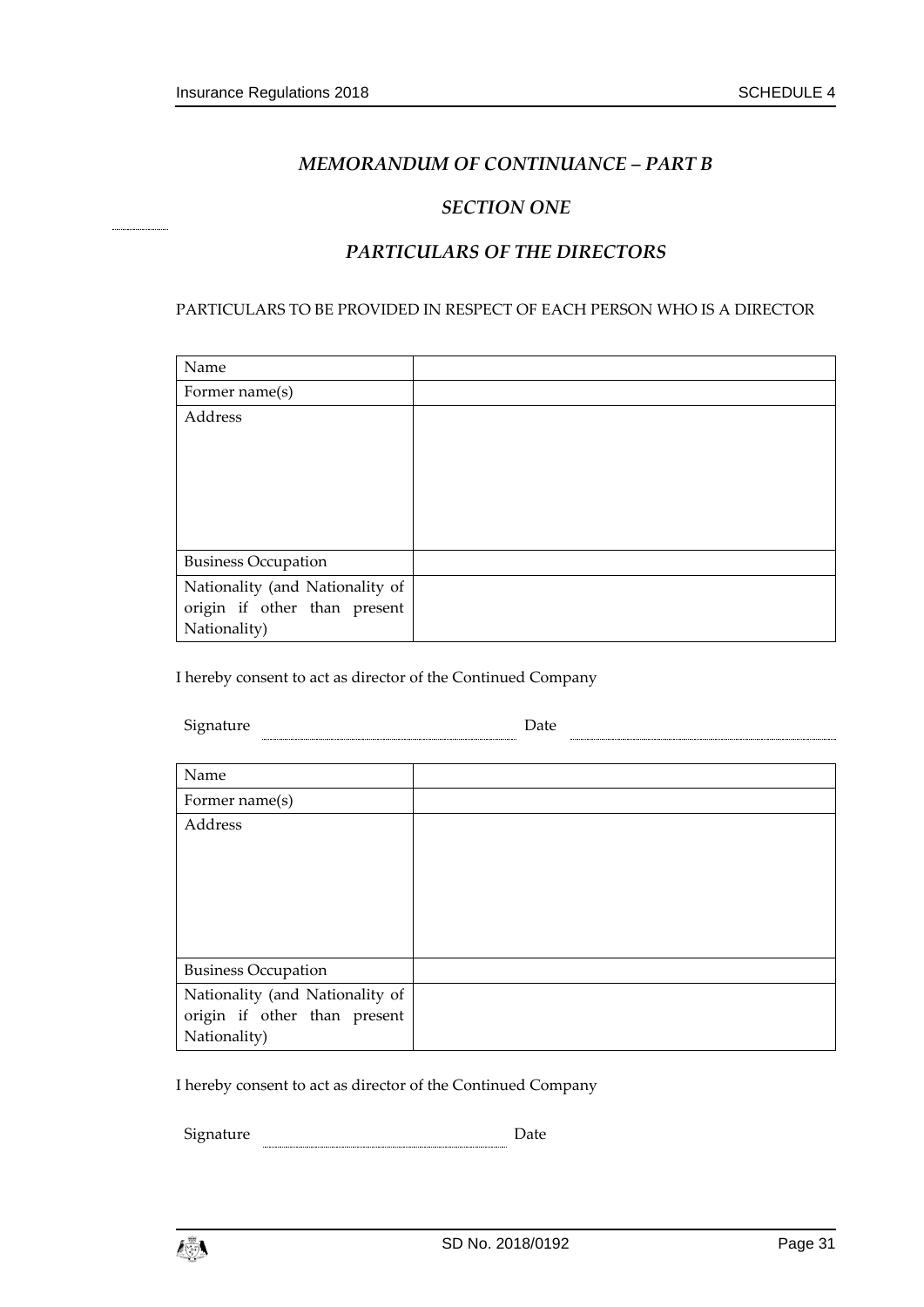# *PARTICULARS OF SECRETARY*

| Name           |  |
|----------------|--|
| Former name(s) |  |
| Address        |  |
|                |  |

I hereby consent to act as Secretary of the Continued Company

Signature Date Date

#### *NOMINATED OFFICER*

Particulars of Nominated Officer (see Beneficial Ownership Act 2017 Notes below)

| Name           |  |
|----------------|--|
| Former name(s) |  |
| Address        |  |
|                |  |
|                |  |
|                |  |
|                |  |

I hereby consent to act as Nominated Officer of the Continued Company

Signature **Date** Date **Date Date Date Date Date Date Date Date Date Date Date Date Date Date D** 

If the Beneficial Ownership Act 2017 does not apply to the Continued Company, please complete the Insert Sheet below.

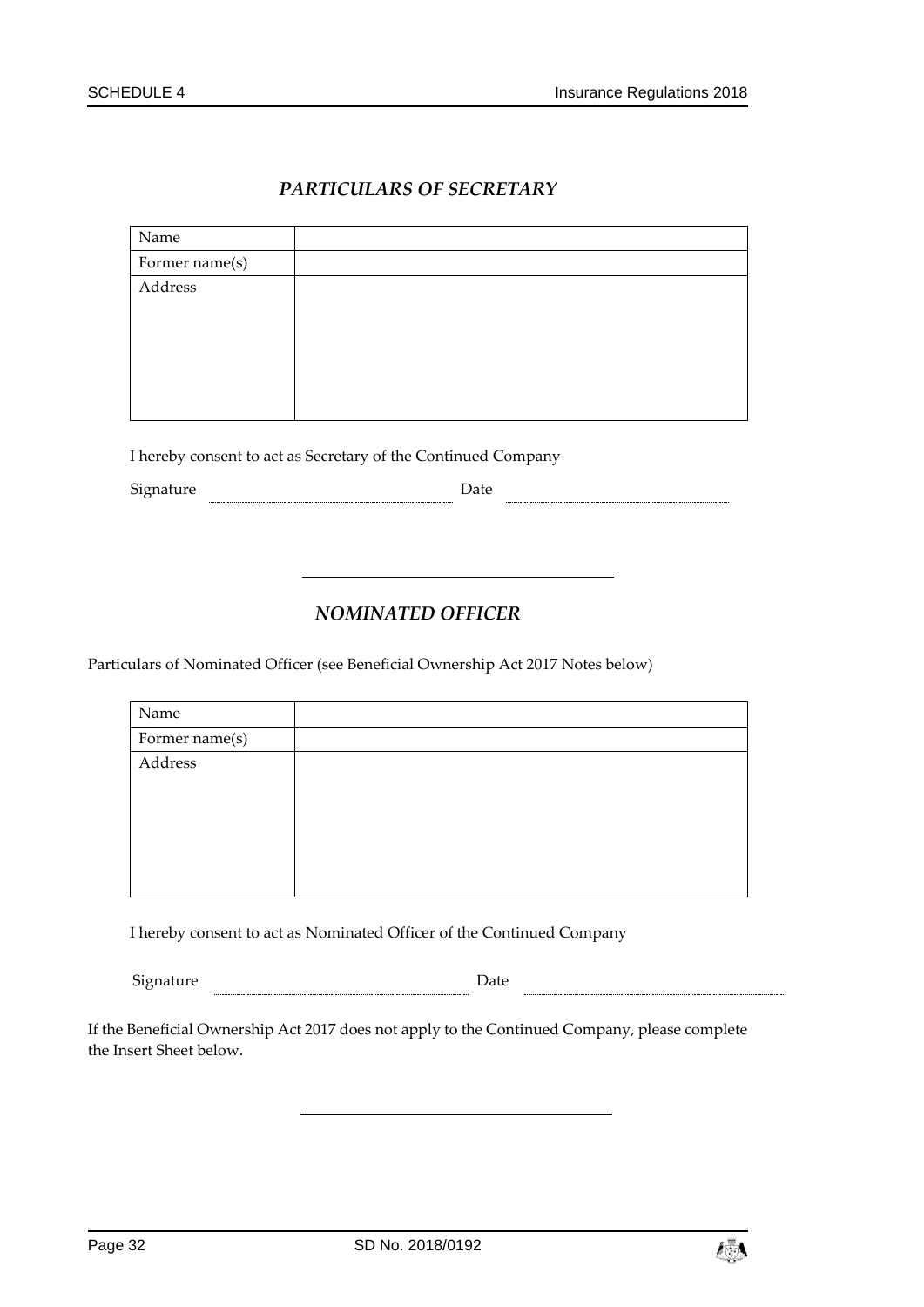-

# *STATEMENT OF INDEBTEDNESS IN RESPECT OF MORTGAGES AND CHARGES*

Total amount of the indebtedness of the Company in respect of all mortgages and charges of the kind which are required to be registered with the Department of Enterprise [ ]

#### *INTENDED SITUATION OF REGISTERED OFFICE*

The intended situation of the Registered Office of the Company on continuance is as stated below

BENEFICIAL OWNERSHIP ACT 2017 NOTES

- 1. Any references in this document to a "nominated officer" include, in the case where the Company is exempt from the requirement to have a nominated officer, the person authorised by an Order made by Treasury under section 6(8) of the Beneficial Ownership Act 2017, to undertake on behalf of the Company, any role or responsibility for which a nominated officer is responsible under that Act.
- 2. Section 6(2) of the Beneficial Ownership Act 2017 specifies that "The nominated officer must be —
	- (a) a natural person who is resident in the Island; or
	- (b) the holder of a licence issued under section 7 of the Financial Services Act 2008 which permits the holder to carry on the regulated activity (within the meaning of section 3(1) of that Act) of providing corporate services."

(In the case where the Company is exempt from the requirement to have a nominated officer, the relevant Treasury Order will specify by whom the roles and responsibilities of the nominated officer may be carried out.)

- 3. In the case of a nominated officer who is a natural person, the officer's name and home address in the Island must be listed. In all other cases, the officer's corporate or firm name and registered office or place of business address in the Island must be listed.
- 4. The Company must give notice to the Department for Enterprise (Companies Registry) of the appointment of its first nominated officer and of the date on which the appointment was made.

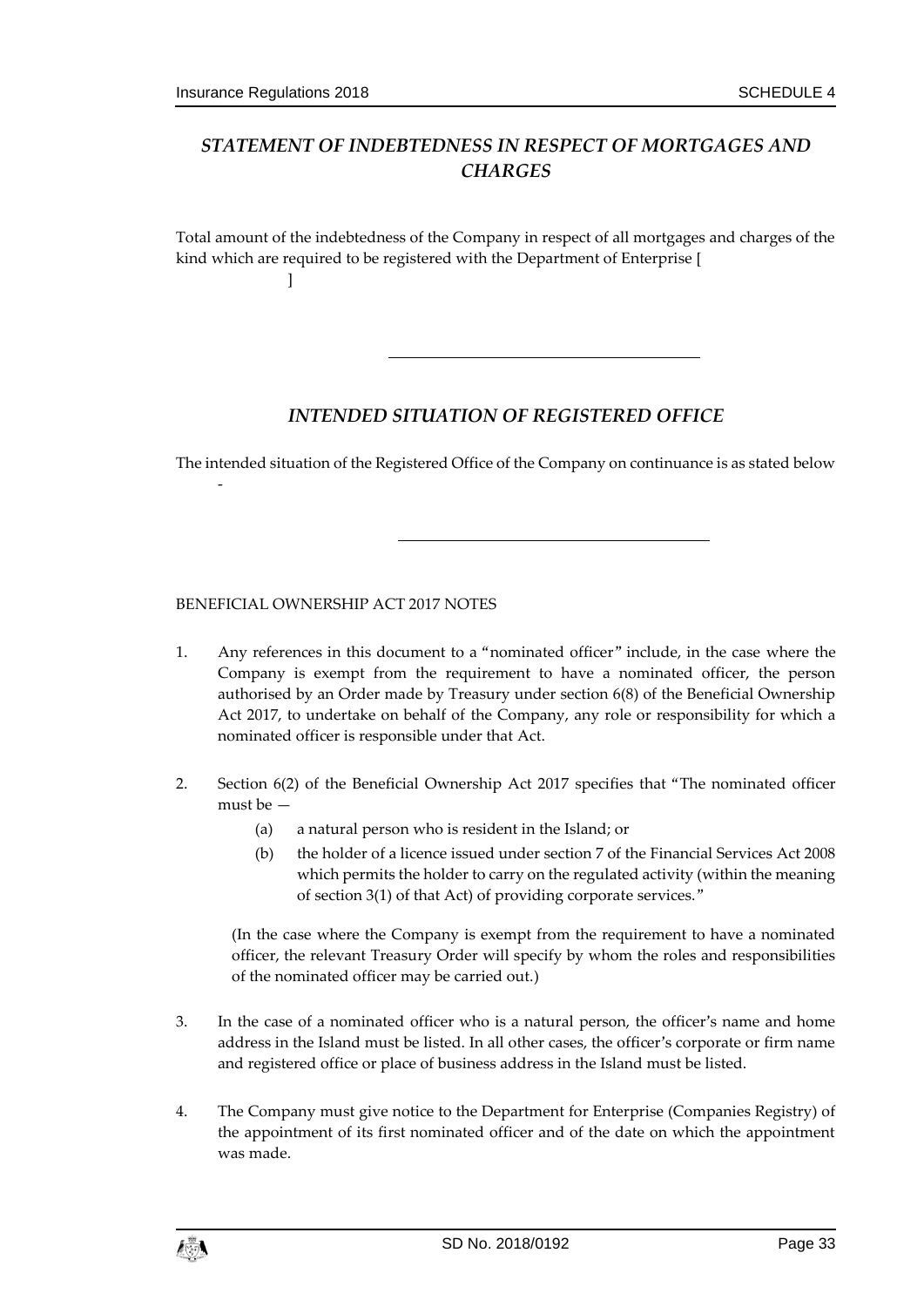The Company must also give notice to the Department for Enterprise (Companies Registry), within one month of the date of:

- (a) an appointment of a nominated officer;
- (b) a change in a nominated officer; or
- (c) a change in the details in its record of a nominated officer,

and of the date on which it occurred.

#### *INSERT SHEET*

#### *(This page should only be completed if the Beneficial Ownership Act 2017 does not apply to the Company)*

Where the Beneficial Ownership Act 2017 does not apply to the Company please complete the following confirmation statement (Note 1 below).

The Beneficial Ownership Act 2017 does not apply to the Company because –

- The Company is listed on a stock or investment exchange recognized by the Treasury (Note 2 below);
- The Company is a wholly owned subsidiary of a legal entity listed on a stock or investment exchange recognised by Treasury, where the disclosure obligations on the legal entity include beneficial ownership information in respect of the entity and its subsidiaries;
- The Company is one to which an Order made by the Treasury under section 5(4) of the Beneficial Ownership Act 2017 applies (Note 3 below). The Order is:

…………………………………………………………………………………………………...

……………………………………………………………………………………………………

and I confirm that the Order applies to the Company.

Full Name \_\_\_\_\_\_\_\_\_\_\_\_\_\_\_\_\_\_\_\_\_\_\_\_\_\_\_\_\_\_\_\_\_\_\_\_\_\_\_\_\_ Date\_\_\_\_\_\_\_\_\_\_\_\_\_\_\_\_\_\_\_\_\_\_\_\_

Signed \_\_\_\_\_\_\_\_\_\_\_\_\_\_\_\_\_\_\_\_\_\_\_\_\_\_\_\_\_\_\_\_\_\_\_\_Director/Secretary/Authorised Signatory\*

\* please delete as appropriate

#### **NOTES in respect of Insert Sheet**

- 1. Section 5(2) of the Beneficial Ownership Act 2017 lists the entities to which that Act does not apply.
- 2. Section 5(3) of that Act specifies that "an exchange is "recognised" if its name or another suitable description of it is published by the Treasury in such manner as the Treasury determines".
- 3. Section 5(4) of the Beneficial Ownership Act 2017 allows the Treasury to amend the list of entities in section 5(2) to which that Act does not apply. If the Treasury has added to the list, details of the relevant Order and confirmation that the Order applies to the Company should be included.

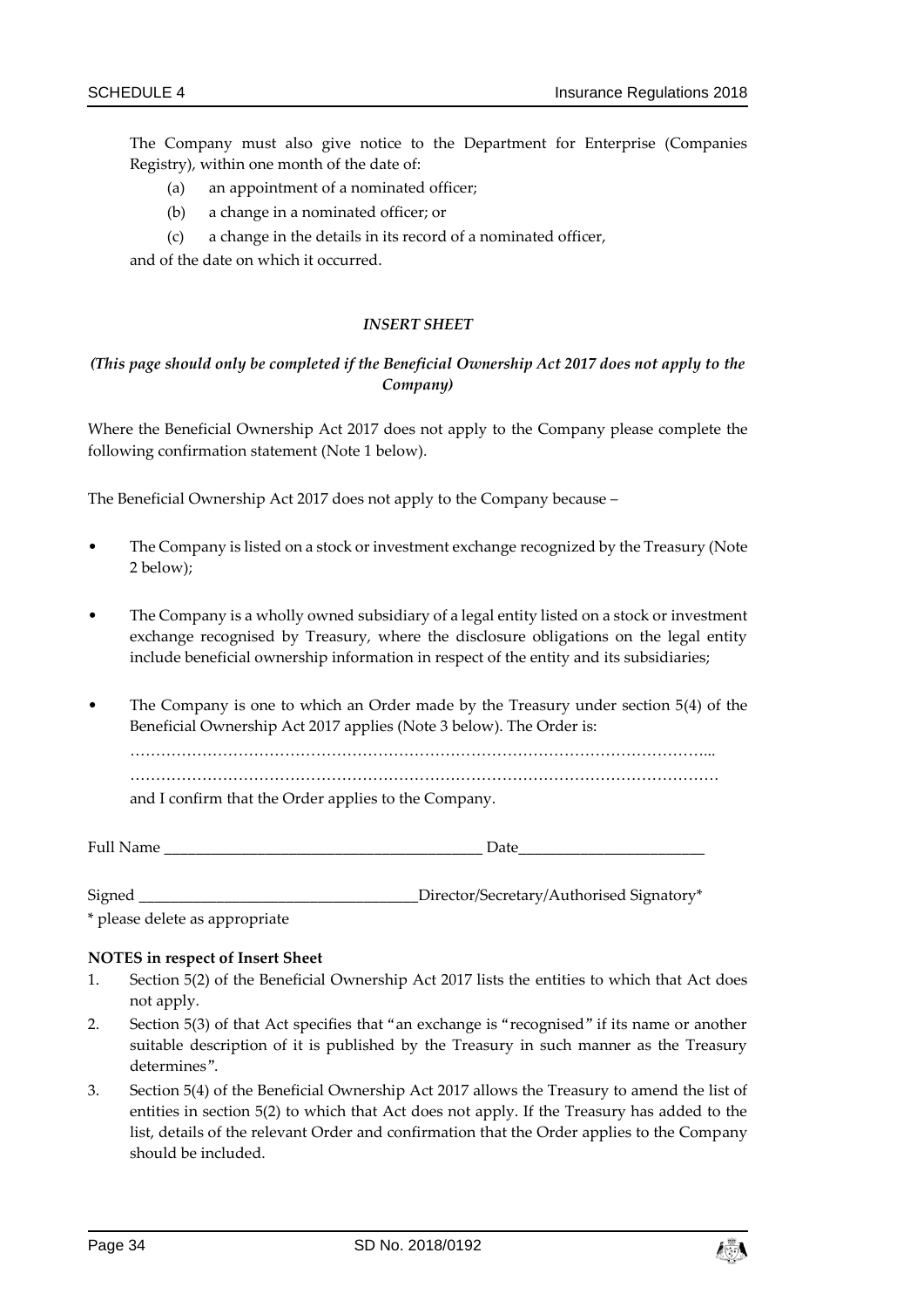#### **A** Data Protection Notice

The Authority is registered with the Information Commissioner as a data controller under Isle of Man data protection legislation. The Authority collects and processes personal data to carry out its functions under relevant legislation and may share personal data with other parties where there is a legal basis for doing so. Information on how the Authority collects and processes personal data can be found in the **[Privacy Policy](https://www.iomfsa.im/terms-conditions/privacy-policy/)** on the Authority's website:

**<https://www.iomfsa.im/terms-conditions/privacy-policy/>**

Please call **+44 (0)1624 646000** if you have any queries.

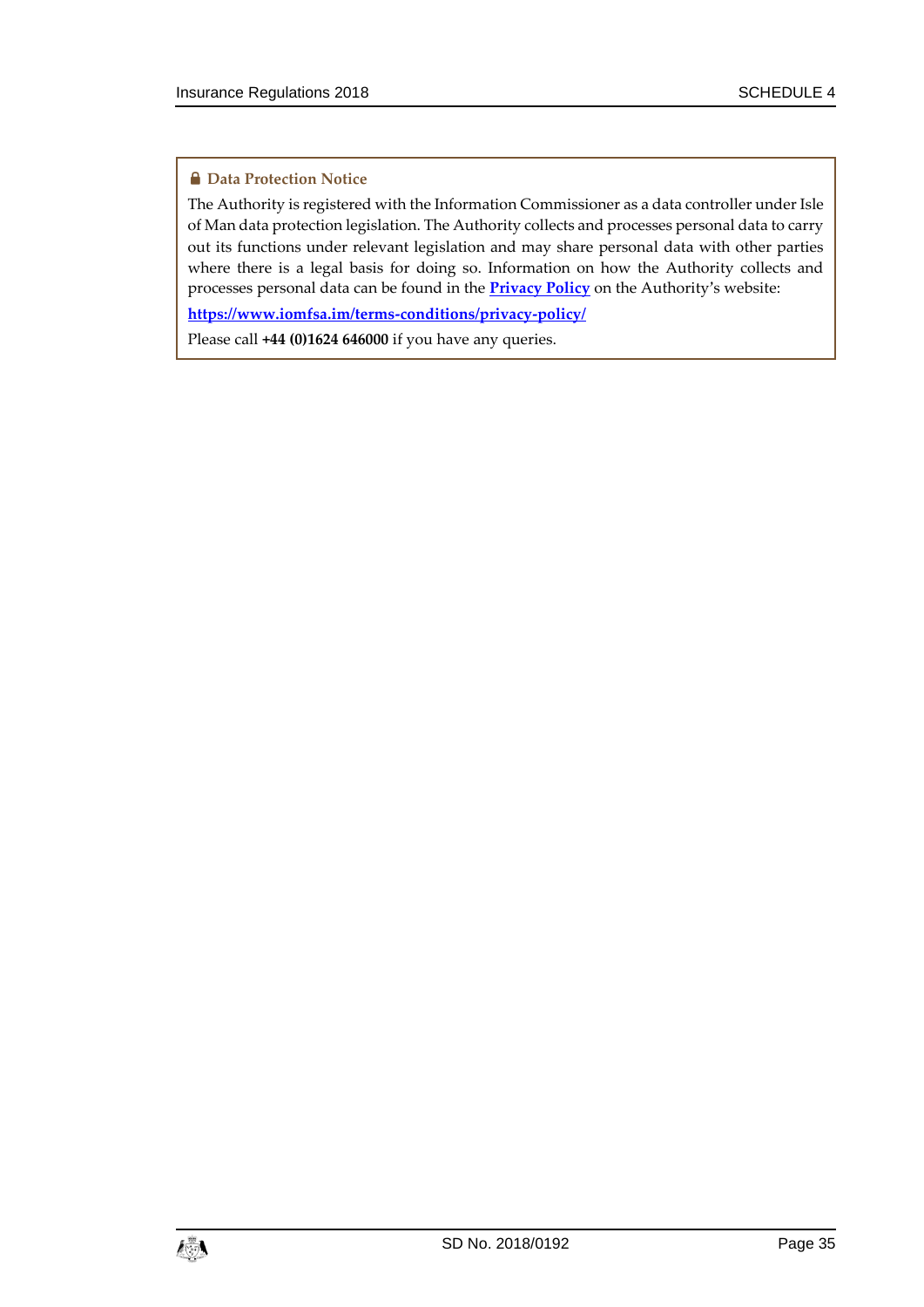#### **FORM THREE**

# *A COMPANY LIMITED BY GUARANTEE AND HAVING A SHARE CAPITAL MEMORANDUM OF CONTINUANCE THE COMPANIES (TRANSFER OF DOMICILE) ACT 1998 (AS AMENDED BY SCHEDULE 4 TO THE INSURANCE ACT 2008) THE COMPANIES ACTS 1931 - 2004*

#### **PART A**

- 1. The name of the Company from the date of continuance is:
- 2. The Company is a \*private/public company [\* delete as appropriate].
- 3. The liability of the members of the Company is limited.
- 4. \* Restrictions, if any, on the exercise of the rights, powers and privileges of the Company with effect from the date of continuance

or

\* There are no restrictions on the rights, powers and privileges of the Company with effect from the date of continuance

[\* delete as appropriate]

[Restrictions are limited to those permitted by Section 5(6) of the Companies Act 1986]

5. Every member of the Company undertakes to contribute such amount as may be required (not exceeding [insert limit of liability]) to the assets of the Company in the event of its being wound up while that person is a member or within one year after that person ceases to be a member, for payment of the debts and liabilities of the Company contracted before that person ceases to be a member, and of the costs, charges and expenses of winding up, and for the adjustment of the rights of the contributories among themselves.

| 6. | The share capital of the Company is [ |                                   | ] divided into [                                                                  |       |
|----|---------------------------------------|-----------------------------------|-----------------------------------------------------------------------------------|-------|
|    | shares of [                           | each.                             |                                                                                   |       |
|    |                                       | The Company was incorporated in [ | ] on the [                                                                        | , day |
|    | of                                    | l in the name of [                | ] with Registered Number [                                                        |       |
|    |                                       |                                   | and immediately preceding the date of continuance was registered under the name [ |       |
|    |                                       |                                   |                                                                                   |       |

#### **Adopted by Special Resolution of the Company on [ ]**

The summary of capital and shares of the Company, the particulars of the shareholders, directors, secretary and (as applicable) nominated officer of the Company; the statement of indebtedness in respect of mortgages and charges of the Company; and the intended situations of the Registered Office of the Company are as set out in Part B.

|            | Signed on behalf of the Company by: |        |                         |
|------------|-------------------------------------|--------|-------------------------|
|            | Full name in block letters:         |        |                         |
| Status:    |                                     |        | (Director or Secretary) |
| Dated this |                                     | day of |                         |
|            |                                     |        |                         |

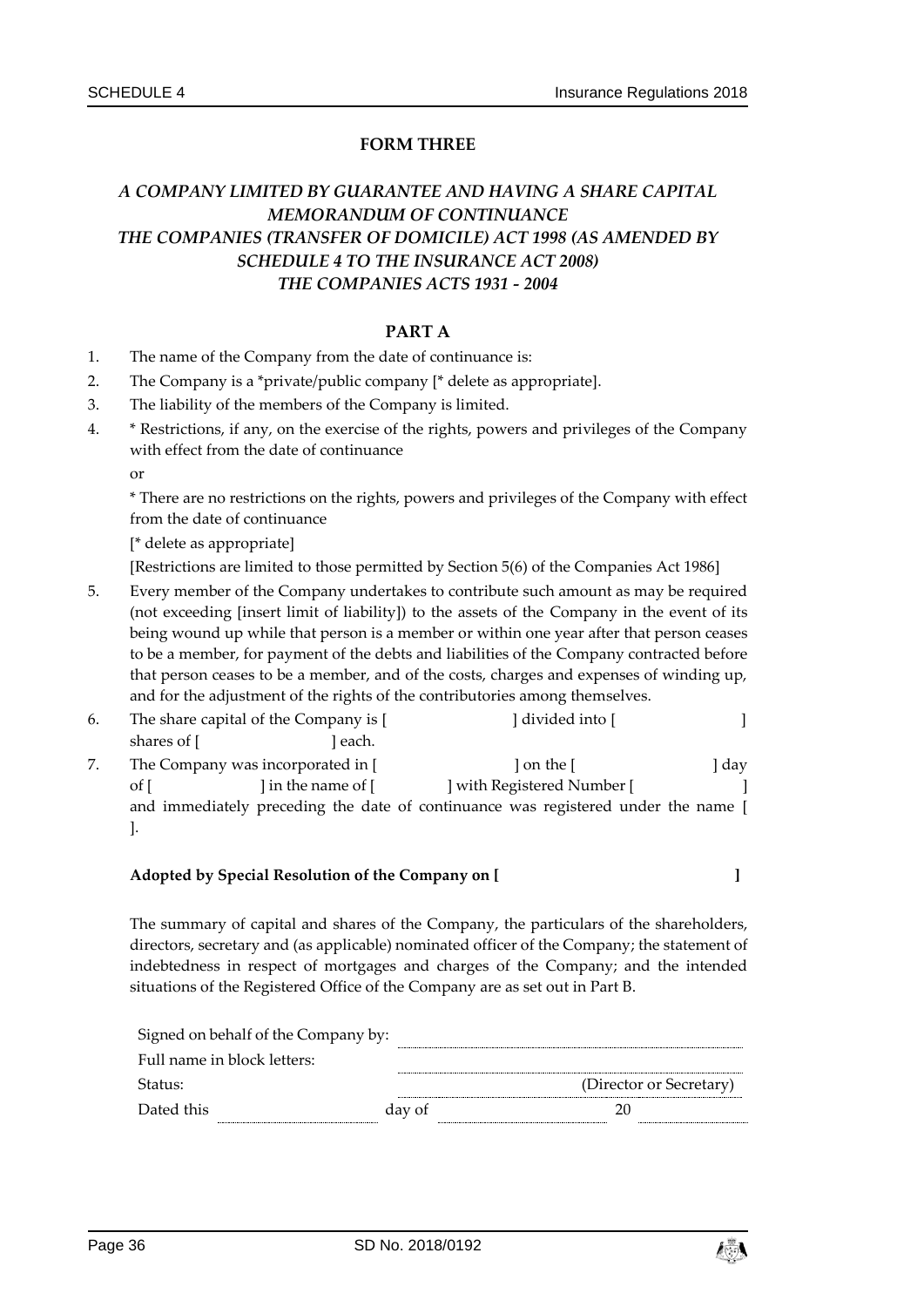#### *MEMORANDUM OF CONTINUANCE – PART B*

#### *SECTION ONE*

# *PARTICULARS OF THE DIRECTORS*

#### PARTICULARS TO BE PROVIDED IN RESPECT OF EACH PERSON WHO IS A DIRECTOR

| Name                            |  |
|---------------------------------|--|
| Former name(s)                  |  |
| Address                         |  |
|                                 |  |
|                                 |  |
|                                 |  |
|                                 |  |
|                                 |  |
| <b>Business Occupation</b>      |  |
| Nationality (and Nationality of |  |
| origin if other than present    |  |
| Nationality)                    |  |

I hereby consent to act as director of the Continued Company

| $\sim$<br>טר |  |  |
|--------------|--|--|
|              |  |  |

| Name                            |  |
|---------------------------------|--|
| Former name(s)                  |  |
| Address                         |  |
|                                 |  |
|                                 |  |
|                                 |  |
|                                 |  |
|                                 |  |
| <b>Business Occupation</b>      |  |
| Nationality (and Nationality of |  |
| origin if other than present    |  |
| Nationality)                    |  |

I hereby consent to act as director of the Continued Company

| ∽<br>טר<br>' 11211 | . |  |
|--------------------|---|--|
|                    |   |  |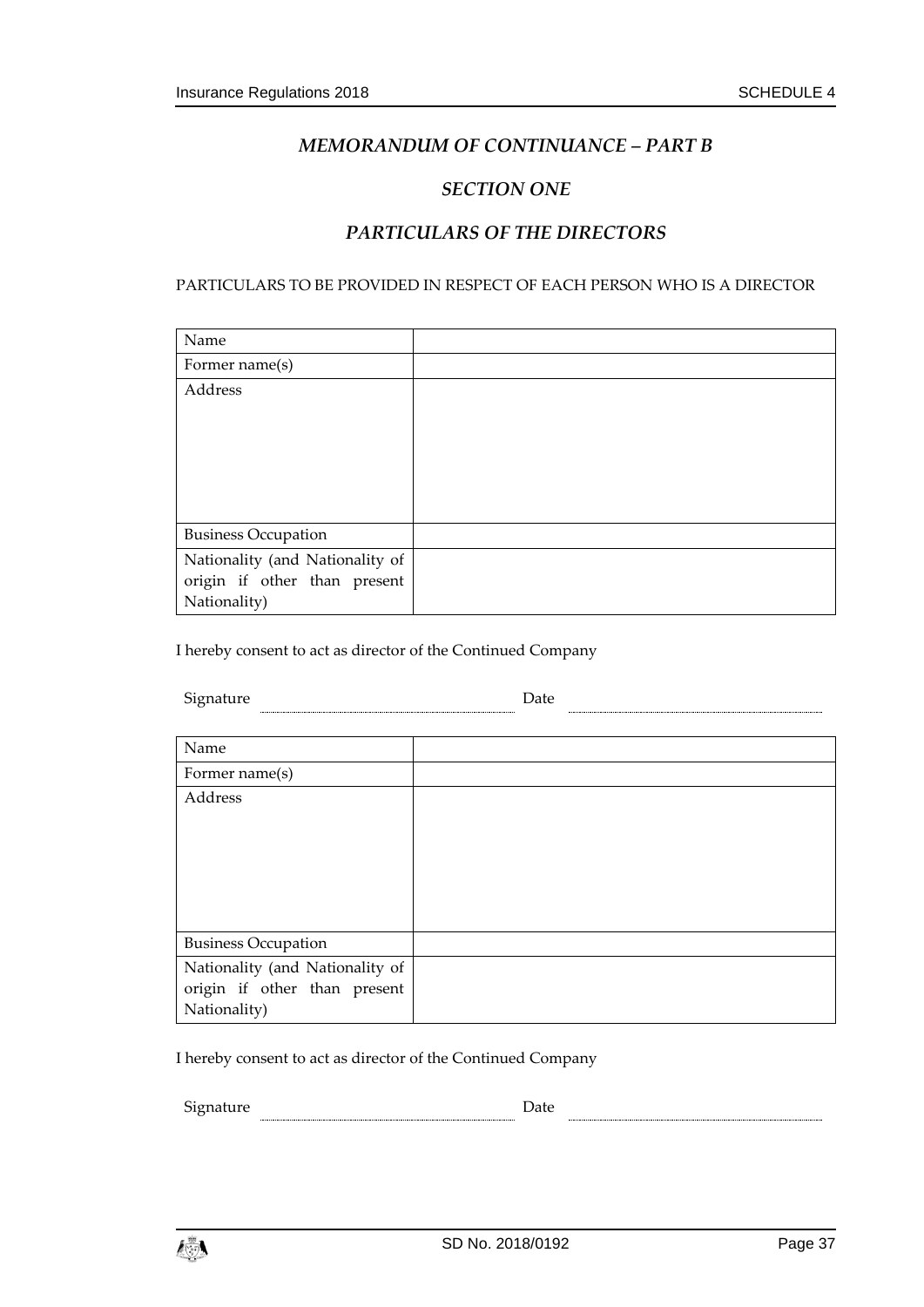# *PARTICULARS OF SECRETARY*

| Name           |  |
|----------------|--|
| Former name(s) |  |
| Address        |  |
|                |  |
|                |  |
|                |  |
|                |  |
|                |  |

I hereby consent to act as Secretary of the Continued Company

 ${\small \textbf{Square} \hspace{2em} \textbf{Date} }$ 

# *NOMINATED OFFICER*

Particulars of Nominated Officer (see Beneficial Ownership Act 2017 Notes below)

| Name           |  |
|----------------|--|
| Former name(s) |  |
| Address        |  |
|                |  |
|                |  |
|                |  |
|                |  |
|                |  |

I hereby consent to act as Nominated Officer of the Continued Company

| <u>.</u><br>Sion:<br>,<br>- - | $10^{11}$ |  |
|-------------------------------|-----------|--|
|                               |           |  |

If the Beneficial Ownership Act 2017 does not apply to the Continued Company, please complete the Insert Sheet below.

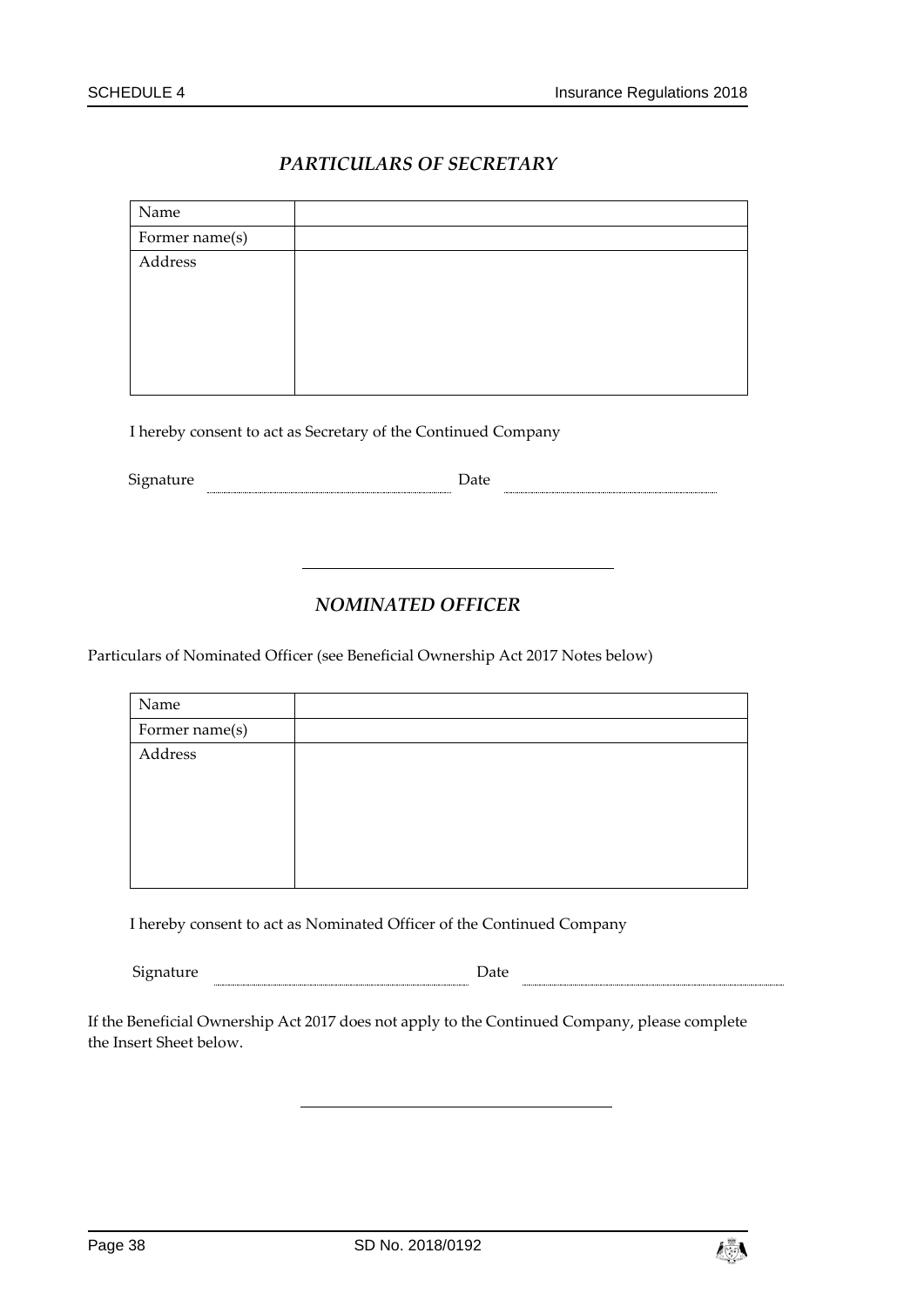–

# *STATEMENT OF INDEBTEDNESS IN RESPECT OF MORTGAGES AND CHARGES*

Total amount of the indebtedness of the Company in respect of all mortgages and charges of the kind which are required to be registered with the Department for Enterpriise [ ]

# *INTENDED SITUATION OF REGISTERED OFFICE*

The intended situation of the Registered Office of the Company on continuance is as stated below

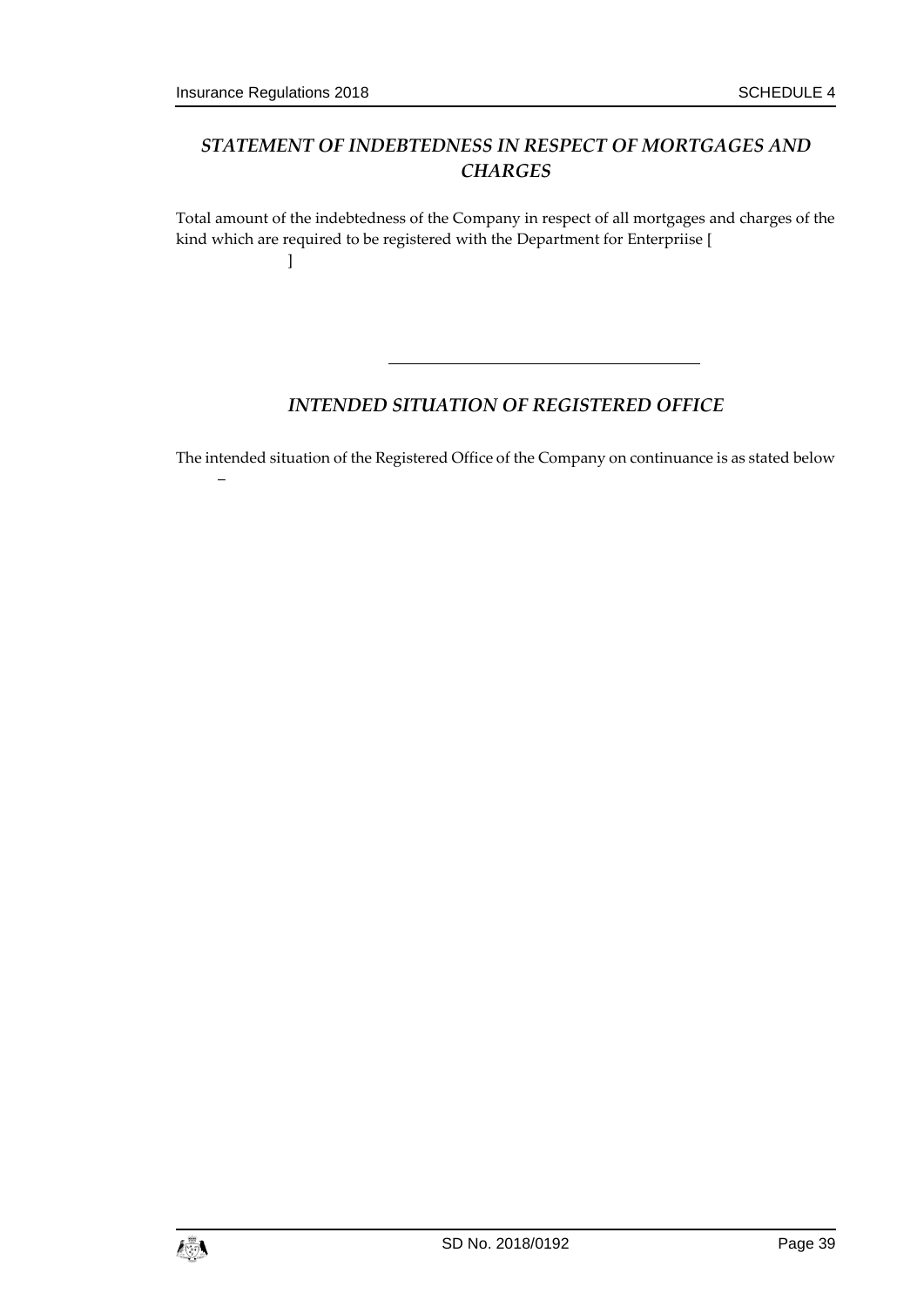# *SECTION TWO*

# *SUMMARY OF CAPITAL AND SHARES*

| Nominal Share Capital [                                                                                | divided into [                                 |        | ] shares of [ | ] each.       |
|--------------------------------------------------------------------------------------------------------|------------------------------------------------|--------|---------------|---------------|
| Number of shares of each class taken up to the date of this<br>Memorandum                              |                                                |        |               |               |
| Number of shares of each class issued subject to payment wholly in<br>cash                             |                                                |        |               |               |
| Number of shares of each class issued as fully paid up otherwise than<br>in cash                       |                                                |        |               |               |
| Number of shares issued as partly paid up to the extent                                                |                                                |        |               |               |
| per share otherwise than in cash<br>of                                                                 |                                                |        |               |               |
| Number of shares (if any) of each class issued at a discount                                           |                                                |        |               |               |
| Amount of discount on the issue of shares which has not been<br>written off at the date of this return |                                                |        |               |               |
| There has been called up on each of                                                                    |                                                | shares |               |               |
| There has been called up on each of                                                                    |                                                |        |               |               |
| There has been called up on each of                                                                    |                                                | shares | £             |               |
| Total amount of calls received, including payments on application<br>and allotment                     |                                                |        | £             |               |
| Total amount (if any) agreed to be considered as paid on                                               | shares which have been issued as fully paid up |        |               |               |
| otherwise than in cash                                                                                 |                                                |        | £             |               |
| Total amount (if any) agreed to be considered as paid on                                               | shares which have been issued as partly paid   |        |               |               |
| up to the extent of                                                                                    | per share otherwise than in cash               |        |               | $\mathcal{L}$ |
| Total amount of calls unpaid                                                                           |                                                |        | £             |               |
| Total number of shares of each class forfeited                                                         |                                                |        |               | $\mathcal{L}$ |
| Total amount paid (if any) on shares forfeited                                                         |                                                |        |               | $\mathcal{L}$ |
| Total amount of shares for which share warrants to bearer are<br>outstanding                           |                                                |        | £             |               |

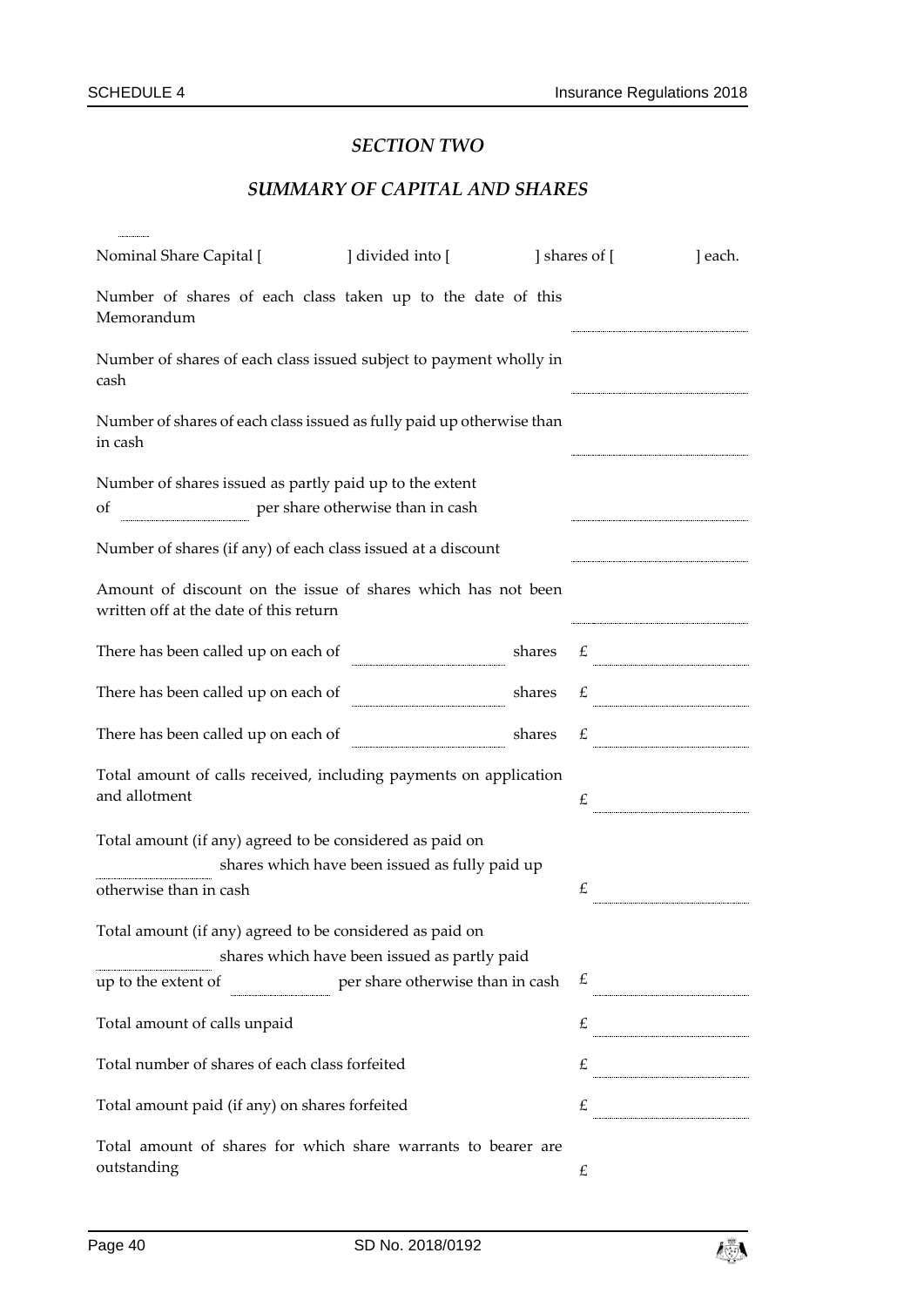Number of shares comprised in each share warrant to bearer, specifying in the case of warrants of different kinds, particulars of each kind

# *PARTICULARS OF THE SHAREHOLDERS*

| Name and Address | No. of Shares held | Type of Shares | Denominations |
|------------------|--------------------|----------------|---------------|
|                  |                    |                |               |
|                  |                    |                |               |
|                  |                    |                |               |
|                  |                    |                |               |
|                  |                    |                |               |
|                  |                    |                |               |
|                  |                    |                |               |
|                  |                    |                |               |
|                  |                    |                |               |
|                  |                    |                |               |
|                  |                    |                |               |

NOTE: Section Two is not applicable in the case of a company not having a share capital.

#### **NOTES**

- 1. Full names must be given. In the case of an individual, the individual's present first name or names and surname must be given. "First name" includes a forename, and "surname" in the case of a peer or person usually known by a title different from the individual's surname means that title. In the case of a corporation which is a secretary, its corporate name must be given.
- 2. In the case of an individual, any former first names and surname must be given in addition. The expression "first name" includes a forename.

"Former first name" and "former surname" do not include:

- (a) in the case of a peer or a person usually known by a British title different from his surname, the name by which he was known previous to the adoption of or succession to the title; or
- (b) in the case of any person, a former forename or surname where that name or surname was changed or disused before the person bearing the name attained the age of eighteen years or has been changed or disused for a period of not less than 20 years; or
- (c) in the case of an individual whose name or surname has changed as part of a marriage or civil partnership, the name or surname (as the case may be) by which the individual was known previous to the marriage or civil partnership (as the case may be).
- 3. Usual residential address must be given or, in the case of a corporation which is a secretary, the registered or principal office.
- 4. In the case of an individual who has no Business Occupation, but holds any other directorship or directorships, particulars of that directorship or one of those directorships.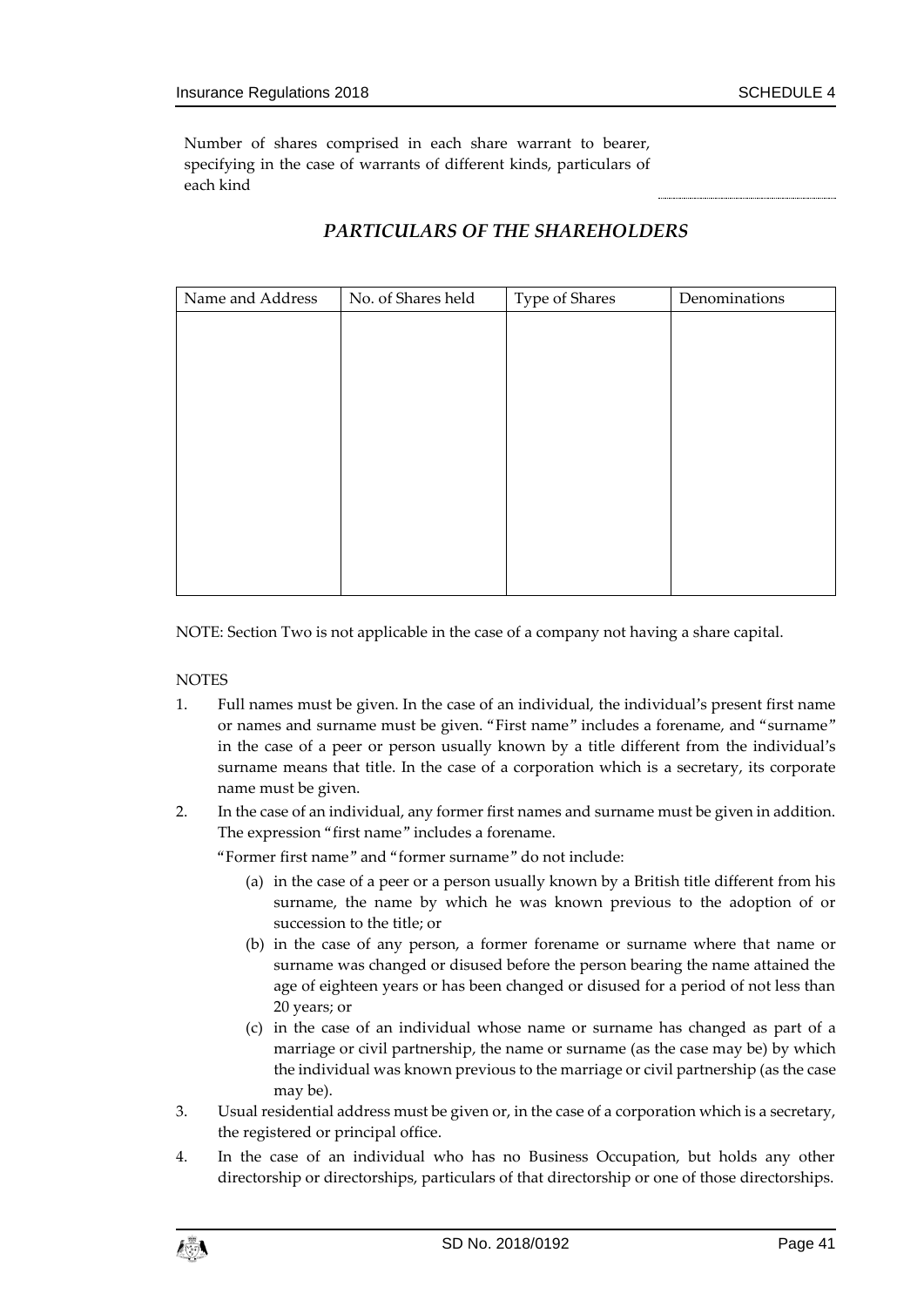5. Where all the partners in a firm are joint secretaries the name and principal office address of the firm alone may be stated.

#### BENEFICIAL OWNERSHIP ACT 2017 NOTES

- 1. Any references in this document to a "nominated officer" include, in the case where the Company is exempt from the requirement to have a nominated officer, the person authorised by an Order made by Treasury under section 6(8) of the Beneficial Ownership Act 2017, to undertake on behalf of the Company, any role or responsibility for which a nominated officer is responsible under that Act.
- 2. Section 6(2) of the Beneficial Ownership Act 2017 specifies that "The nominated officer must be —
	- (a) a natural person who is resident in the Island; or
	- (b) the holder of a licence issued under section 7 of the Financial Services Act 2008 which permits the holder to carry on the regulated activity (within the meaning of section 3(1) of that Act) of providing corporate services."

(In the case where the Company is exempt from the requirement to have a nominated officer, the relevant Treasury Order will specify by whom the roles and responsibilities of the nominated officer may be carried out.)

- 3. In the case of a nominated officer who is a natural person, the officer's name and home address in the Island must be listed. In all other cases, the officer's corporate or firm name and registered office or place of business address in the Island must be listed.
- 4. The Company must give notice to the Department for Enterprise (Companies Registry) of the appointment of its first nominated officer and of the date on which the appointment was made.

The Company must also give notice to the Department for Enterprise (Companies Registry), within one month of the date of:

- (a) an appointment of a nominated officer;
- (b) a change in a nominated officer; or
- (c) a change in the details in its record of a nominated officer,

and of the date on which it occurred.

#### *INSERT SHEET*

#### *(This page should only be completed if the Beneficial Ownership Act 2017 does not apply to the Company)*

Where the Beneficial Ownership Act 2017 does not apply to the Company please complete the following confirmation statement (Note 1 below).

The Beneficial Ownership Act 2017 does not apply to the Company because –

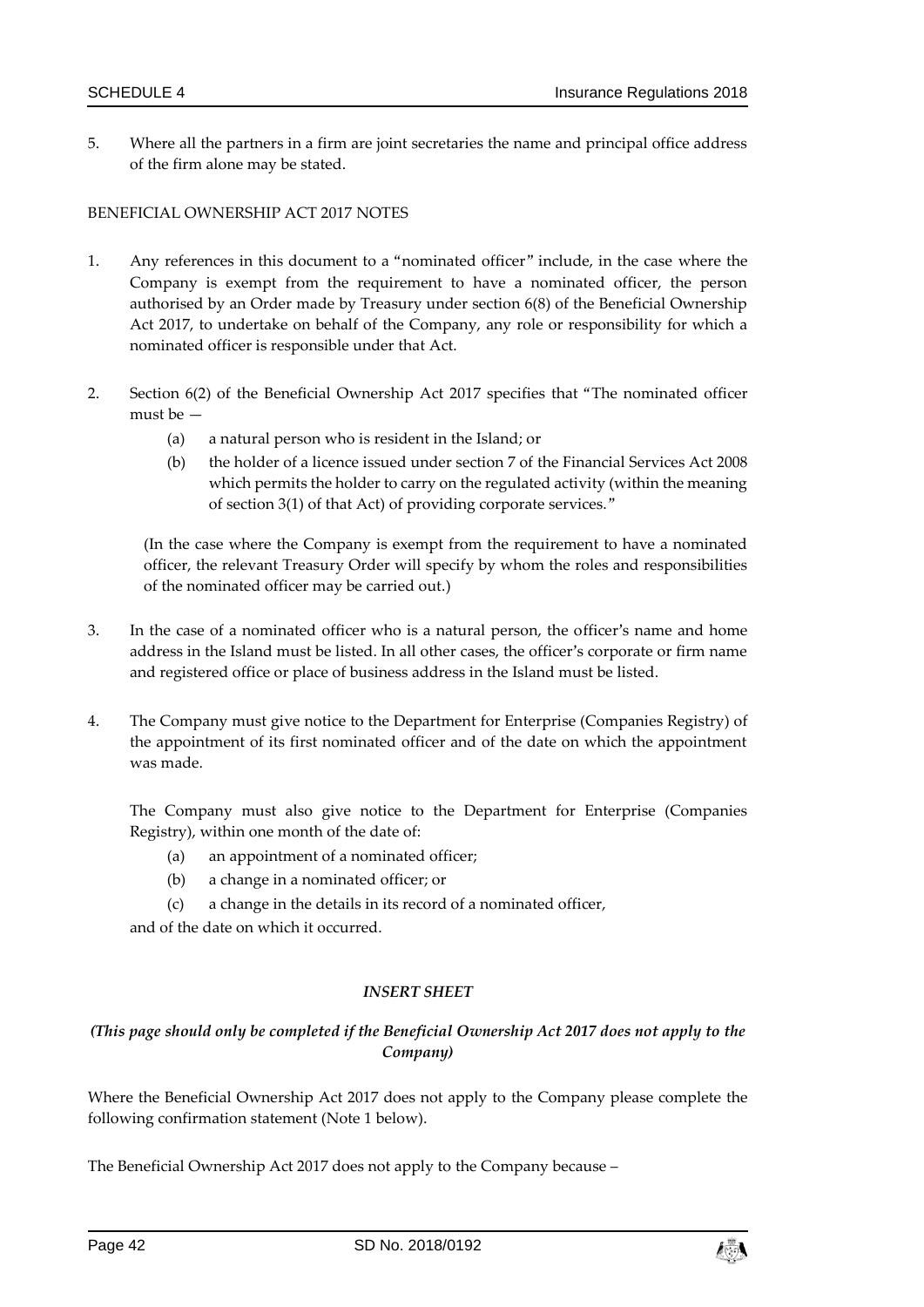- The Company is listed on a stock or investment exchange recognized by the Treasury (Note 2 below);
- The Company is a wholly owned subsidiary of a legal entity listed on a stock or investment exchange recognised by Treasury, where the disclosure obligations on the legal entity include beneficial ownership information in respect of the entity and its subsidiaries;
- The Company is one to which an Order made by the Treasury under section 5(4) of the Beneficial Ownership Act 2017 applies (Note 3 below). The Order is: …………………………………………………………………………………………………... …………………………………………………………………………………………………… and I confirm that the Order applies to the Company.

| Full Name | Date                                      |
|-----------|-------------------------------------------|
| Signed    | _Director/Secretary/Authorised Signatory* |

\* please delete as appropriate

#### *NOTES in respect of Insert Sheet*

- 1. Section 5(2) of the Beneficial Ownership Act 2017 lists the entities to which that Act does not apply.
- 2. Section 5(3) of that Act specifies that "an exchange is "recognised" if its name or another suitable description of it is published by the Treasury in such manner as the Treasury determines".
- 3. Section 5(4) of the Beneficial Ownership Act 2017 allows the Treasury to amend the list of entities in section 5(2) to which that Act does not apply. If the Treasury has added to the list, details of the relevant Order and confirmation that the Order applies to the Company should be included.

#### **A** Data Protection Notice

The Authority is registered with the Information Commissioner as a data controller under Isle of Man data protection legislation. The Authority collects and processes personal data to carry out its functions under relevant legislation and may share personal data with other parties where there is a legal basis for doing so. Information on how the Authority collects and processes personal data can be found in the **[Privacy Policy](https://www.iomfsa.im/terms-conditions/privacy-policy/)** on the Authority's website:

**<https://www.iomfsa.im/terms-conditions/privacy-policy/>**

Please call **+44 (0)1624 646000** if you have any queries.

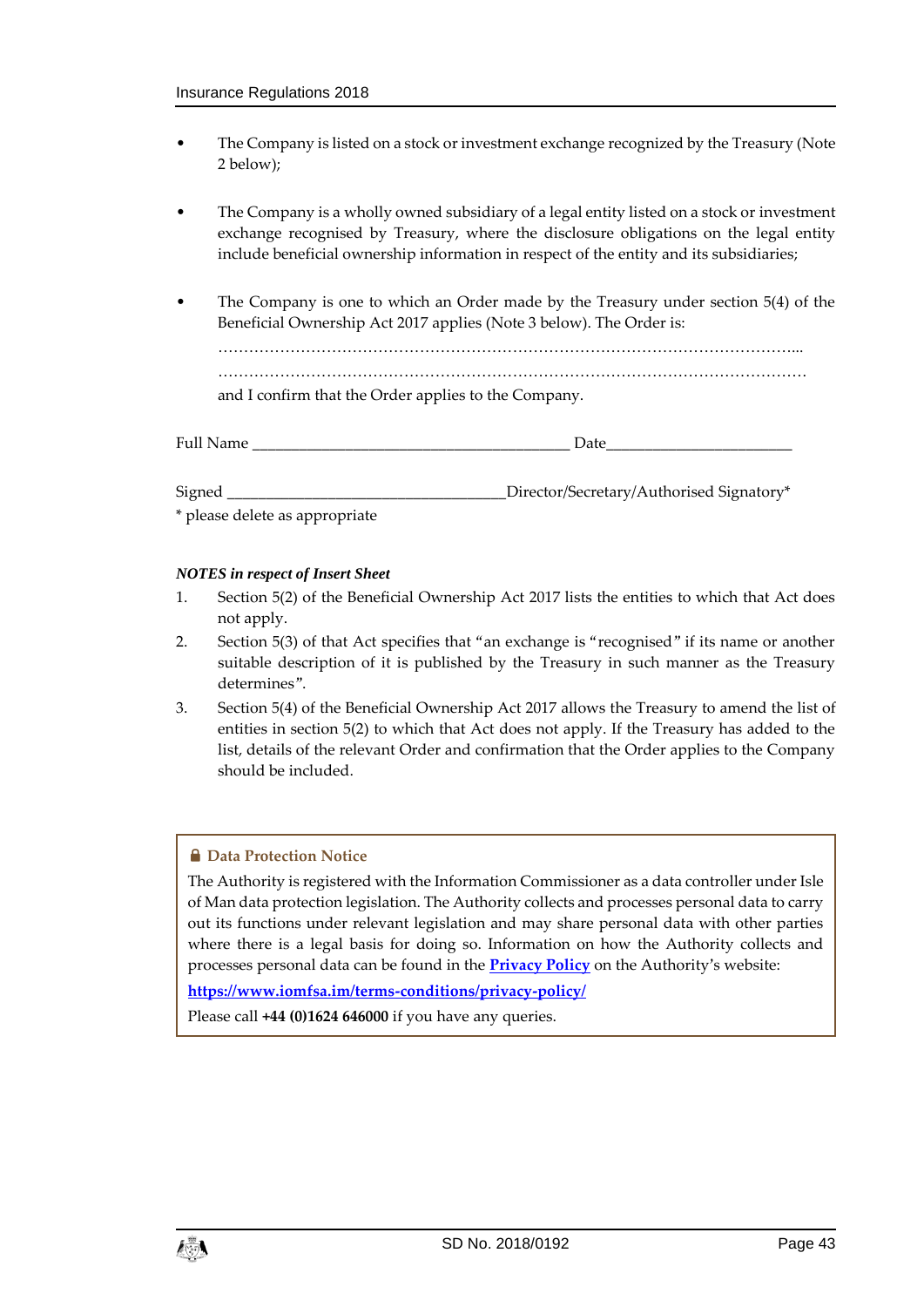#### [Regulation 17(2)]

# PART I - LONG-TERM BUSINESS SUPPLEMENTARY INFORMATION – INSURANCE OBLIGATIONS

An insurer must provide the following information to the Authority:

- (1) For each type of contract of insurance, details of the contract type including —
	- (a) a description of the premiums and benefits under the contract, including any discretionary benefits, and how they are determined;
	- (b) details of the charges including whether or not they may be varied and any restrictions on increases;
	- (c) any options or guarantees; and
	- (d) a description of any other features of the contract not disclosed above which are material to the method and basis of valuation of the insurers technical provisions in accordance with the Insurance (Long-Term Business Valuation and Solvency) Regulations 2018<sup>11</sup> .
- (2) The information required by paragraph (1) above need not be provided for types of contract where the technical provisions at the valuation date in respect of the contract type in question represent less than 1% of the total technical provisions unless the insurer considers that the disclosure to the Authority is required.
- (3) For each type of contract of insurance, a breakdown by product at the valuation date of the following information —
	- (a) number of policies;
	- (b) annualised premium payable;
	- (c) benefits currently guaranteed on death; and
	- (d) benefits currently guaranteed at maturity.
- (4) The information provided in paragraph (3) shall be shown and totalled separately for —
	- (a) direct business and reinsurance accepted; and
	- (b) reinsurance ceded.
- (5) A detailed description by product of any reinsurance contracts, including finite and financial reinsurance, that are in force at the valuation date, to include—
	- (a) whether the insurer is the cedant or the reinsurer;

-



<sup>11</sup> SD 2018/0193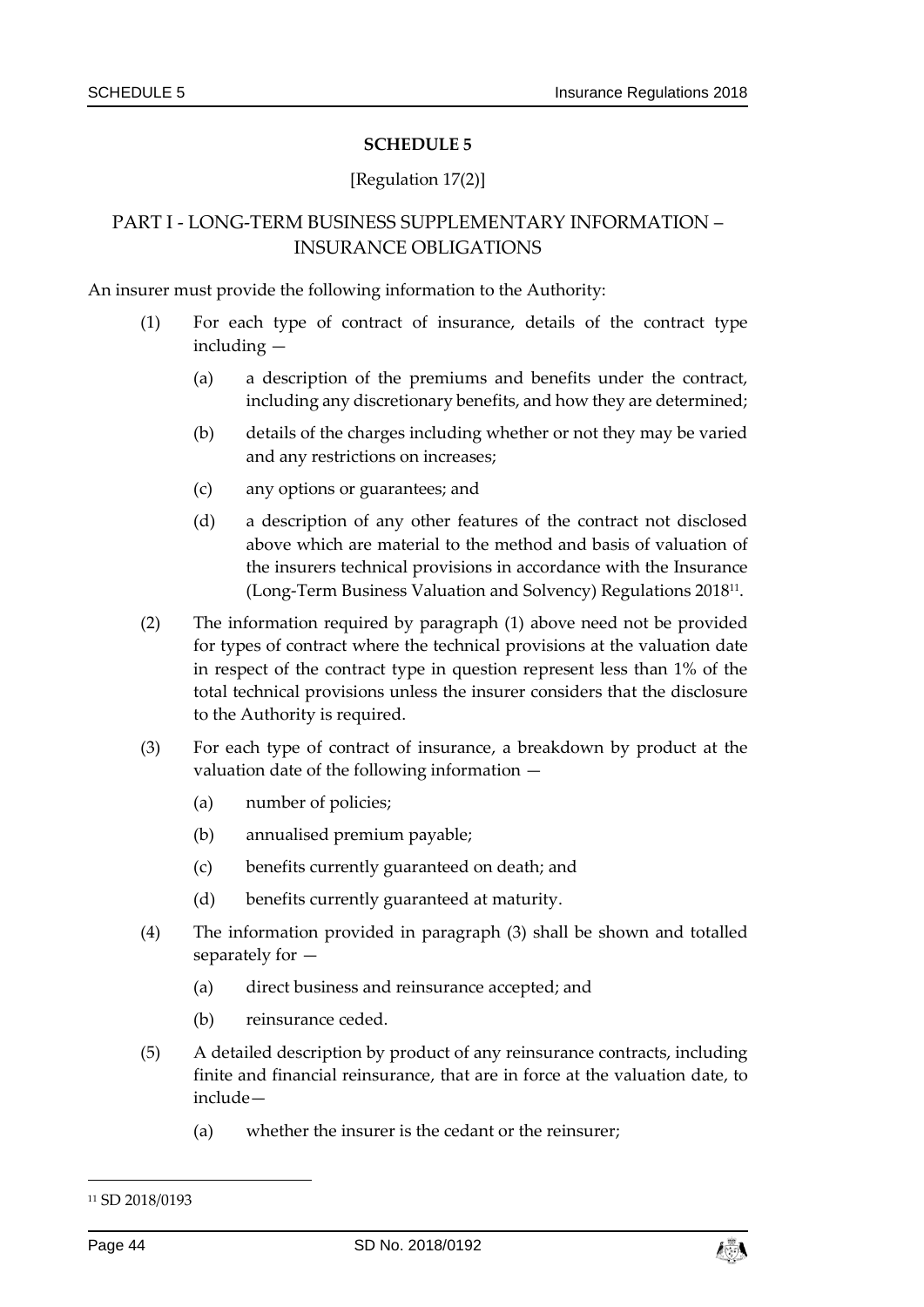- (b) the name of the reinsurer (or cedant if appropriate);
- (c) whether the insurer and reinsurer (or cedant if appropriate) are connected;
- (d) the nature and extent of the cover given under the treaty;
- (e) the premium payable/receivable in the year preceding the valuation date;
- (f) claims payable/receivable in the year preceding the valuation date;
- (g) the amount deposited at the valuation date in respect of the treaty under any deposit back arrangements;
- (h) details of any commission loan advances (or financing payments having an equivalent effect) and outstanding balances;
- (i) if the insurer is the cedant, the extent to which provision has been made for any liability of the insurer to refund any amounts of reinsurance commission in the event of lapses or surrenders of the contract; and
- (j) whether the treaty is open or closed to new business.
- (6) A description of the method of apportionment used to determine the breakdown of expenses incurred by the insurer in the year preceding the valuation date into the categories set out in Supplementary – Form 1 in accordance with regulation  $17(1)(b)(ii)$ .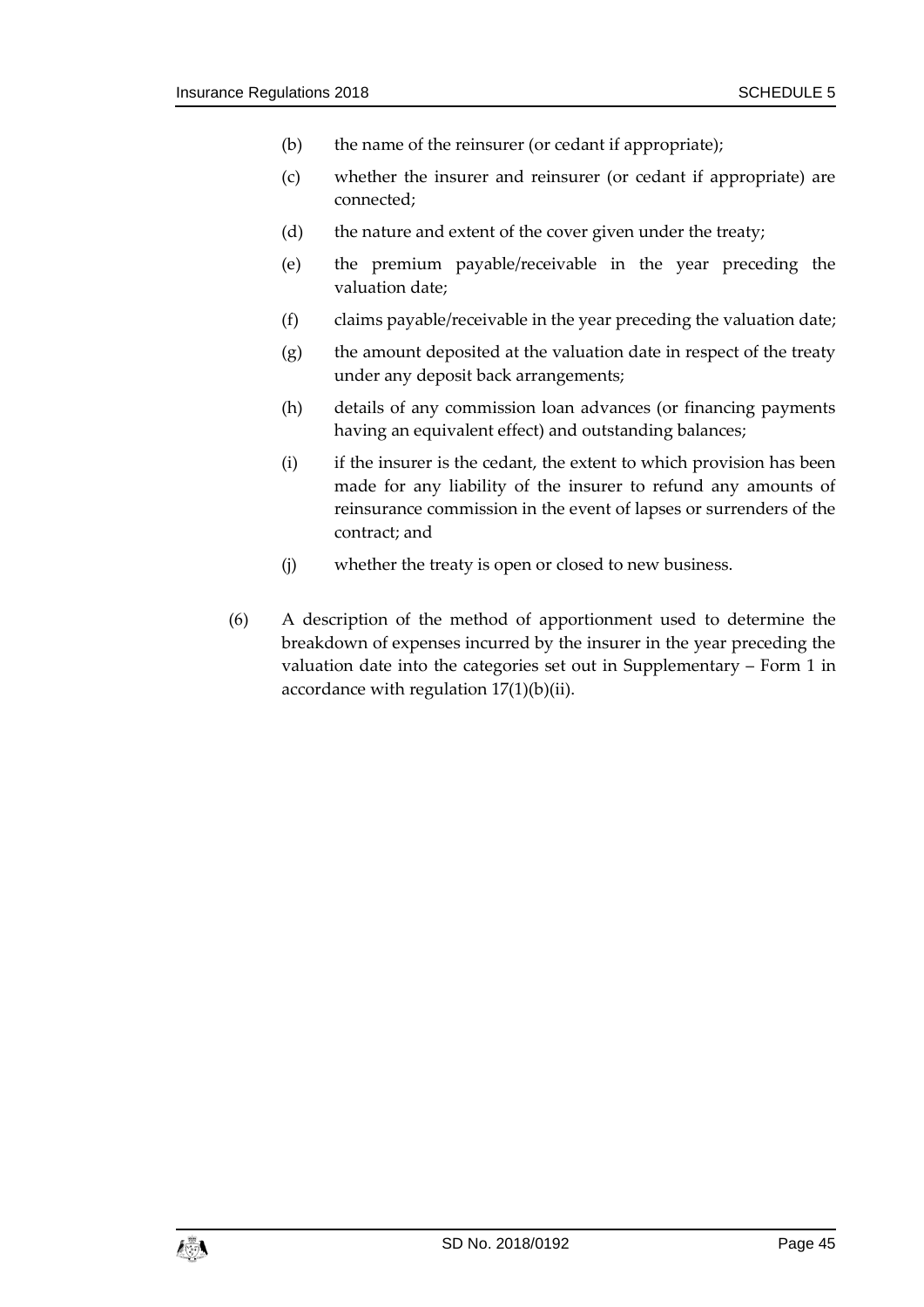## PART II - DIRECTORS' CERTIFICATE (LONG-TERM INSURERS)

# **Directors' certification to the Isle of Man Financial Services Authority in respect of [insert company name] ("the Company")**

- (1) We confirm that the Company has complied with the requirements of the Insurance Act 2008, the Insurance Regulations 2018 and the Insurance (Long Term Business Valuation and Solvency) Regulations 2018 during the financial year ended (**insert balance sheet date**).
- (2) Subject to permitted estimations and approximations, we certify the accuracy of the information contained in the regulatory electronic returns required by regulation 17(1).
- (3) We certify that as at the balance sheet date no charge had been made on the assets of the Company to secure the liabilities of any other person (except as stated in notes to the audited accounts\*) and there has been no charge since that date.
- (4) We certify that there was no material change in the share ownership or share structure of the Company during the financial year (apart from the change notified to the Isle of Man Financial Services Authority in writing on [insert date(s)]\*).

Director

Director

Date

\* Delete or include as appropriate

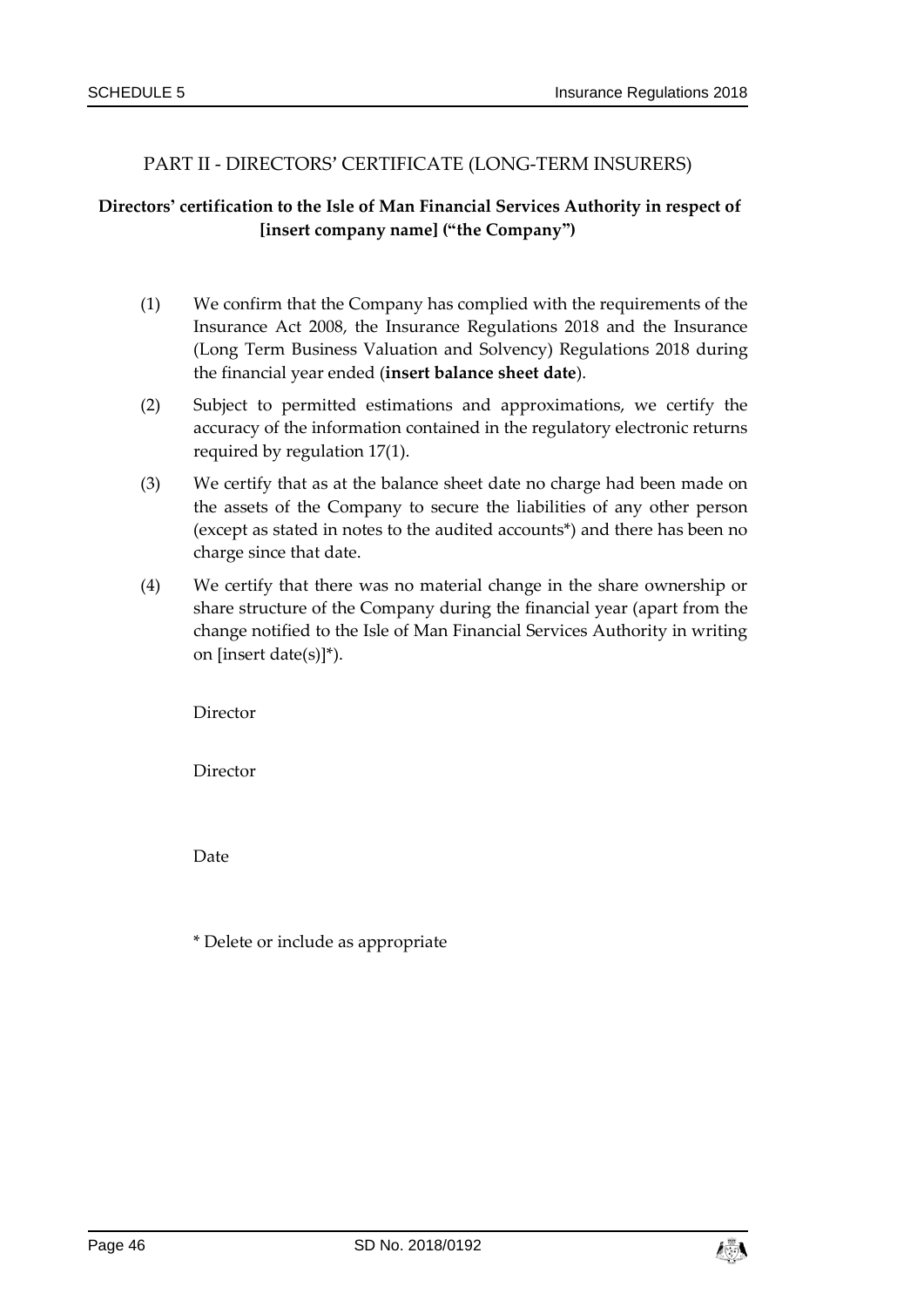# PART III - AUDITOR'S REPORT (LONG-TERM INSURERS)

## **Auditors' Report in respect of [insert company name] ('the Company')**

To the Authority

We have examined the information furnished pursuant to regulation 17(1) of the Insurance Regulations 2018.

In our opinion and according to the information and explanations we have received:

- (1) all of the information required by regulation  $17(1)(a)$  and  $17(1)(b)(ii)$  and (iii) of those Regulations as is relevant to the business carried on by the company has been properly prepared in all material respects; and
- (2) nothing has come to our attention that would indicate that it was not reasonable for the directors giving the certificate under regulation 17(2)(b) of those Regulations to have made the statements contained in paragraphs 2 and 3 of that certificate.

Date

Signed

Qualification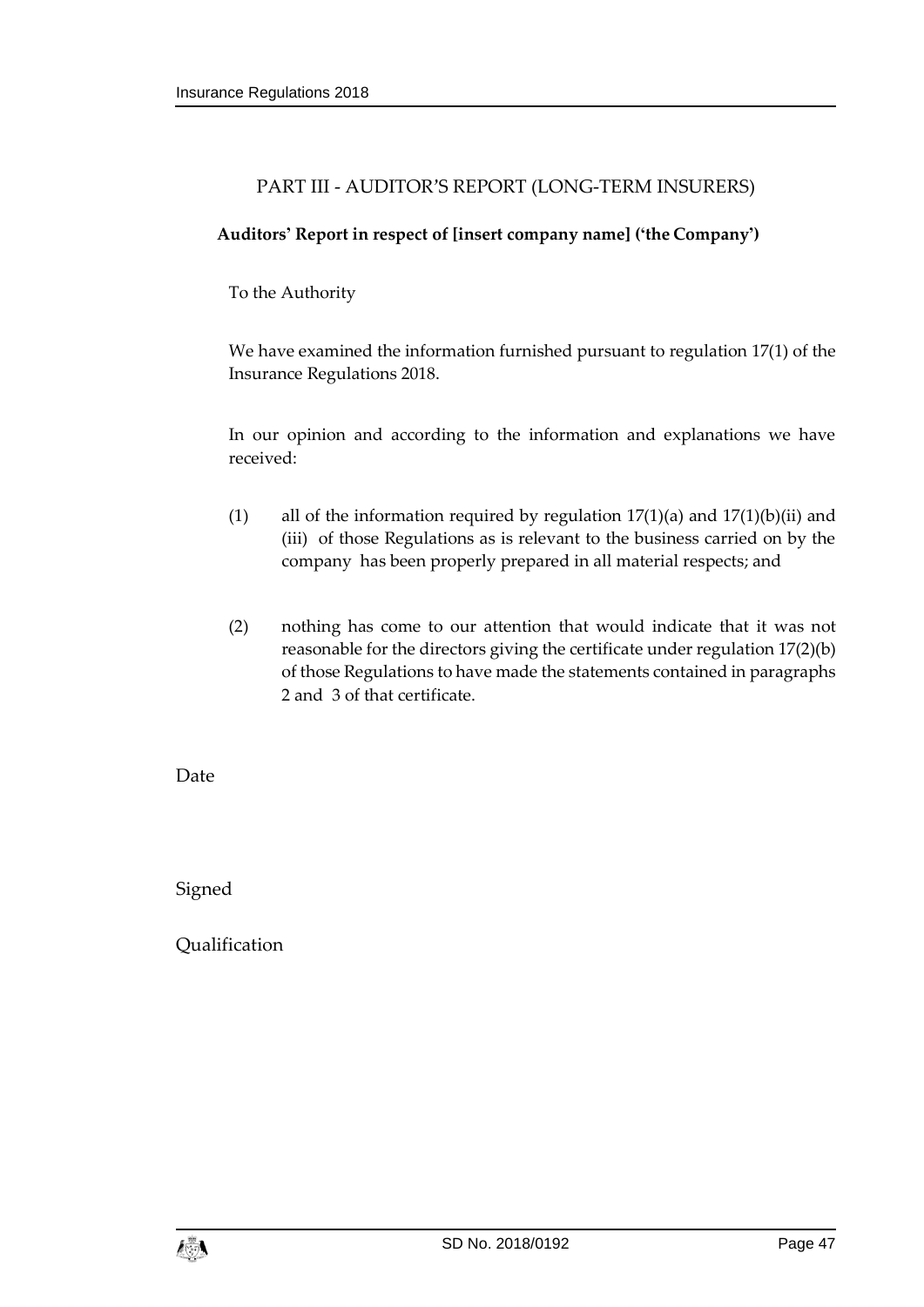#### [Regulation 18]

#### PART I - SUPPLEMENTARY INFORMATION (NON LONG-TERM BUSINESS)

The information required to be submitted by regulation  $18(3)$  is as follows  $-$ 

- (1) an analysis of the regulatory revenue account (if not separately identified in regulatory financial statements) between —
	- (a) marine, aviation and transport (class 3);
	- (b) motor (class 5);
	- (c) liability (class 7); and
	- (d) other classes;
- (2) a schedule of maximum retentions, net of reinsurance, any one risk or event for each and every class of business, based on —
	- (a) policy limits; and
	- (b) estimated maximum loss (if applicable);
- (3) a summary of reinsurance business ceded or retroceded, stating for each class of insurance and/or contract the type of reinsurance cover —
	- (a) threshold and limit of any one risk/any one event and in aggregate;
	- (b) basis of premium payable and commission receivable; and
	- (c) names of reinsurers writing individually (or together with associated companies) 10% or more of any treaty or more than 5% of the total amount of premiums ceded;
- (4) claims settlement analysis by year of origin (gross) for  $-$ 
	- (a) motor (class 5);
	- (b) liability (class 7):
		- (i) employers' liability and workman's compensation;
		- (ii) public liability and products' liability;
		- (iii) any other insurance that is mainly liability (to be specified);
- (5) the analysis required by sub-paragraph  $(4)$  must indicate  $-$ 
	- (a) the development of each underwriting year at the end of each financial year of reported claims outstanding and of

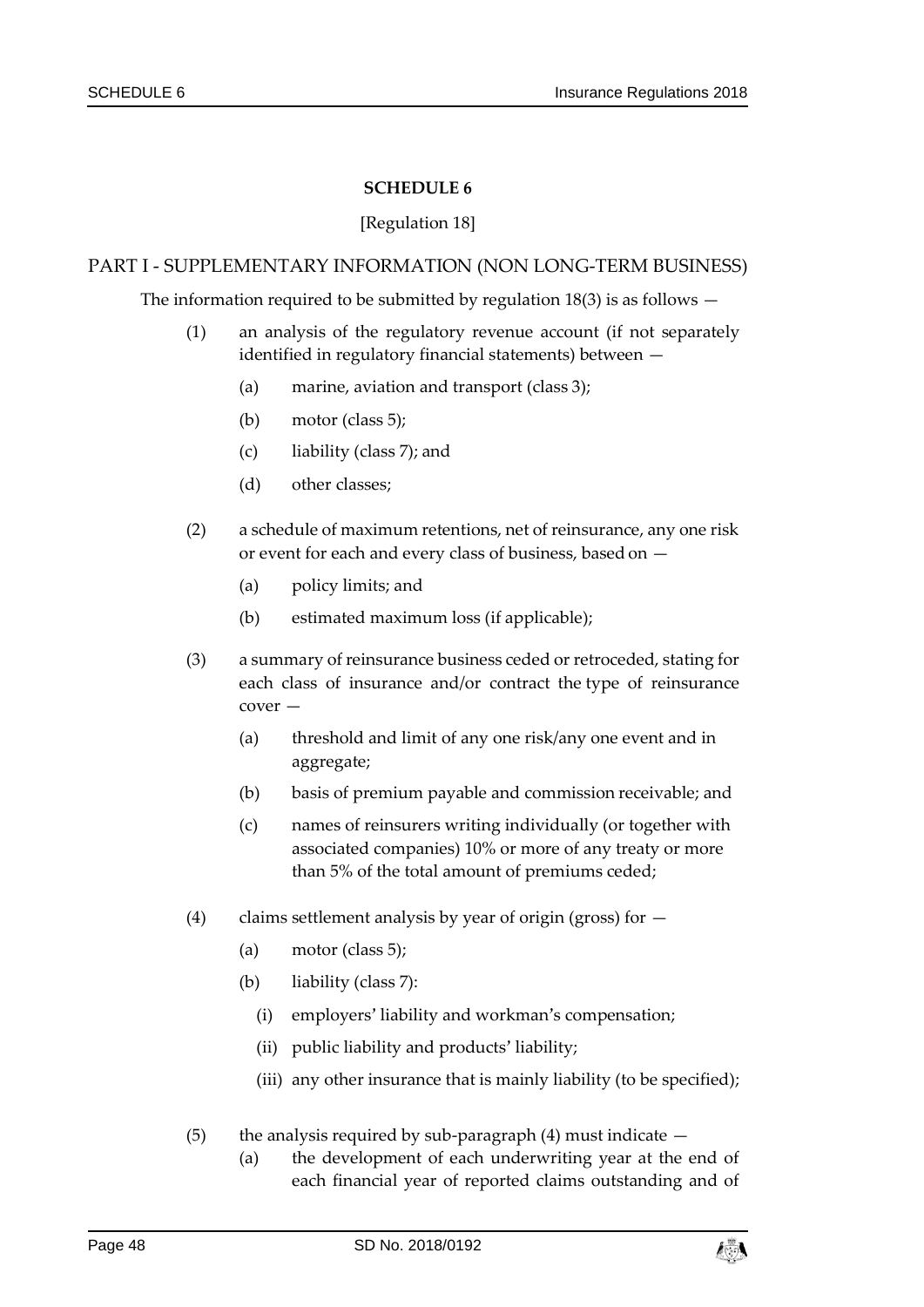provisions for claims incurred but not reported; and

- (b) the development and settlement of any claim (or number of claims from the same event) which exceeds 20% of the adjusted net assets, as determined by the calculation of solvency margin;
- (6) if a letter of credit or a guarantee has been or will be issued in support of the business either directly or indirectly, the following information must be supplied for each such security —
	- (a) beneficiary;
	- (b) issued by;
	- (c) to cost of;
	- (d) amount of credit or guarantee;
	- (e) in respect of;
	- (f) whether adjustable and, if so, when;
	- (g) term of notice;
	- (h) restrictions on drawing rights; and
	- (i) other material terms or conditions;
- (7) details of any material change, made or projected, in the information provided under (2) or (3) above subsequent to the financial year end, or confirmation that no material change has been made or is projected for the current financial year; and
- (8) a statement of the solvency margin of the insurer in the form prescribed in regulation 24.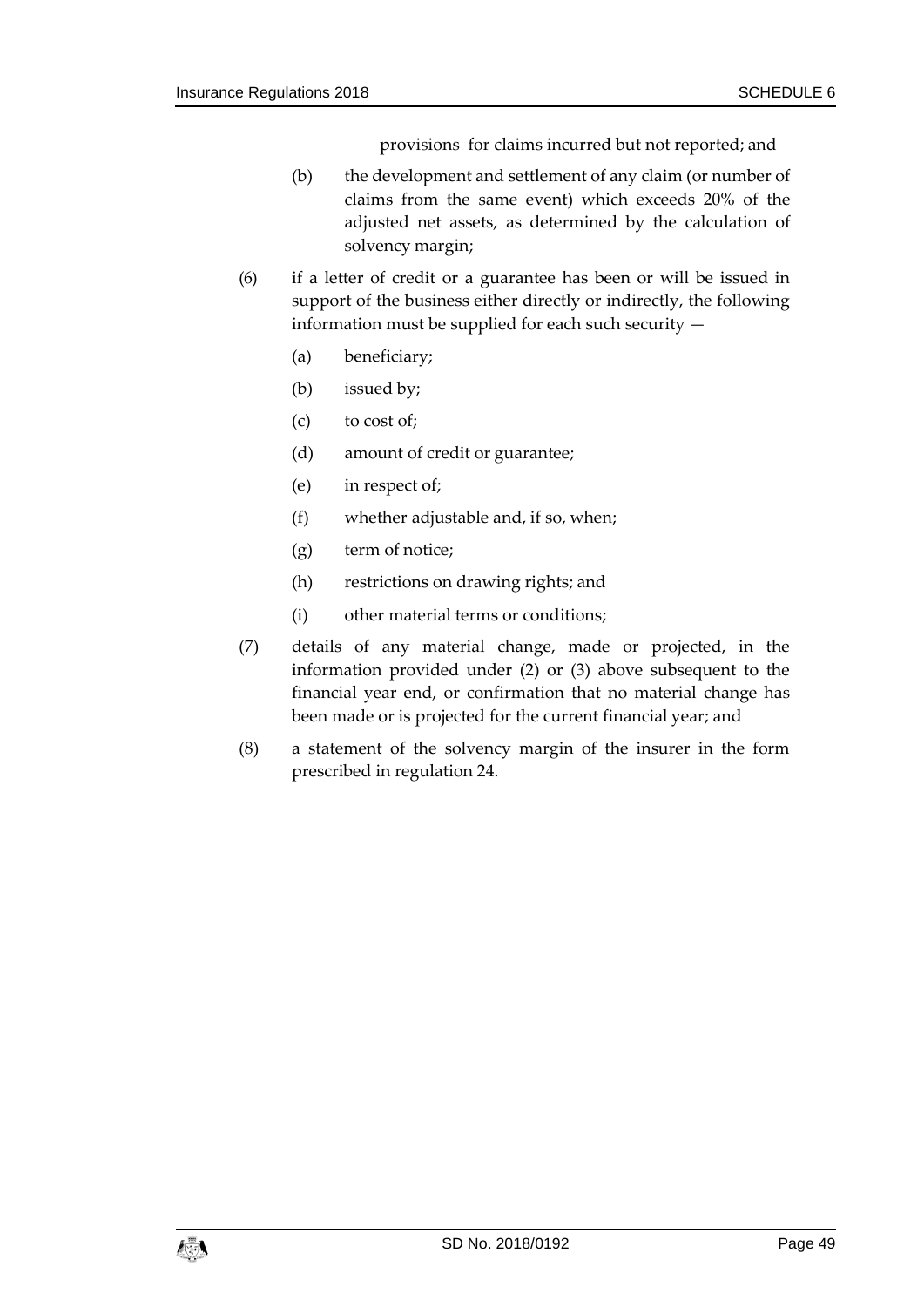# PART II - DIRECTORS' CERTIFICATE (NON LONG-TERM BUSINESS)

# **Directors' certification to the Isle of Man Financial Services Authority in respect of [insert company name] ('the Company')**

We certify that:

- l. The Company complied with the requirements of the Insurance Act 2008 and the Insurance Regulations 2018 during the financial year ended **[insert balance sheet date]**.
- 2. The supplementary information submitted with the audited accounts for that period has been compiled in accordance with the Insurance Regulations 2018.
- 3. The excess of adjusted net assets (calculated in accordance with the Insurance Regulations 2018) over the required minimum solvency margin at the end of that year was **[insert amount and currency].**
- 4. As at the balance sheet date no charge had been made on the assets of the Company to secure the liabilities of any other person (except as stated in notes to the audited accounts\*) and there has been no charge since that date.
- 5. There was no material change in the share ownership or share structure of the Company during the financial year (apart from the change notified to the Isle of Man Financial Services Authority in writing on **[insert date(s)]**\*).

Director Director

Date

\* Delete or include as appropriate

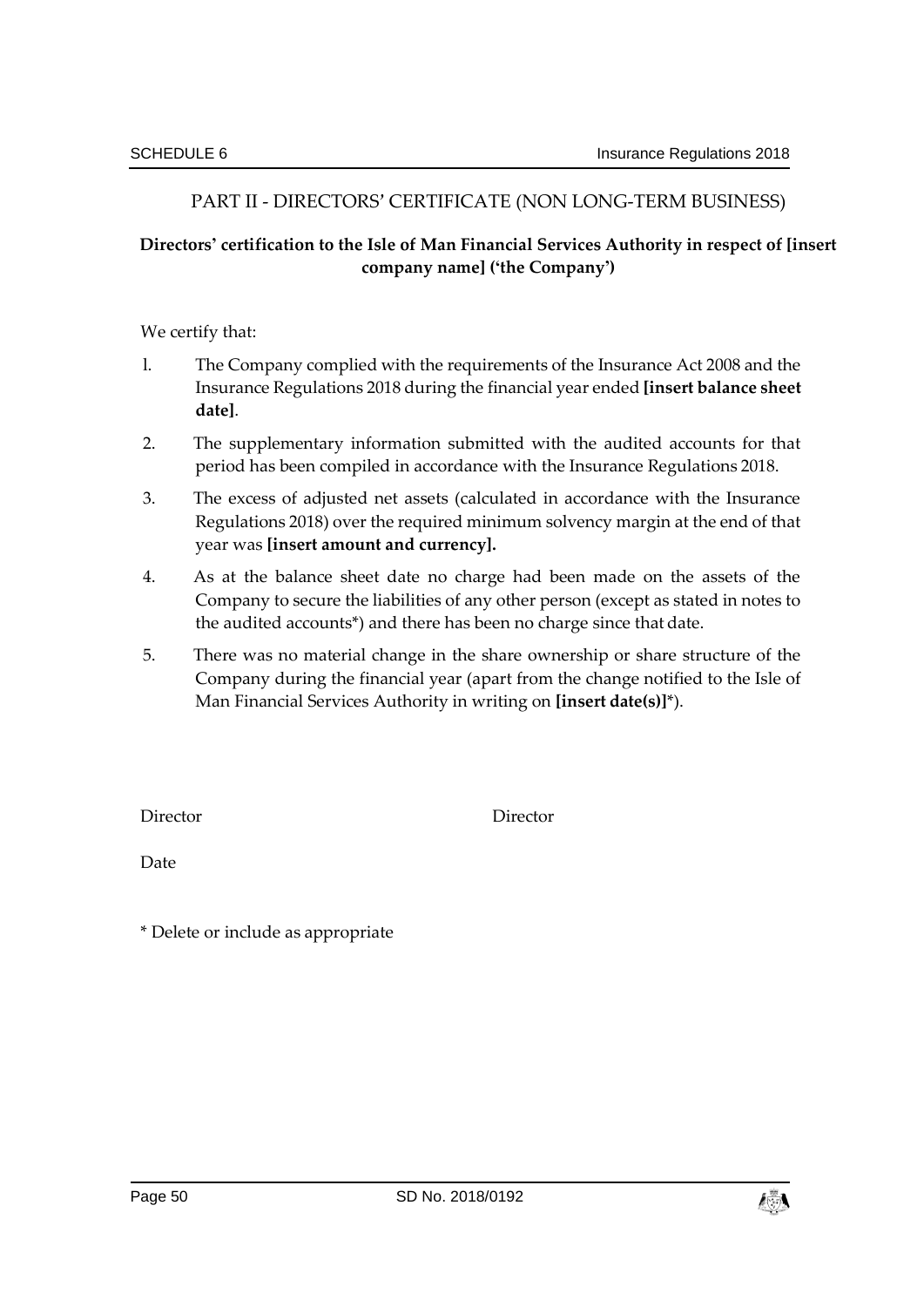# PART III - AUDITOR'S REPORT (NON LONG-TERM BUSINESS)

# **Auditors' Report in respect of [insert company name] ('the Company')**

To the Isle of Man Financial Services Authority

We have examined the information furnished pursuant to regulation 18 of the Insurance Regulations 2018 in respect of the financial year ended **[insert balance sheet date]**.

In our opinion and according to the information and explanations we have received:

- (i) all of the information prescribed in regulation 18 of those Regulations as is relevant to the business carried on by the Company has been properly prepared; and
- (ii) it was reasonable for the directors giving the certificate under regulation 18(4) of those Regulations to have made the statements contained in paragraphs 2, 3, and 4 of that certificate.

Date

Signed **[Name of auditor] [Relevant qualification of auditor]**

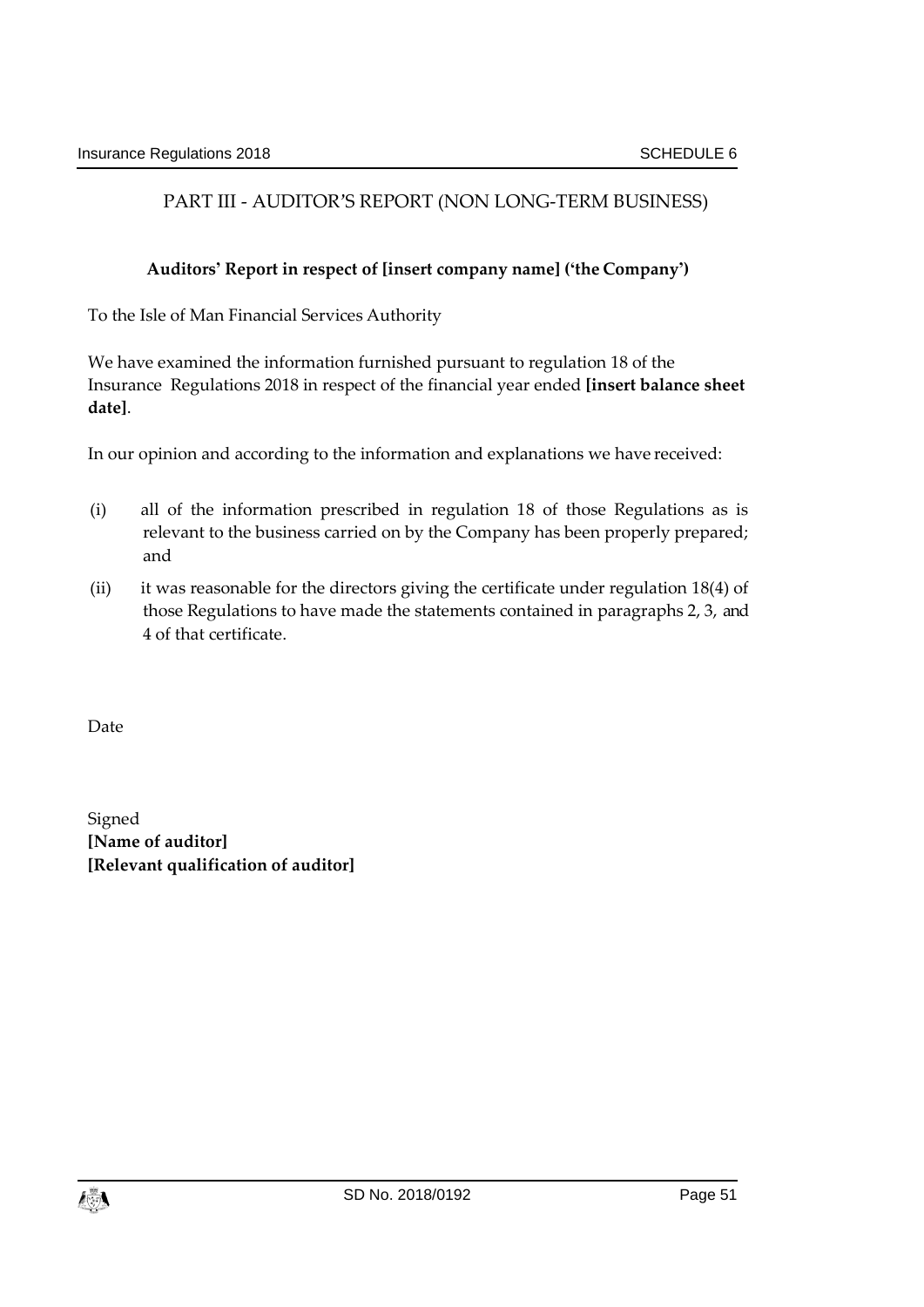#### [Regulation 20]

# REGULATORY REVENUE ACCOUNT (NON LONG-TERM BUSINESS) *(for business accounted for on an annual basis)*

| Premiums                                             |              |     |
|------------------------------------------------------|--------------|-----|
| Gross premiums receivable                            | X            |     |
| Reinsurance premiums payable                         | (X)          |     |
| Net premiums written                                 | $\mathbf{x}$ |     |
| (Increase) /decrease in unearned premiums            | (X)          |     |
|                                                      |              | X   |
| (Increase)/decrease in provision for unexpired risks |              | (X) |
| Claims                                               |              |     |
| $Gross*$                                             | (X)          |     |
| Recoverable from reinsurers*                         | X            |     |
|                                                      |              | (X) |
| <b>Commission and Expenses</b>                       |              |     |
| Commission payable                                   | (X)          |     |
| Expenses                                             | (X)          |     |
|                                                      | (X)          |     |
| Commission receivable                                | X            |     |
| (Increase)/decrease in deferred acquisition costs    | (X)          |     |
|                                                      |              | (X) |
| Underwriting profit/(loss)                           |              | (X) |
| Attributable investment return (note 3)              |              | X   |
| Insurance profit/(loss)                              |              | X   |

- 1. Corresponding figures to be given for preceding accounting period.
- 2. Items which are marked with an asterisk may be disclosed by way of note.
- 3. The inclusion in this statement of part of the investment return is optional (see Note 2 to Part I of Schedule 8).
- 4. Where, in the opinion of the directors, it is desirable to improve the understanding of the regulatory financial statements, material components of a relevant heading may be disclosed separately on the face of the regulatory revenue account, or separately by way of note.
- 5. Where an item is nil in both the period and the preceding period, the relevant heading may be omitted.

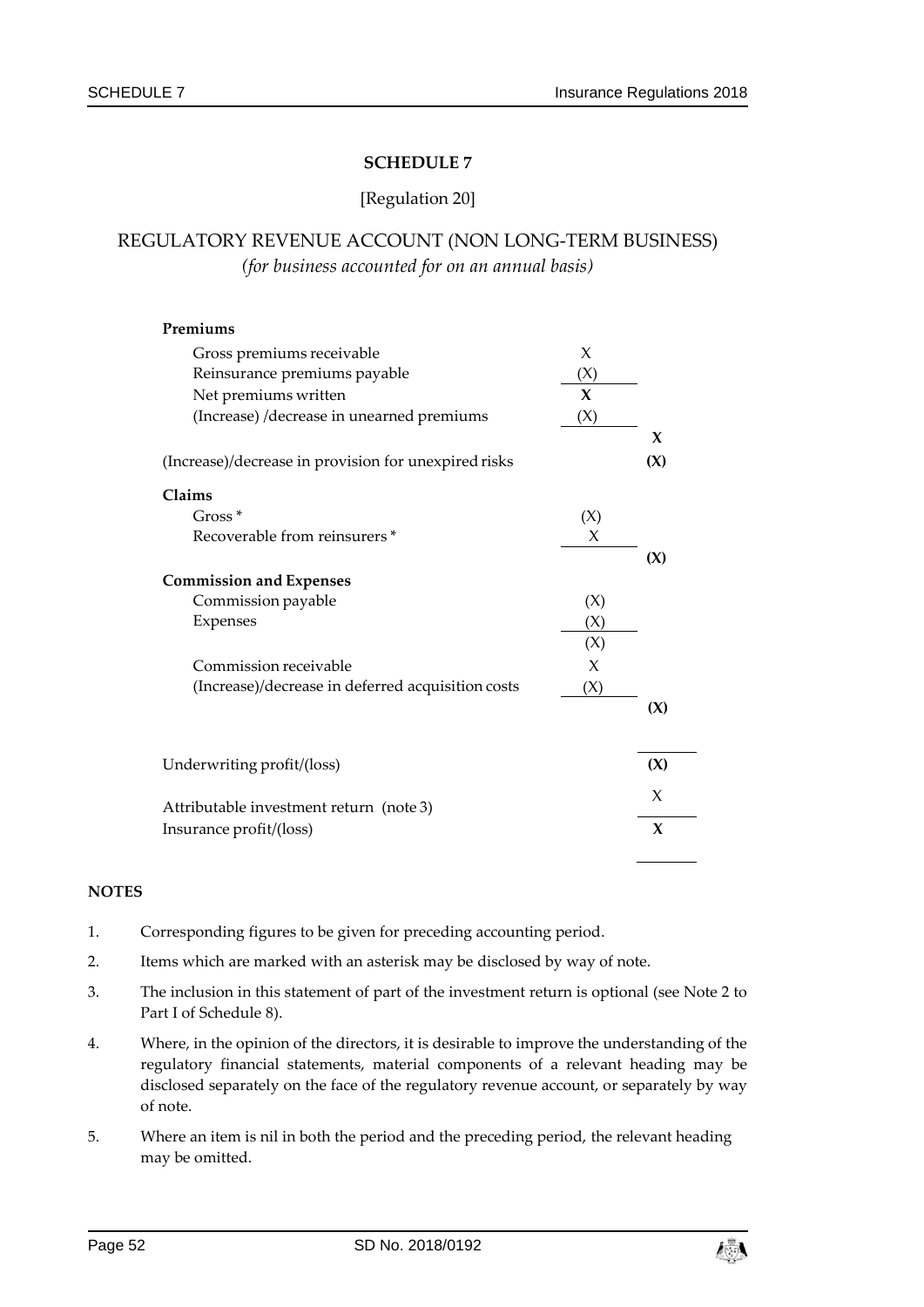# [Regulation 21]

# PART I - REGULATORY PROFIT AND LOSS ACCOUNT (NON LONG-TERM BUSINESS)

| Transfer from / (to) insurance accounts          |        |             |
|--------------------------------------------------|--------|-------------|
| Regulatory revenue account                       |        | X           |
|                                                  |        | X           |
| Investment return (excluding long-term business) |        |             |
| Investment income                                | X      |             |
| Gains / (losses) on investments                  |        |             |
| Realised                                         | X      |             |
| Unrealised                                       | X      |             |
|                                                  | $\chi$ |             |
| Allocated to regulatory revenue account          | (X)    |             |
|                                                  |        | X           |
|                                                  |        | X           |
| Differences on exchange                          |        | X           |
|                                                  |        |             |
| Loan interest payable                            | (X)    |             |
| Other expenses                                   | (X)    |             |
|                                                  |        | (X)         |
| Profit / (loss) before taxation                  |        | X           |
| Taxation                                         |        | (X)         |
| Profit / (loss) after taxation                   |        | $\mathbf x$ |
| Extraordinary items                              |        | (X)         |
|                                                  |        | $\bf{X}$    |
| Unrealised gains on investments, less taxation,  |        |             |
| transferred to revaluation reserve               | (X)    |             |
| Transfer (to) / from statutory reserve           | (X)    |             |
|                                                  |        | (X)         |
| Profit available for appropriation               |        | $\mathbf x$ |
| Dividends paid and proposed                      |        | (X)         |
| Retained profit/(loss)                           |        | X           |
|                                                  |        |             |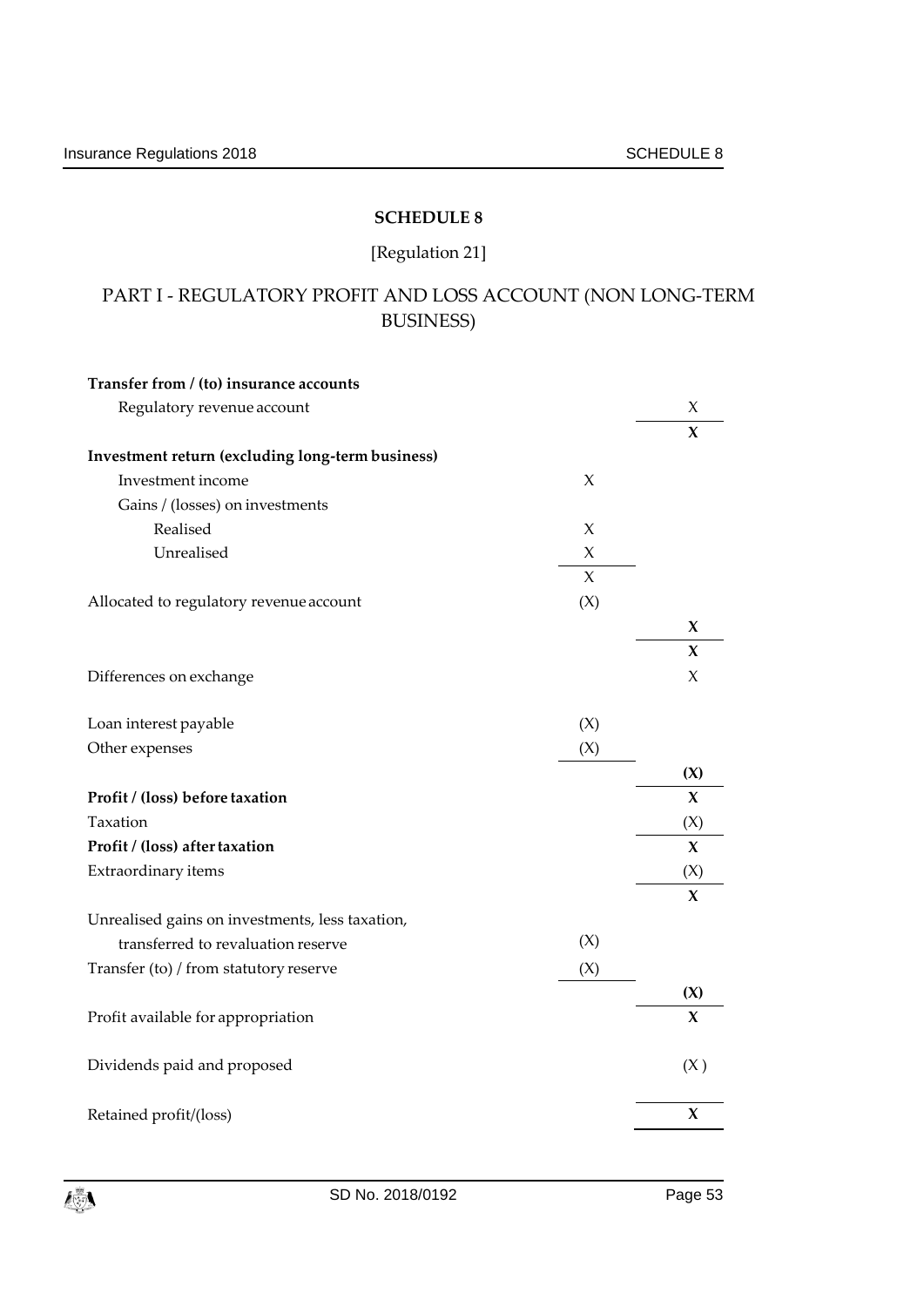- 1. Corresponding figures to be given for preceding accounting period.
- 2. Total realised gains/(losses) on investments may be included either in the regulatory profit and loss account or as a movement on reserves. Where realised gains/(losses) on investments are included in the regulatory profit and loss account, total unrealised gains/(losses) on investments may also be included in the regulatory profit and loss account (otherwise they are to be shown as a movement on reserves). If realised/unrealised investment gains/(losses) are included in the regulatory profit and loss account, the whole or any part of such gains/(losses) may, at the company's option, be allocated to the regulatory revenue account. Realised/unrealised gains/(losses) shown as a movement on reserves are not to be allocated to the regulatory revenue account.
- 3. Unrealised differences on exchange may be included wholly or partly in the regulatory profit and loss account or as movement on revaluation reserve.
- 4. Where, in the opinion of the directors, it is desirable to improve the understanding of the regulatory financial statements, material components of a relevant heading may be disclosed separately on the face of the regulatory profit and loss account, or separately by way of note.
- 5. Where an item is nil in both the period and the preceding period, the relevant heading may be omitted.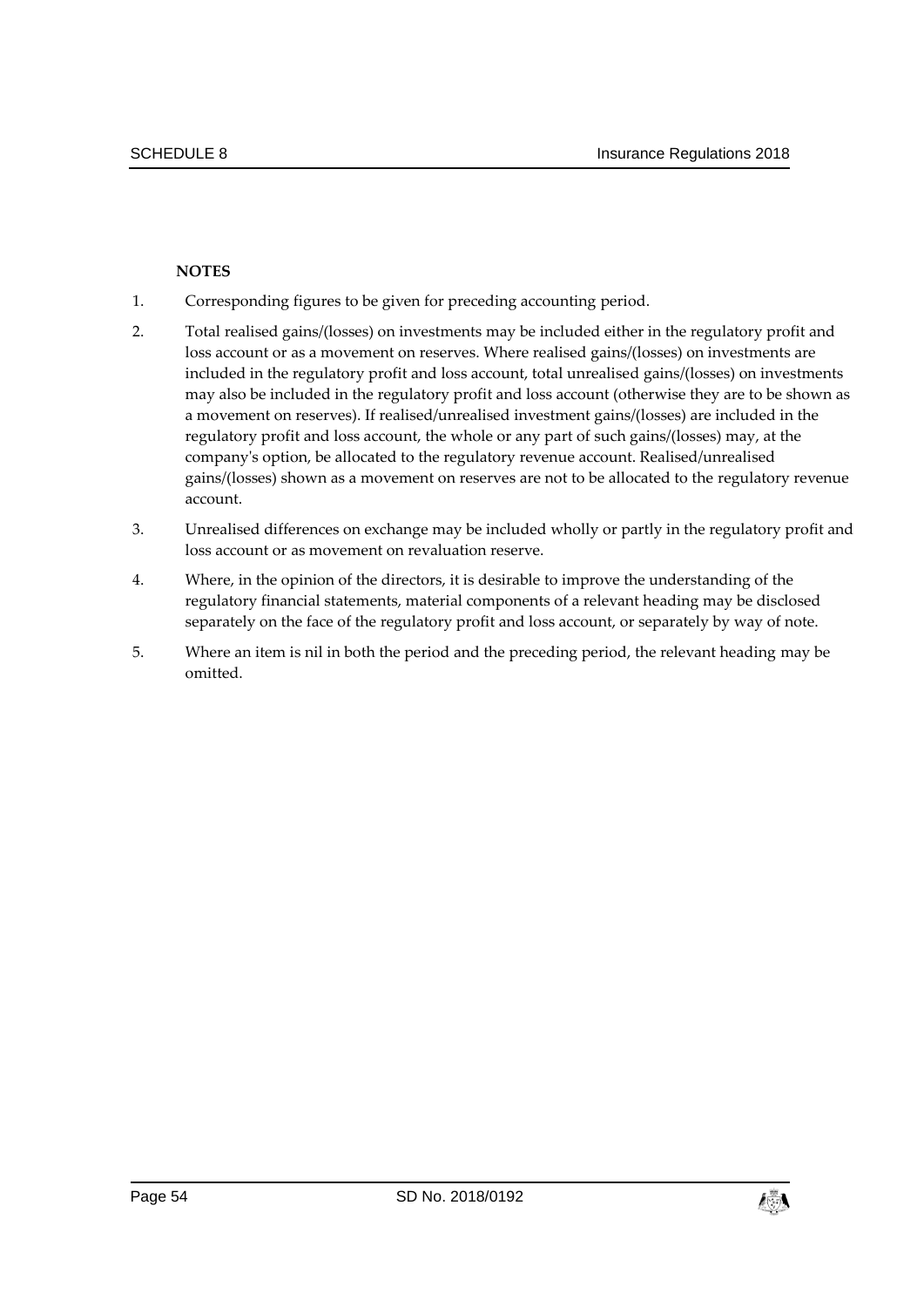#### Share premium account **Statutory** reserve Revaluatio n reserve Distributable reserve Accumulated reserves brought Unrealised gains / (losses)  $X$   $X$   $X$   $X$ on investment, less Unrealised difference -  $X$  on exchange, less Transfer on realisation -  $X$  of revaluation gains  $\overline{X}$  -  $\overline{X}$  (X)  $\overline{X}$ Realised gains / (losses) on investment, less taxation and the set of the set of the set of the set of the set of the set of the set of the  $X$ Transfer from (to) regulatory profit and loss Other items, less taxation - X X X (to be specified)  $X$   $-X$   $X$ Accumulated reserves carried forward  $X$   $X$   $X$   $X$   $X$

# PART II - STATEMENT OF RESERVES (NON LONG-TERM BUSINESS)

- 1. Any deficit on revaluation reserve must be made good by a transfer from distributable reserves.
- 2. Where there are nil items the relevant headings may be omitted.
- 3. Where the authorised insurer has established a reserve other than those itemised above, this must be shown separately together with an explanation of the nature of the reserve.
- 4. Where, in the opinion of the directors, it is desirable to improve the understanding of the regulatory financial statements, material components of a relevant heading may be disclosed separately on the face of the statement of reserves, or separately by way of note.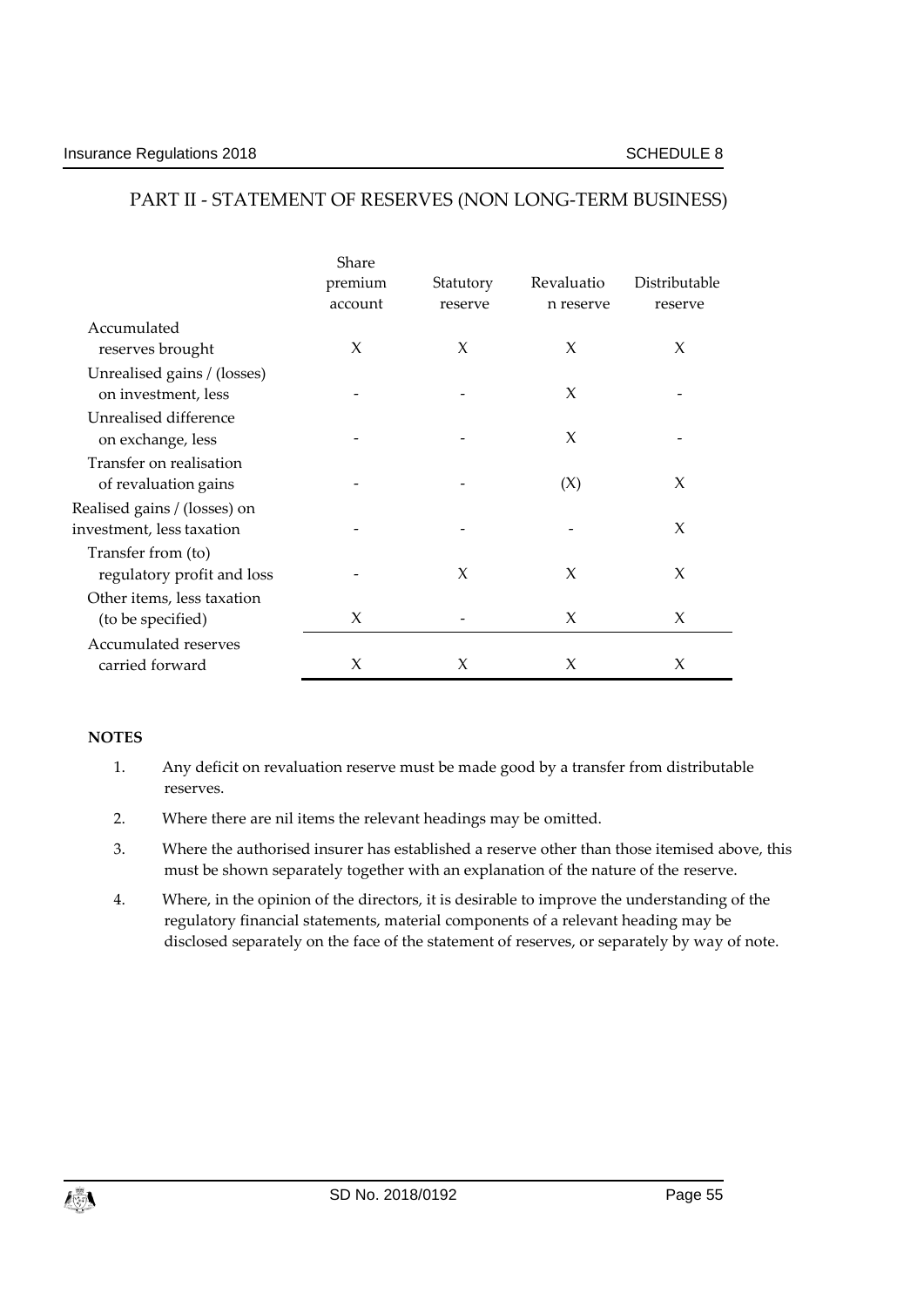| (for a mutual association carrying on non long-term business)    |        |                     |
|------------------------------------------------------------------|--------|---------------------|
| Premiums / contributions                                         |        |                     |
| Advance premiums / contributions receivable from members         | $\chi$ |                     |
| Supplementary premiums / contributions receivable from members   | X      |                     |
|                                                                  | $\chi$ |                     |
| Reinsurance premiums payable                                     | (X)    |                     |
|                                                                  |        | X                   |
| <b>Investment return</b>                                         |        |                     |
| Investment income                                                | $\chi$ |                     |
| Gains / (losses) on investments                                  |        |                     |
| Realised                                                         | $\chi$ |                     |
| Unrealised                                                       | X      |                     |
|                                                                  |        | X                   |
| Claims                                                           |        |                     |
| Claims paid *                                                    | (X)    |                     |
| Recoverable from reinsurers*                                     | (X)    |                     |
|                                                                  |        | $\mathbf x$         |
| Expenses                                                         |        | (X)                 |
| Differences on exchange                                          |        | (X)                 |
| Other items (to be specified)                                    |        | (X)                 |
|                                                                  |        | $\mathbf x$         |
| Transfer to reserves                                             |        | (X)                 |
| Retained to fund available for outstanding and unreported claims |        | $\boldsymbol{\chi}$ |
| <b>NOTES:</b>                                                    |        |                     |

# PART III - REGULATORY INCOME AND EXPENDITURE ACCOUNT

1. Corresponding figures to be given for preceding accounting period.

- 2. Items which are marked with an asterisk may be disclosed by way of note.
- 3. Unrealised investment gains may be taken directly to reserves.
- 4. Unrealised differences on exchange may be included wholly or partly in the income and expenditure account or as a movement on revaluation reserve.
- 5. Where, in the opinion of the directors, it is desirable to improve the understanding of the regulatory financial statements, material components of a relevant heading may be disclosed separately on the face of the regulatory income and expenditure account, or separately by way of note.
- 6. Where there are nil items the relevant heading may be omitted.

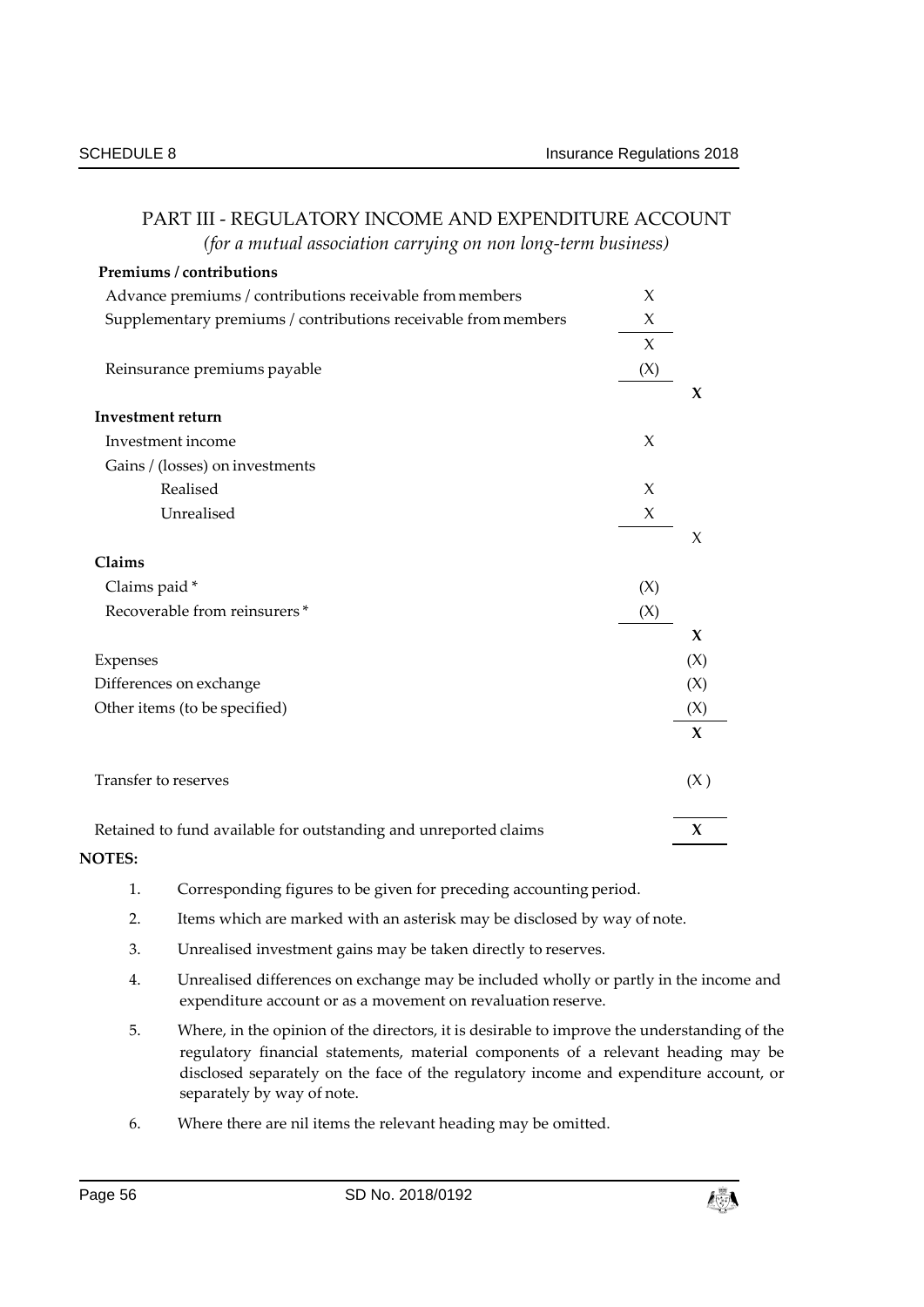# [Regulation 22]

| PART I - REGULATORY BALANCE SHEET (NON LONG-TERM BUSINESS) |        |        |
|------------------------------------------------------------|--------|--------|
| Tangible fixed assets                                      |        | X      |
| Investments in related companies                           |        | X      |
| Other investments                                          |        |        |
| Property <sup>*</sup>                                      | $\chi$ |        |
| Fixed interest securities*                                 | X      |        |
| Deposits, loans and mortgages*                             | X      |        |
| Ordinary shares and unit trusts*                           | X      |        |
| Other investments *                                        | X      |        |
|                                                            |        | X      |
| Other assets                                               |        |        |
| Deposits with reinsurers                                   | X      |        |
| Amounts withheld by ceding companies                       | $\chi$ |        |
| Other insurance debtors                                    | X      |        |
| Bank balances and cash                                     | X      |        |
| Miscellaneous                                              | X      |        |
|                                                            |        | X      |
|                                                            |        | X      |
| Non long-term insurance provisions                         |        |        |
| Unearned premiums                                          | (X)    |        |
| Deferred acquisition costs                                 | X      |        |
|                                                            | (X)    |        |
| Unexpired risks                                            | (X)    |        |
| Claims (including claims incurred but not reported)        | (X)    |        |
|                                                            |        | (X)    |
| Other liabilities                                          |        |        |
| Deposits by ceding insurers                                | (X)    |        |
| Amounts withheld from reinsurers                           | (X)    |        |
| Other insurance creditors                                  | (X)    |        |
| Bank loans and overdrafts                                  | (X)    |        |
| Taxation                                                   | (X)    |        |
| Proposed dividend                                          | (X)    |        |
| Miscellaneous                                              | (X)    |        |
|                                                            |        | (X)    |
| Regulatory net assets                                      |        | $\chi$ |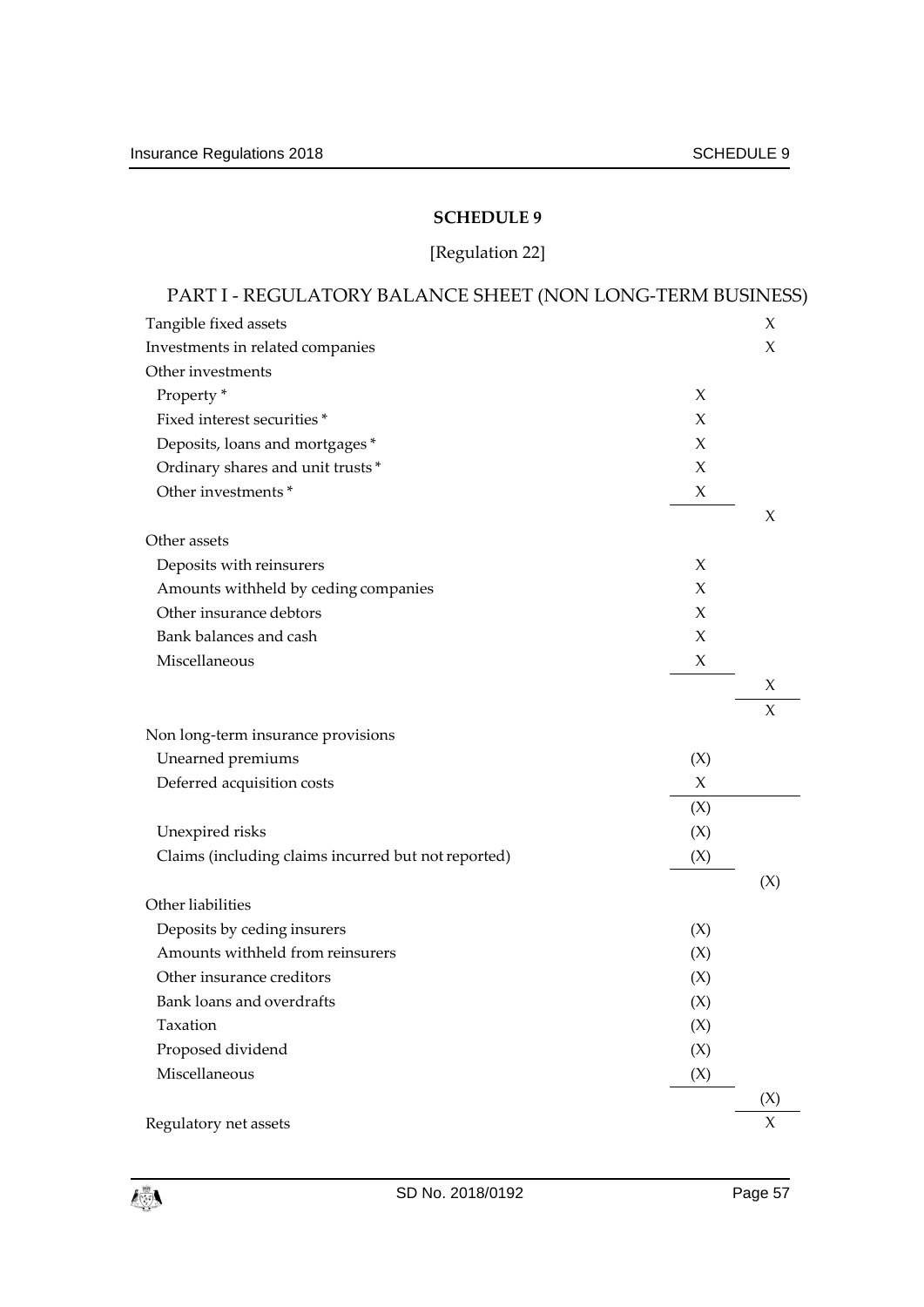|                       |        | X                   |  |
|-----------------------|--------|---------------------|--|
|                       |        |                     |  |
|                       |        |                     |  |
| Representing:         |        |                     |  |
| Share capital         | X      |                     |  |
| Share premium account | $\chi$ |                     |  |
| Statutory reserve     | X      |                     |  |
| Revaluation reserve   | $\chi$ |                     |  |
| Distributable reserve | X      |                     |  |
| Shareholders' funds   |        | X                   |  |
|                       |        | $\boldsymbol{\chi}$ |  |

- 1. Corresponding figures to be given for preceding accounting period.
- 2. Items which are marked with an asterisk may be disclosed by way of note.
- 3. Where, in the opinion of the directors, it is desirable to improve the understanding of the regulatory financial statements, material components of a relevant heading may be disclosed separately on the face of the regulatory balance sheet, or separately by way of note.
- 4. Where there are nil items in both the period and the preceding period the relevant heading may be omitted.

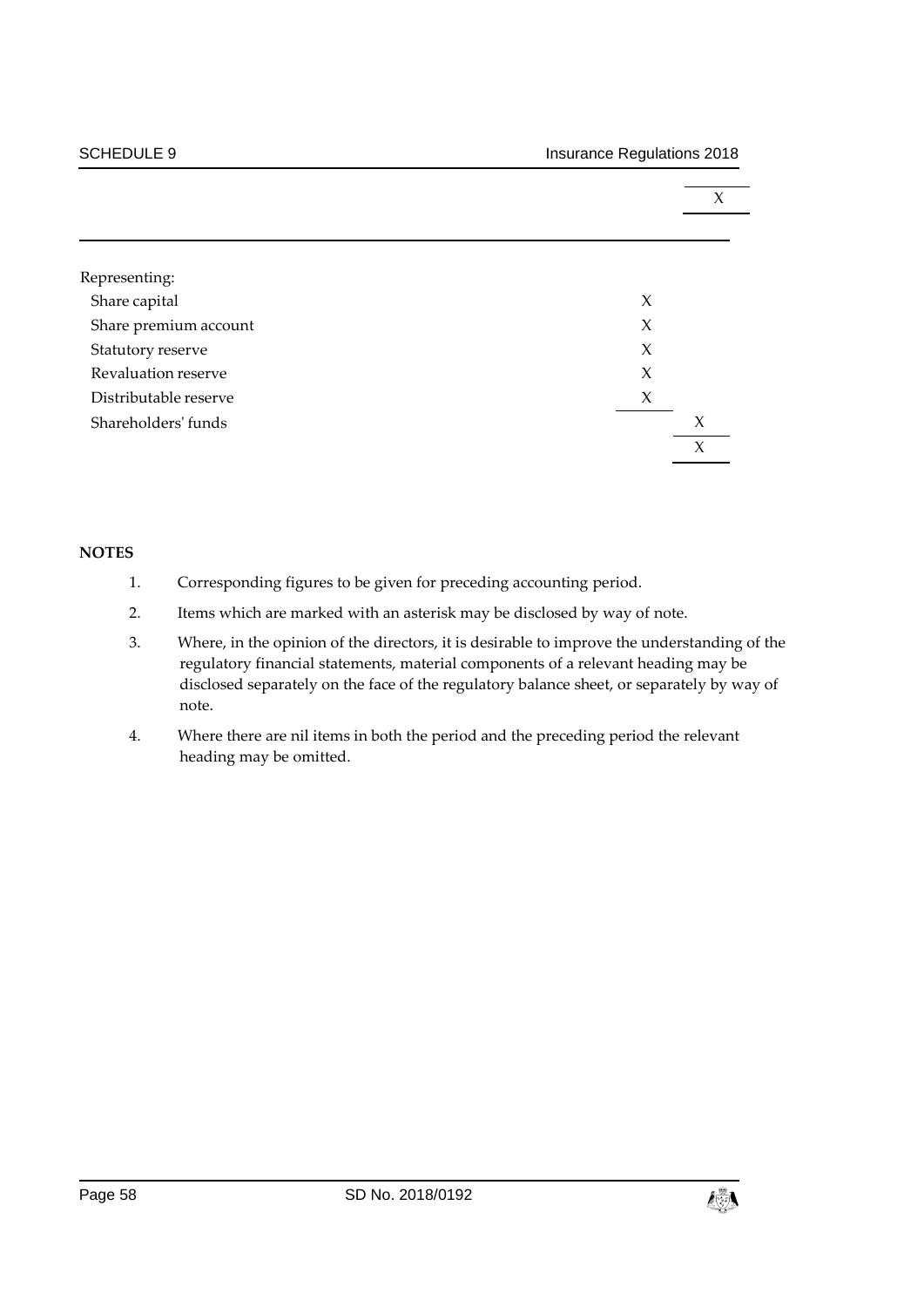| Tangible fixed assets                                |        | X      |
|------------------------------------------------------|--------|--------|
| Investments in related companies                     |        | X      |
| Other investments                                    |        |        |
| Property <sup>*</sup>                                | X      |        |
| Fixed interest securities*                           | X      |        |
| Deposits, loans and mortgages*                       | X      |        |
| Ordinary shares and unit trusts*                     | X      |        |
| Other investments *                                  | X      |        |
|                                                      |        | X      |
| Other assets                                         |        |        |
| Accounts due from members                            | X      |        |
| Deposits with reinsurers                             | X      |        |
| Other insurance debtors                              | X      |        |
| Bank balances and cash                               | X      |        |
| Miscellaneous                                        | $\chi$ |        |
|                                                      |        | X      |
| Liabilities                                          |        |        |
| Amounts due to members                               | (X)    |        |
| Amounts withheld from reinsurers                     | (X)    |        |
| Other insurance creditors                            | (X)    |        |
| Bank loans and overdrafts                            | (X)    |        |
| Miscellaneous                                        | (X)    |        |
|                                                      |        | (X)    |
| Regulatory net assets                                |        | X      |
|                                                      |        |        |
|                                                      |        |        |
| Representing:                                        |        |        |
| Guarantee fund                                       |        | X      |
| Reserves                                             |        | Х      |
| Fund available for outstanding and unreported claims |        | Х      |
|                                                      |        | $\chi$ |

# PART II - REGULATORY BALANCE SHEET

# *(for a mutual association carrying on non long-term business)*

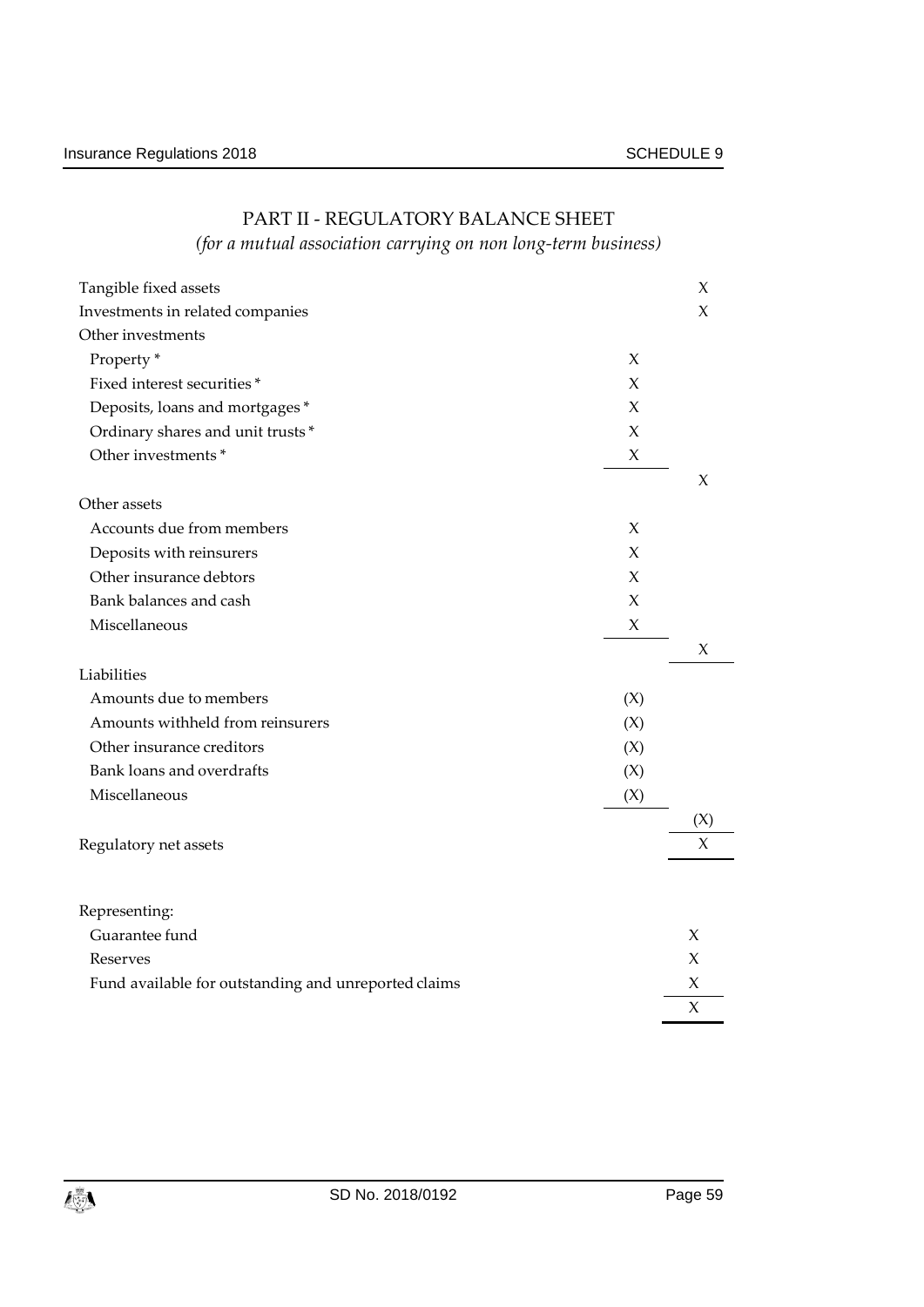- 1. Corresponding figures to be given for preceding accounting period.
- 2. Items which are marked with an asterisk may be disclosed by way of note.
- 3. Where, in the opinion of the directors, it is desirable to improve the understanding of the regulatory financial statements, material components of a relevant heading may be disclosed separately on the face of the regulatory balance sheet, or separately by way of note.
- 4. Where there are nil items in both the period and the preceding period the relevant heading may be omitted.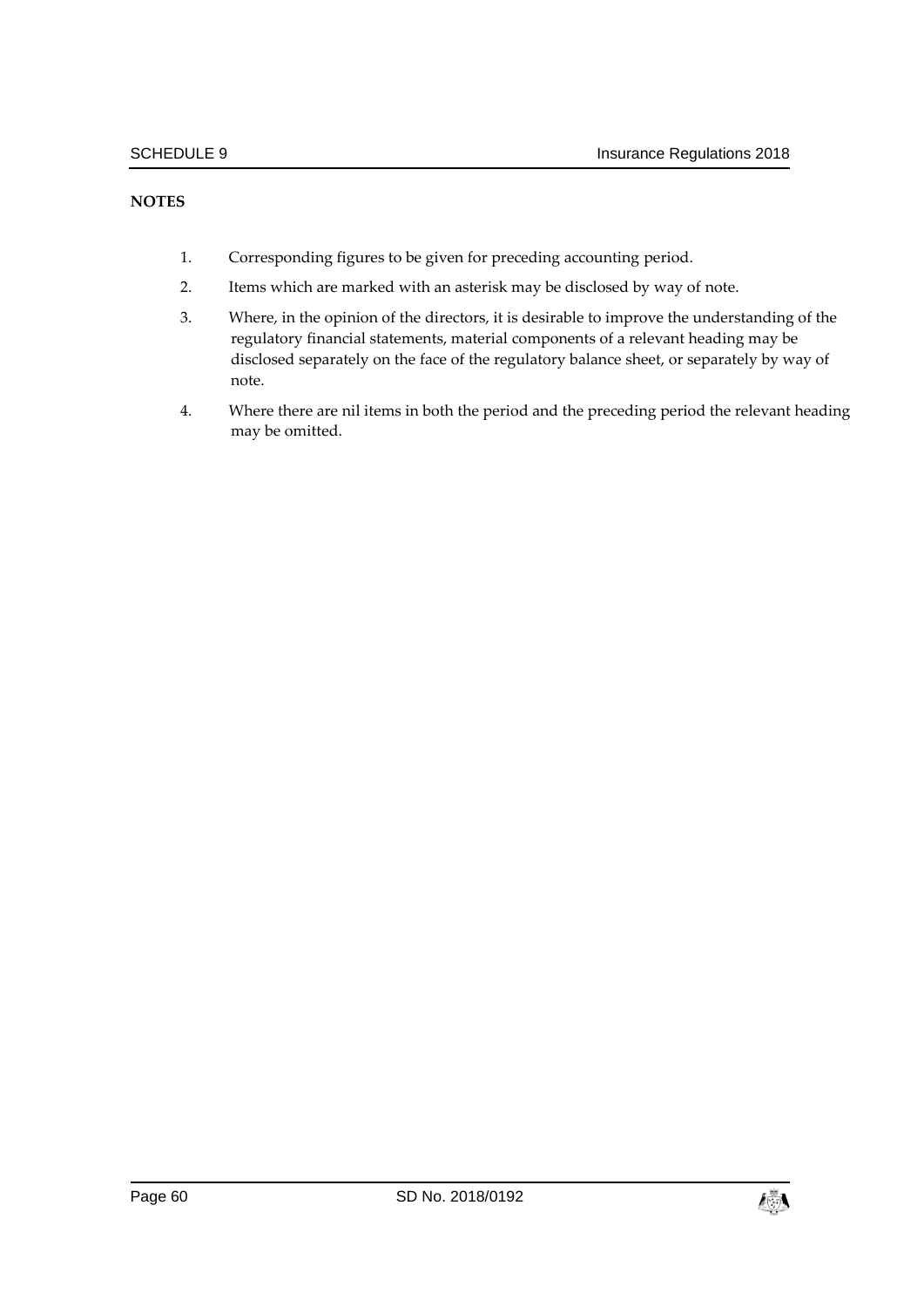# [Regulation 23]

# RECONCILIATION OF SHAREHOLDER FUNDS (NON LONG-TERM BUSINESS)

| Capital and reserves as shown in the audited accounts          |   |        |
|----------------------------------------------------------------|---|--------|
| Adjustment for:                                                |   |        |
| Deferred acquisition costs                                     | X |        |
| Deferred fee in                                                | X |        |
| Non-unit reserves                                              | X |        |
| Other (to be specified)                                        | X |        |
|                                                                |   | X      |
| Regulatory net assets as shown in the regulatory balance sheet |   | $\chi$ |

- 1. Corresponding figures to be given for preceding accounting period.
- 2. Where, in the opinion of the directors, it is desirable to improve the understanding of the regulatory financial statements, material components of a relevant heading may be disclosed separately on the face of the reconciliation of shareholder funds, or separately by way of note.
- 3. Where there are nil items in both the period and the preceding period the relevant heading may be omitted.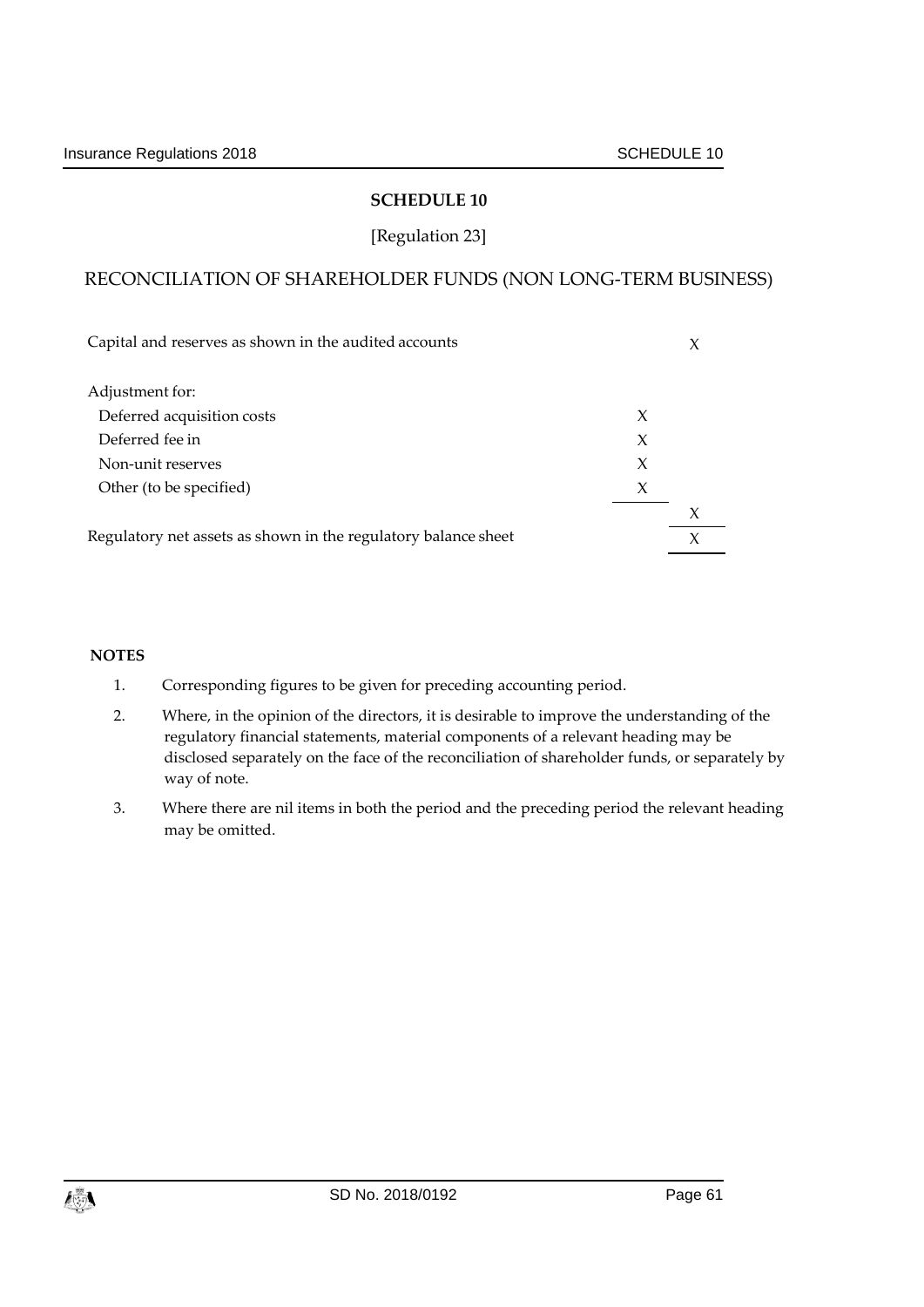#### [Regulation 24]

# PART I - SOLVENCY MARGINS – NON LONG-TERM BUSINESS

- (1) The minimum solvency margin of an insurer to carry on
	- (a) general business within classes 3 to 9 shall be 15% of net premiums written, or £150,000, whichever is the greater;
	- (b) reinsurance business within class 11 shall be  $£100,000;$
	- (c) non long-term business within class 12 shall be  $£50,000$  plus  $-$ 
		- (i) 10% of net premiums written up to 2 million pounds; and
		- (ii) 5% of net premiums written in excess of 2 million pounds.
- (2) Where an authorised insurer carries on more than one category of business, the minimum solvency margin shall be the sum of the solvency margins required for each category carried on.
- (3) In paragraph 1 "net premiums written" means the premium income receivable in the insurer's last preceding financial year net of reinsurance and reduced by any rebates or refunds, but where an insurer has not completed its first financial year, the net premiums written shall be taken to be the amount stated in its application for authorisation as the maximum aggregate net premiums which will be written in the first year.

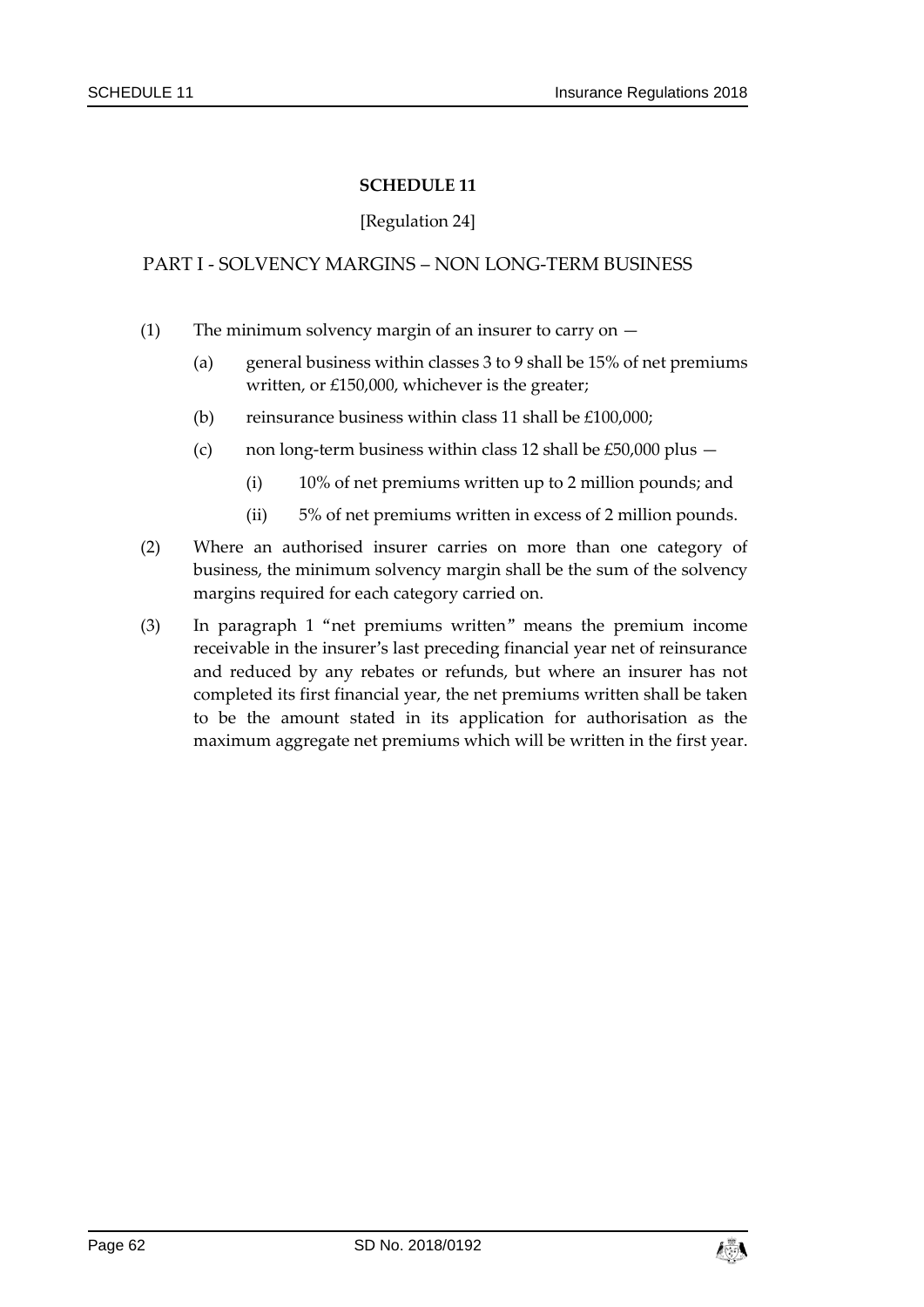# PART II - ADMISSIBILITY OF ASSETS

 $(1)$  In this Part  $-$ 

"**the aggregated funds**" means the sum of the regulatory net assets and the non long-term insurance provisions as shown by the regulatory balance sheet prepared in accordance with regulation 18(2)(c);

#### "**approved investments**" means —

- (a) any investments which are issued or guaranteed by  $-$ 
	- (i) the Government of the Island;
	- (ii) the Government of the United Kingdom;
- (b) treasury Bills, Tax Reserve Certificates, or Certificates of Tax Deposit, United Kingdom National Savings Income bonds and fixed interest securities issued by any local authority in the Island or the United Kingdom;
- (c) any dated investment which is listed on a recognised exchange and which is issued by the Government of —
	- (i) the United States of America;
	- (ii) any member State of the European Union; or
- (d) any dated investment which is listed on a recognised exchange and which is issued by any other Government or organisation if the Authority has confirmed in writing that investments issued by such Government or organisation are acceptable to it either in general or on a case by case basis;

"**associate**" includes, without prejudice to section 54 of the Act, the insurer's holding company within the meaning of section 1 of the Companies Act 1974, any other subsidiary of that holding company and the controller and insurance manager of the insurer;

"**debt**" (without limiting any other meaning of the term debt), in relation to an insurer, includes assets representing amounts that may become due to the insurer on a contingent basis;

"**investments**" includes securities;

"**loan amounts**" refer only to amounts owing from an associate of the insurer corresponding to a loan from the insurer to that associate, and means the principal amount of the loan and includes accrued interest as at the balance sheet date and other applicable charges relating to the loan that are payable to the insurer;

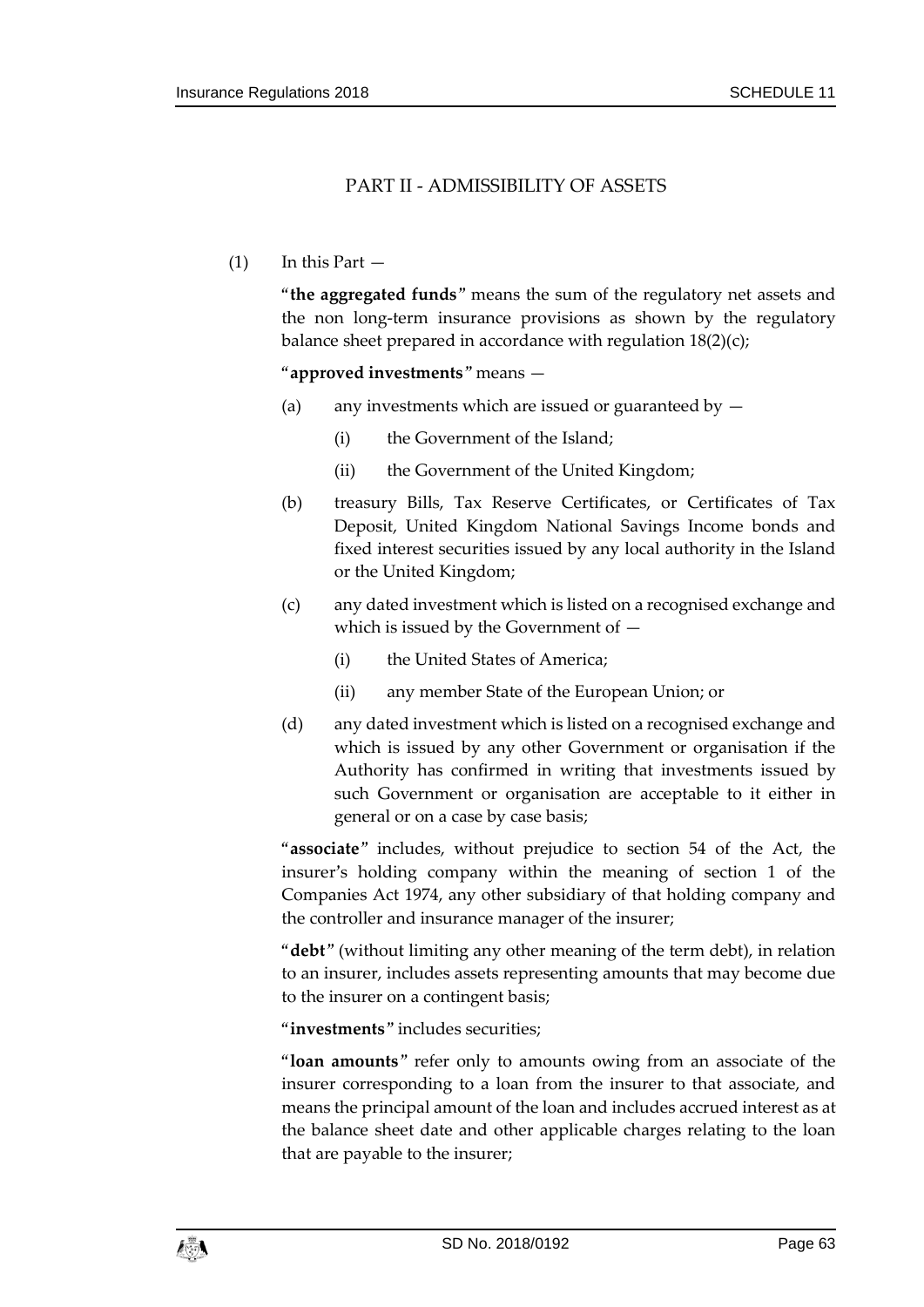"**premium**" that is a debt of an insurer, as referred to in entry G or H of the table in paragraph (11) also includes debts relating to return reinsurance premium receivable by the insurer;

"**recognised exchange**" means The London Stock Exchange and any recognised investment exchange under the Financial Services and Markets Act 2000 (an Act of Parliament) and any other investment exchange which is acceptable to the Authority;

"**regulatory net assets**" means the regulatory net assets as shown by the regulatory balance sheet prepared in accordance with regulation 18(2)(c).

- (2) In the application of this Part to mutual associations, references to "regulatory net assets" and "non long-term insurance provisions" shall be construed as references to "the sum of the guarantee fund and the reserves" and "the fund available for outstanding and unreported claims" respectively.
- (3) Subject to paragraph (4), an asset subject to a third party charge shall be admissible only to the extent that it exceeds the amount outstanding under the charge.
- (4) Paragraph (3) shall not apply in respect of an asset subject to a third party charge where that charge only secures a liability which arises out of an arrangement under which the third party agrees to guarantee the payment of any claim made under a contract of insurance effected by the insurer.
- (5) In paragraphs (3) and (4), "asset subject to a third party charge" means an asset of an insurer which is subject to any mortgage, charge, lien or other arrangement (including any arrangement whereby any premiums paid to, or assets of, the insurer are held in trust) to secure a liability of a third party.
- (6) For the purposes of entry B within the table in paragraph (11), the calculations shall be based upon —
	- (a) valuations by independent professional valuers made within the period of 3 years immediately preceding the balance sheet date; or
	- (b) the purchase price, if the land or buildings were purchased in an arms length transaction within that period.
- (7) An asset falling within entry C of the table in paragraph (11) shall not be admissible for the purposes of calculating the solvency margin of the insurer if it is leased by the insurer or is subject to a hire purchase or conditional sale agreement or any financial arrangement under which the property in the asset is not vested in the insurer.
- (8) Where an insurer holds any units in an acceptable scheme, then, for the purposes of calculating the solvency margin of that insurer, the holding may be treated as a holding of the property of the scheme (other than any part of such property which is not attributable to the units) in proportion to the number of units in the scheme held by the insurer.

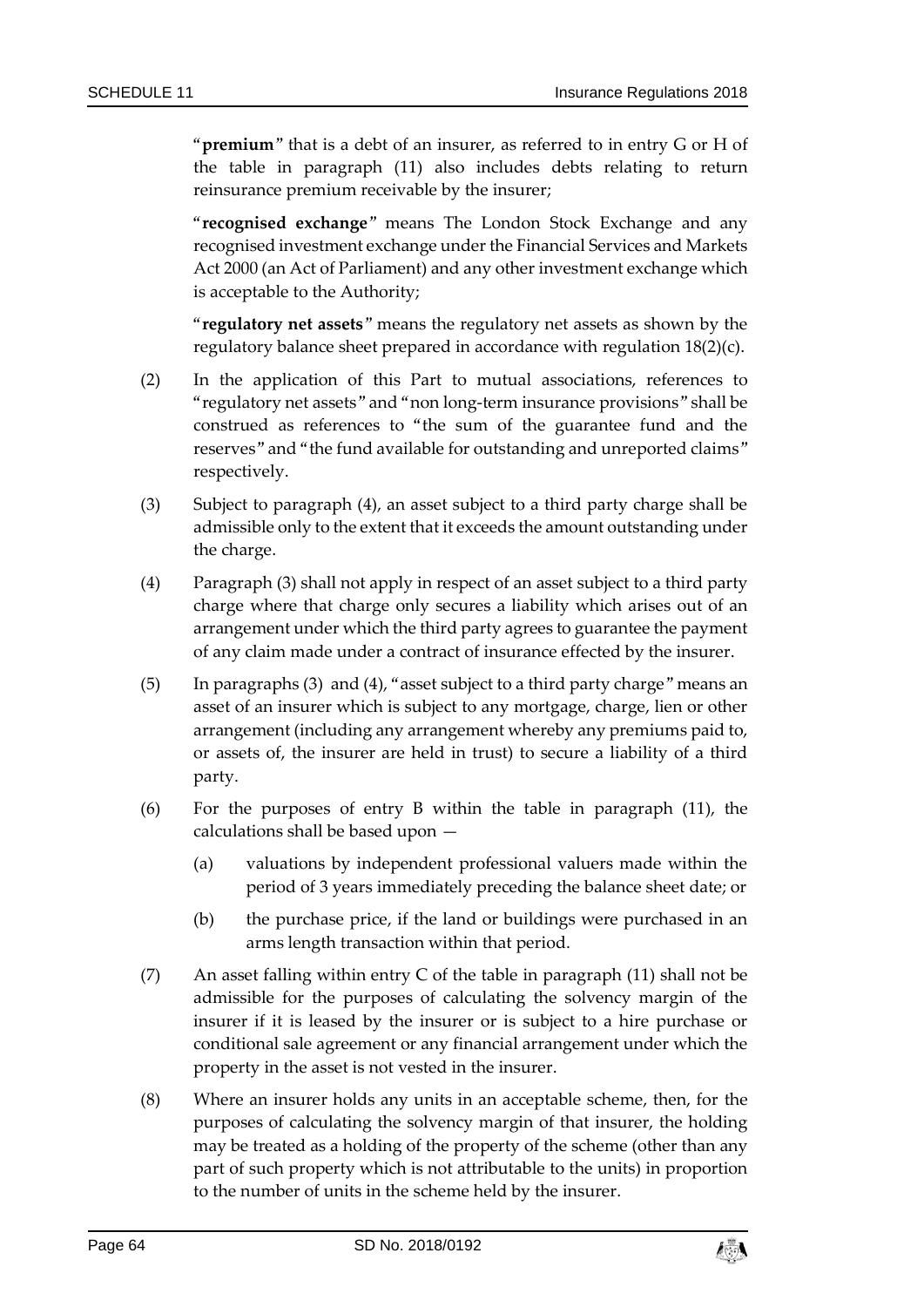- (9) For the purposes of paragraph (8), an "acceptable scheme" is a collective investment scheme which the Authority has confirmed in writing is acceptable to it.
- (10) Expressions used in paragraphs (8) and (9) have the same meaning as in the Collective Investment Schemes Act 2008.
- (11) Subject to the provisions of this Part, the assets of the company, described in column 1 of the following table shall not be admissible for the purposes of calculating the solvency margin of an insurer to the extent specified in column 2 —

#### **TABLE**

| <b>ASSETS</b> |                                                                                                                        | AMOUNT NOT ADMISSIBLE                                                                                                                                                               |  |
|---------------|------------------------------------------------------------------------------------------------------------------------|-------------------------------------------------------------------------------------------------------------------------------------------------------------------------------------|--|
| А.            | Investments                                                                                                            |                                                                                                                                                                                     |  |
|               | (other than land and buildings)                                                                                        |                                                                                                                                                                                     |  |
|               | (a) Approved investments:                                                                                              | in respect of each holding, the amount in<br>excess of 20% of the aggregated funds.                                                                                                 |  |
|               | (b) Other investments listed on a recognised<br>exchange:                                                              | in respect of each holding, the amount in<br>excess of 10% of the aggregated funds.                                                                                                 |  |
|               | (c) Investments (other than those falling<br>within head (b)) in, or amounts owing by<br>any associate of the insurer: | the aggregate amount in excess of 25% of the<br>regulatory net assets.                                                                                                              |  |
|               | (d) Any other unlisted investments:                                                                                    | the aggregate amount in excess of 10% of the<br>regulatory net assets                                                                                                               |  |
| B.            | Land and buildings                                                                                                     |                                                                                                                                                                                     |  |
|               | (a) All land and buildings (including those<br>falling within head (b)):                                               | the aggregate amount in excess of 25% of the<br>aggregated funds                                                                                                                    |  |
|               | (b) Land and buildings occupied by the<br>insurer or an associate of the insurer:                                      | the aggregate amount in excess of 10% of<br>regulatory net assets.                                                                                                                  |  |
| C.            | Tangible fixed assets (other than those<br>described elsewhere in this Table):                                         | the aggregate amount in excess of 10% of the<br>regulatory net assets.                                                                                                              |  |
| D.            | Intangible fixed assets:                                                                                               | not admissible.                                                                                                                                                                     |  |
| Ε.            | Deferred acquisition costs:                                                                                            | the aggregate amount in excess of 20% of the<br>unearned premium provision as shown by the<br>regulatory balance<br>sheet prepared<br>in<br>accordance with regulation $17(2)(c)$ . |  |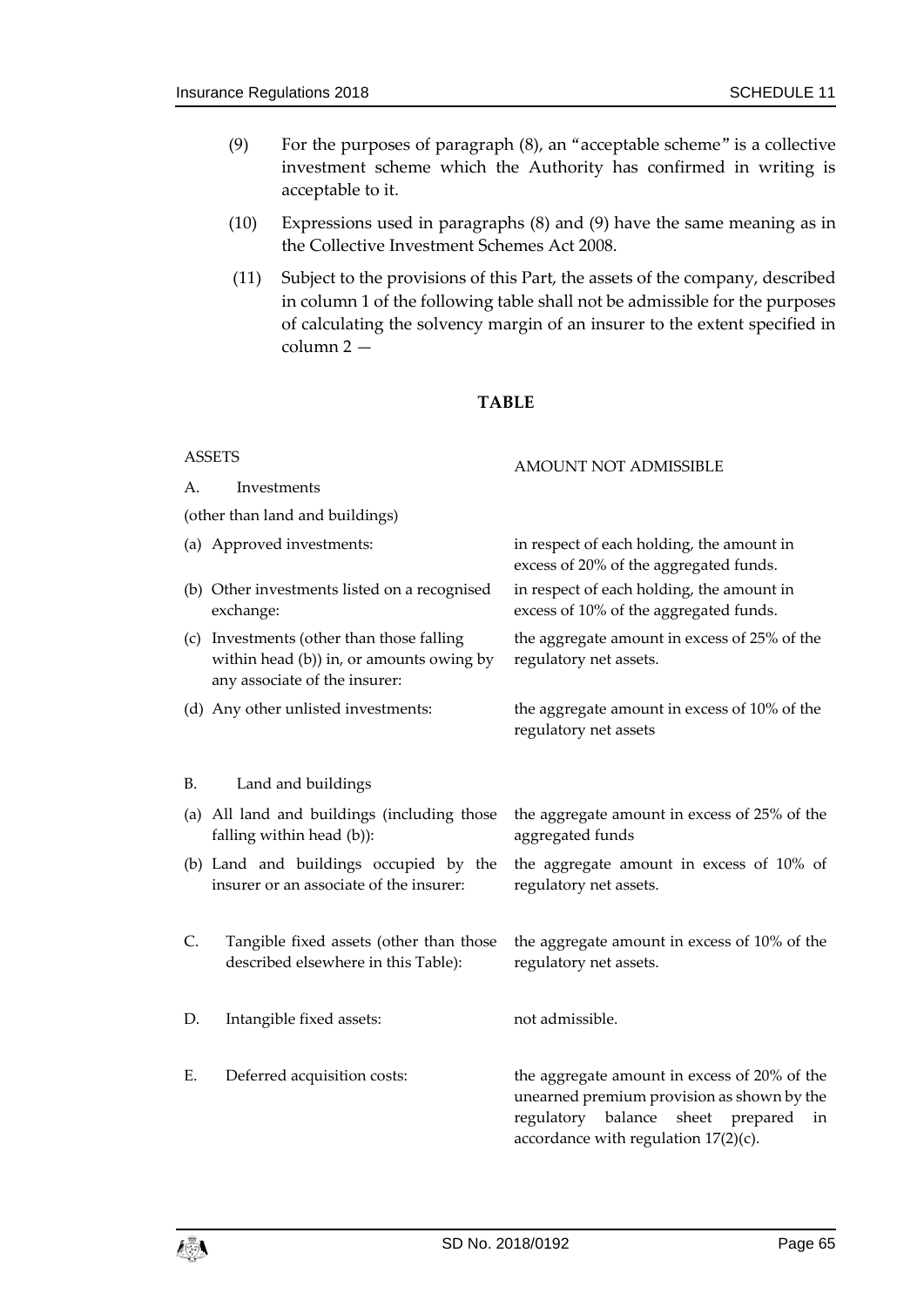- F. Debts (other than those falling within not admissible. entry A, G, H or paragraph 12) which have been outstanding, whether due or not, for more than 12 months at the balance sheet date:
- G. Subject to heads (i) and (ii) and entries I and J, the period referred to in entry F shall instead be 3 months commencing from the date when a debt falling under one or more of heads (a) to (f) is no longer offset by a liability provision (and is therefore no longer admissible) in accordance with that entry.
- (a) Premium receivable or potentially receivable by an insurer (debt), in the amount by which that debt is offset by a provision of the insurer for any unearned portion of that debt (liability provision), is admissible for the purposes of calculating the solvency margin of the insurer.
- (b) Commission receivable or potentially receivable by an insurer (debt), in the amount by which that debt is offset by a provision of the insurer for any unearned portion of that debt (liability provision), is admissible for the purposes of calculating the solvency margin of the insurer.
- (c) Claims or expenses recoverable or potentially recoverable by an insurer under an outward reinsurance contract of the insurer (debt), in the amount by which that debt is offset by a provision of the insurer for actual or potential claims or expenses reinsured under that contract (liability provision), are admissible for the purposes of calculating the solvency margin of the insurer.
- (d) Additional premium receivable or potentially receivable by an insurer under a contract of the insurer, to which it is entitled as a result of the occurrence of claims or expenses payable by the insurer under that contract (debt), in the amount by which that debt is offset by a provision of the insurer for those claims or expenses (liability provision), is admissible for the

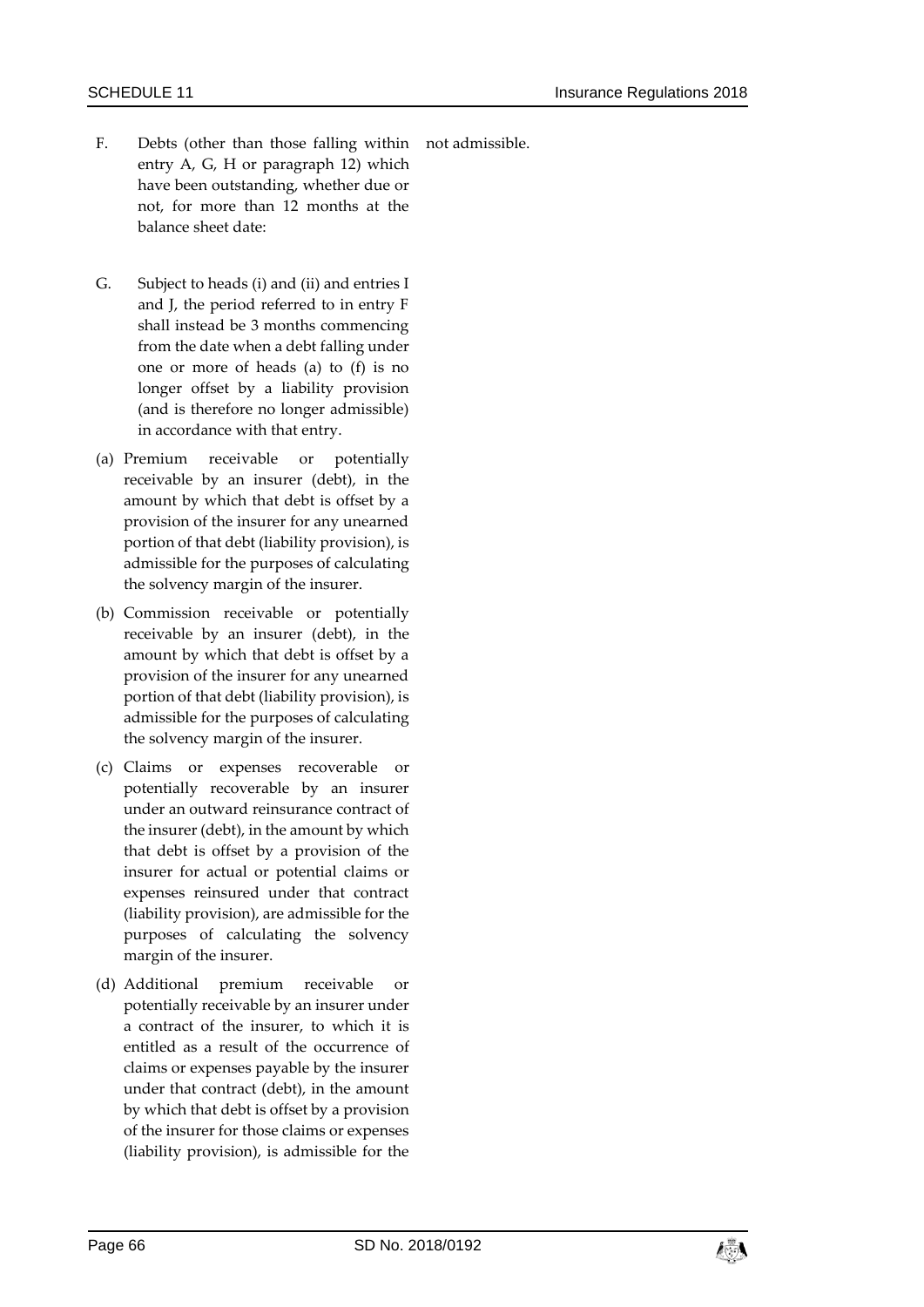purposes of calculating the solvency margin of the insurer.

- (e) A debt of an insurer that the insurer has the right to net off under a contract of the insurer against a liability or potential liability of the insurer, in the amount by which that debt is offset by a provision of the insurer for that liability (liability provision), is admissible for the purposes of calculating the solvency margin of the insurer.
- (f) A debt of an insurer, in the amount by which that debt is offset by a corresponding provision of the insurer for bad and doubtful debts (liability provision), is admissible for the purposes of calculating the solvency margin of the insurer.

In this entry —

- (i) a debt is no longer offset by a liability provision from the date (and to the degree) the liability provision would no longer appear with the debt on the same balance sheet of the insurer in question if the insurer were to prepare a balance sheet on, and made up to, that date; and
- (ii) the 3 month period shall apply only to that part of a debt which is no longer offset under one or more of heads (a) to (f).

H. Subject to entries I and J —

(a) for a debt representing additional premium receivable or potentially receivable by an insurer to which it is entitled as a result of a declaration or potential declaration to the insurer of asset values or exposure values insured by the insurer under a declaration policy it has written, the period referred to in entry F shall instead be 3 months commencing from the date the declaration is made to the insurer.

> In this entry a "declaration policy" is an insurance contract under the terms of which the insured is obliged to declare

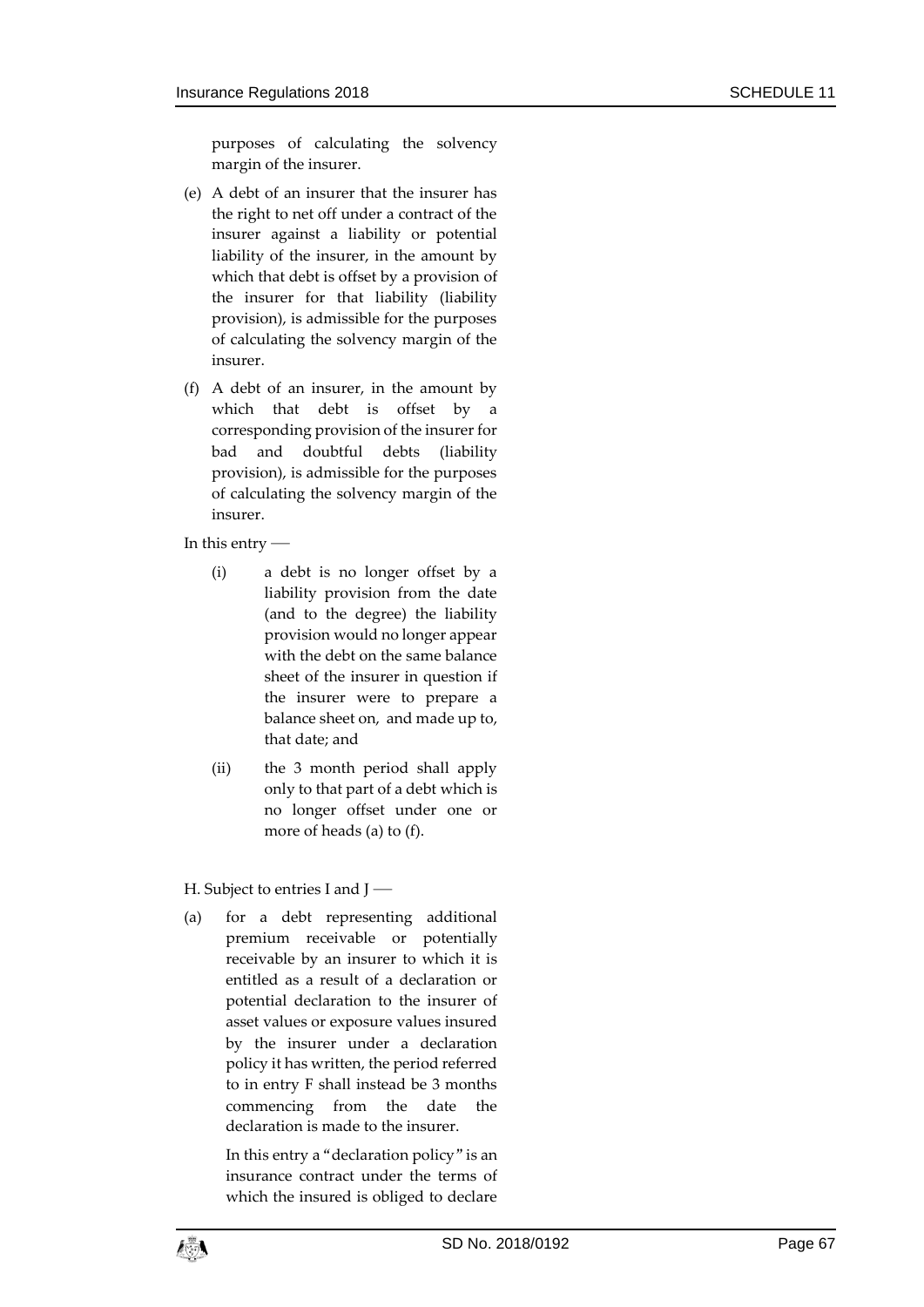periodically to the insurer the asset values or exposure values insured under the policy as these may fluctuate in the period of insurance and result in later premium adjustments under the policy; and

(b) a debt representing after the event legal expenses insurance premium receivable or potentially receivable by an insurer, where such receipt is conditional upon the conclusion of due process in relation to court proceedings, is admissible for the purposes of calculating the solvency margin of the insurer until the insurer has been notified formally that the process has been completed.

> In this entry "after the event legal expenses insurance" means a contract of insurance relating to legal proceedings (taken out after the event that triggered the legal proceedings) which indemnifies the insured against certain costs if the legal action is discontinued or lost.

- I. A debt shall be admissible for the longer period that would result under entry F, G or H (as applicable) in relation to that debt.
- J. For the avoidance of doubt, in relation to a debt, any relief from inadmissibility available under one of more of the categories in entries G or H shall not individually or collectively exceed the amount of that debt.
- (12) Subject to the provisions of this Part, the assets described in column 1 of the following table shall be admissible for the purposes of calculating the solvency margin of an insurer to the extent specified in column 2 —

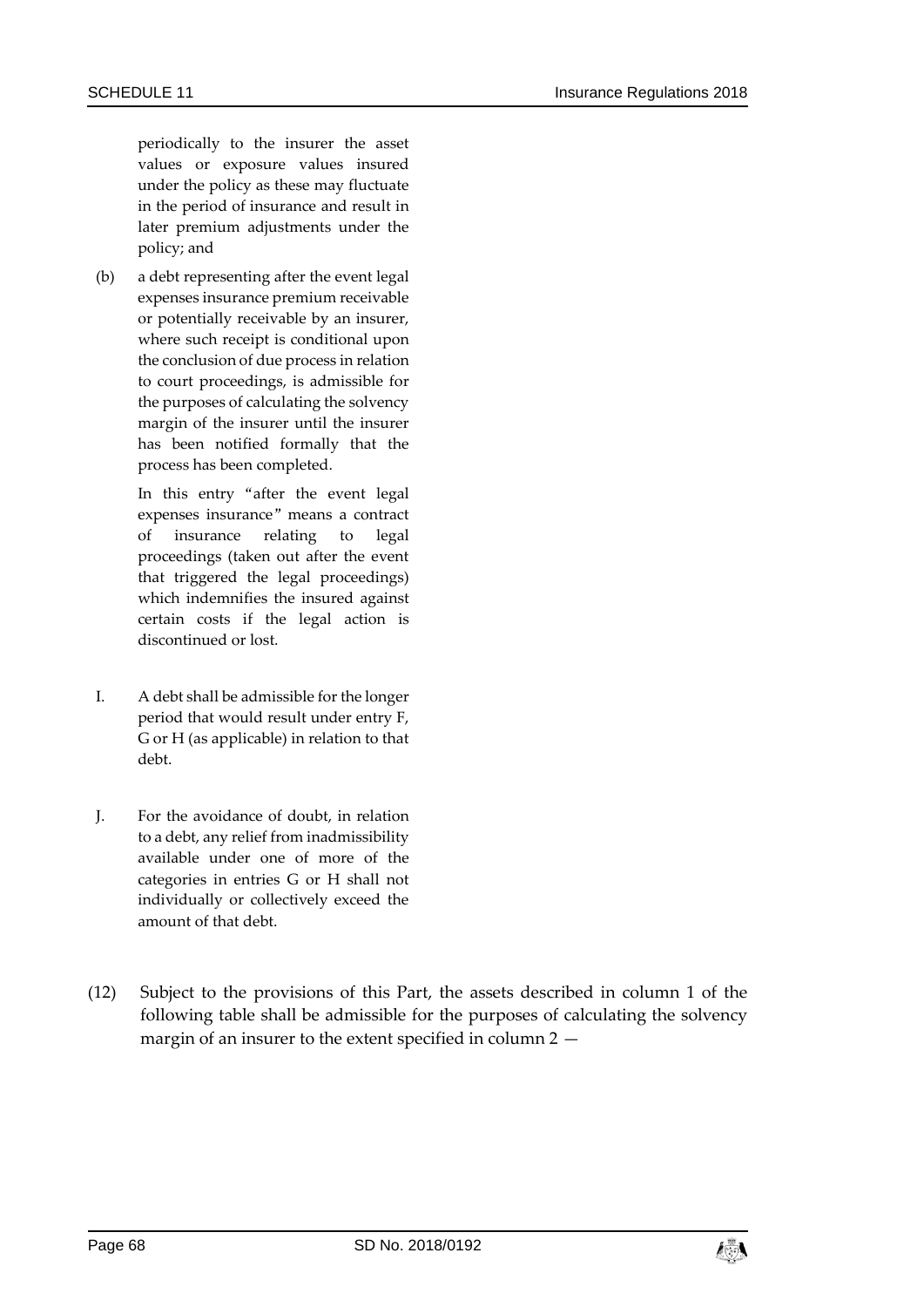#### **TABLE**

- A. Issued share capital which is unpaid but is fully supported by a letter of credit or a guarantee from a bank or other institution acceptable to the Authority and in a form approved by the Authority:
- B. Letters of credit or a guarantee from a bank or other institution acceptable to the Authority and in a form approved by the Authority:
- C. Loan amounts owing from an associate of the insurer, if the criteria under paragraphs 13 and 14 are complied with for the loan.
- D. Loan amounts owing from an associate of the insurer, if the criteria under paragraphs 13 and 14 are not complied with but the written approval of the Authority was given prior to 30 June 2012.

ASSETS MAXIMUM AMOUNT ADMISSIBLE an amount not exceeding 3 times the paid up amount of the share capital (including any share premium).

> the amount required by the Authority to provide for exceptional circumstances

100%

100%

- (13) Generally the criteria under entry C of the table in paragraph (12) ("**the general admittance criteria**") are that all of the insurer's unexpired risks under contracts of insurance it has written are only either or both of the following —
	- (a) obligations under direct insurance contracts under which all insured are related companies of the insurer ("**related insured**"), or were so when the contracts were entered into; or
	- (b) obligations under reinsurance contracts for which all insured under the underlying direct insurance contracts are related companies of the insurer (also "**related insured**"), or were so when the contracts were entered into.
- (14) If at any time since its establishment, the insurer has undergone a controller change (voting power), the criteria, in addition to the general admittance criteria, are —
	- (a) that all or some of the insurer's unexpired risks under contracts of insurance it has written that existed prior to the change are, after the change, the insurer's unexpired risks under contracts of insurance it has written for related insured; or
	- (b) if sub-paragraph (a) is not complied with, that the Authority has given prior written approval for the loan to be admissible under entry C.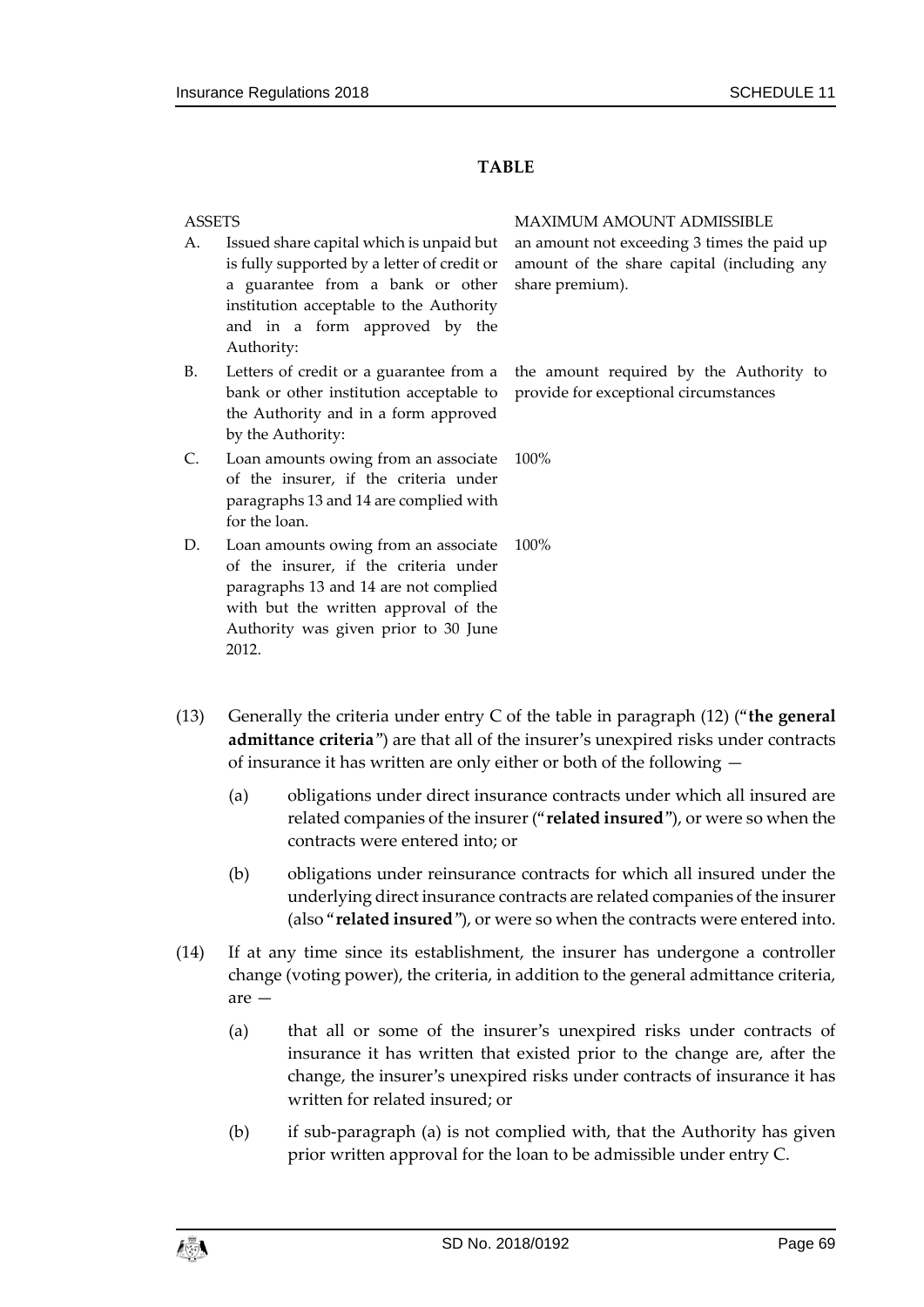- (15) In paragraph (14), "controller change (voting power)", means a change of controller required to be notified to the Authority under section 29 of the Act, but applying only to a controller corresponding with paragraph (d) of the definition of "controller" under section 54 of the Act.
- (16) A financial liability included within the audited (non-consolidated) balance sheet of an authorised insurer and which has been deemed by the Authority to be suitably alike in characteristics to equity capital for regulatory purposes may, with the written approval of the Authority, be added back to the total of regulatory net assets for the purposes of calculating the solvency margin of that insurer. Liabilities treated in this way are referred to in these Regulations as "**secondary capital**".
- (17) In addition to requirements as may be applicable to the approval given under paragraph (16), secondary capital must not be paid away or otherwise withdrawn from an authorised insurer unless a written notice is served on the Authority by the insurer not less than 28 days before the event, or such shorter period as the Authority may agree in writing.

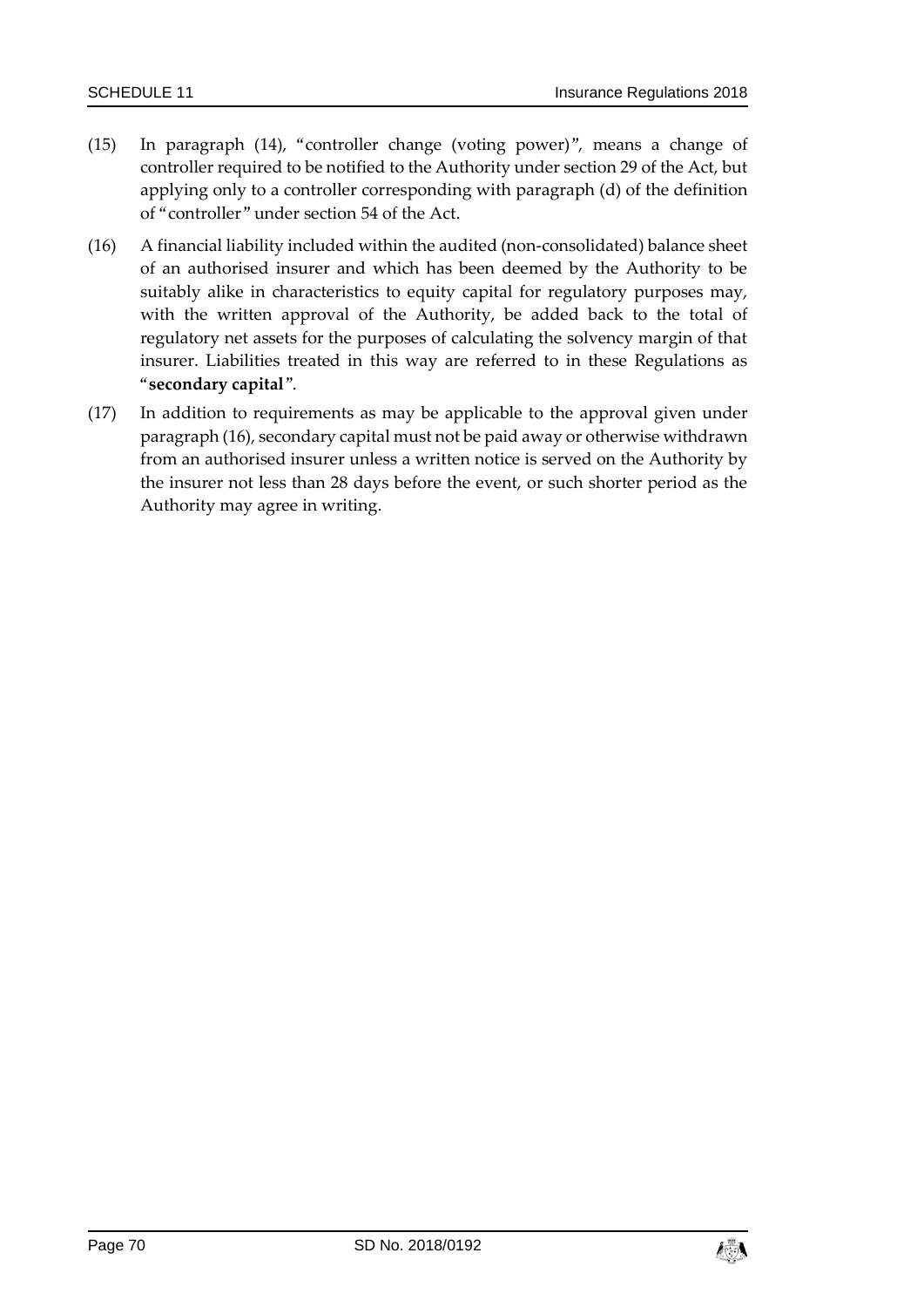# PART III - CALCULATION OF SOLVENCY MARGIN

The solvency margin of an insurer must be calculated in the manner specified in the following table —

#### REGULATORY NET ASSETS AND NON LONG-TERM BUSINESS

| Regulatory net assets as shown by the regulatory balance sheet<br>(notes i and iv)      |     | X      |
|-----------------------------------------------------------------------------------------|-----|--------|
| Undisclosed reserves included in:                                                       |     |        |
| Provision for claims                                                                    | X   |        |
|                                                                                         |     | X      |
| Adjustment of assets to market value (note ii)                                          |     | X      |
| Secondary capital (note iii)                                                            |     | X      |
|                                                                                         |     | X      |
| Adjustments on restatement of assets in accordance                                      |     |        |
| with Part II of Schedule 10                                                             |     |        |
| 1. Investments (other than land and buildings)                                          | (X) |        |
| 2. Land and Buildings                                                                   | (X) |        |
| 3. Other tangible assets                                                                | (X) |        |
| 4. Assets subject to charge                                                             | (X) |        |
| 5. Intangible assets                                                                    | (X) |        |
| 6. Deferred acquisition costs                                                           | (X) |        |
| 7. Debts                                                                                | (X) |        |
| 8. Unpaid share capital                                                                 | X   |        |
| 9. Letters of credit and guarantees (note v)                                            | X   |        |
|                                                                                         |     | (X)    |
| Adjusted net assets                                                                     |     | $\chi$ |
| Required minimum margin for non long-term business (note vi)                            |     | (X)    |
| Regulatory net assets / surplus in respect of non long-term<br>business (as applicable) |     | $\chi$ |
|                                                                                         |     |        |

- (i) In the application of this Part to mutual associations, references to "regulatory net assets" and "non long-term insurance provisions" shall be construed as references to "the sum of the guarantee fund and the reserves" and "the fund available for outstanding and unreported claims" respectively.
- (ii) Where investments or land and buildings are stated in the regulatory balance sheet at an amount less than market value, an adjustment to market value may be included in the calculation of adjusted net assets for solvency margin purposes (subject to any restriction on admissibility in accordance with Part II of this Schedule).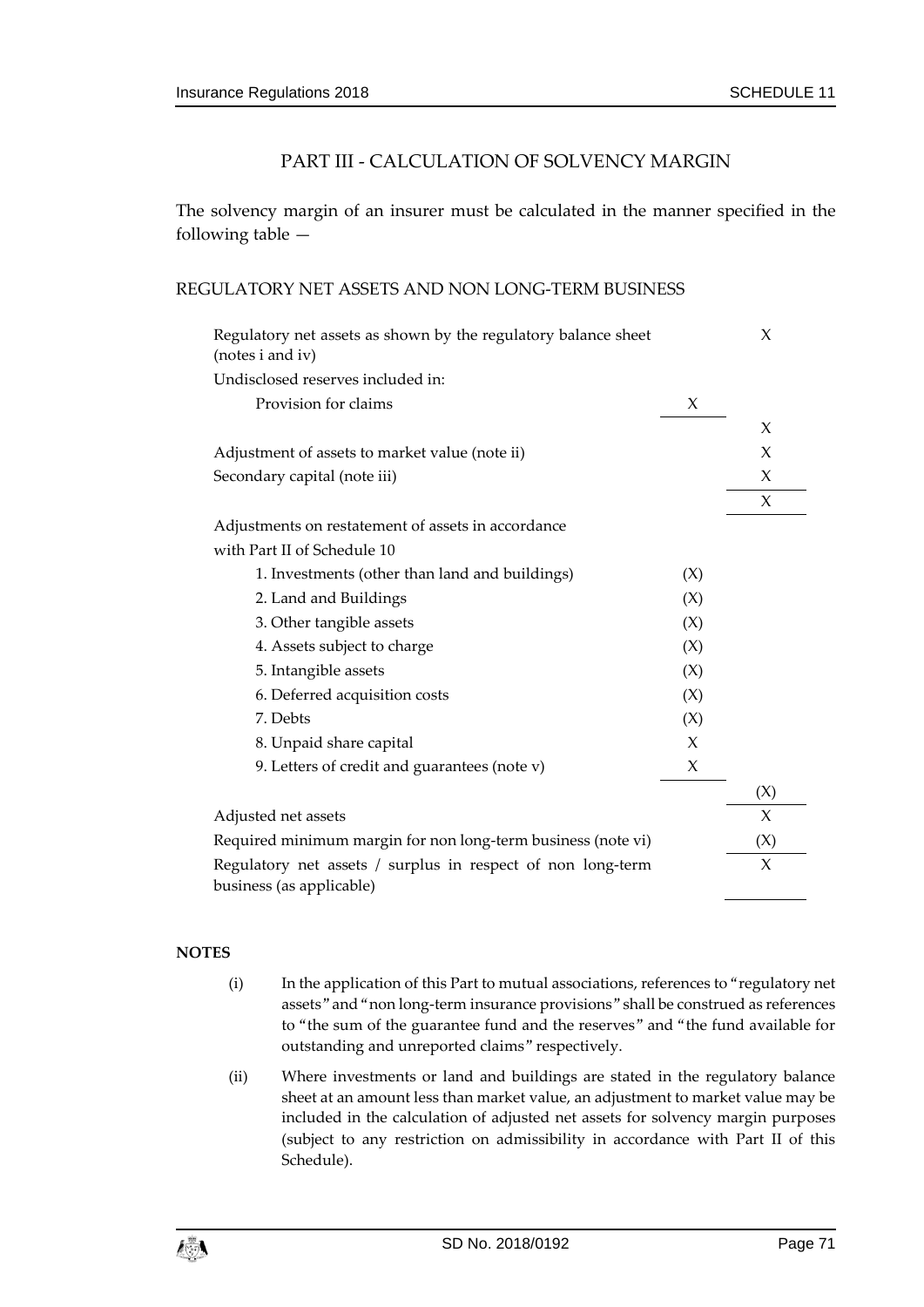- (iii) "Secondary capital" is a financial liability approved and treated in accordance with paragraphs (16) and (17) of Part II of this Schedule.
- (iv) In this part "**regulatory balance sheet**" means the regulatory balance sheet prepared in accordance with regulation 18 (2)(c).
- (v) Issuing body to be specified.
- (vi) Detail of calculation to be shown.